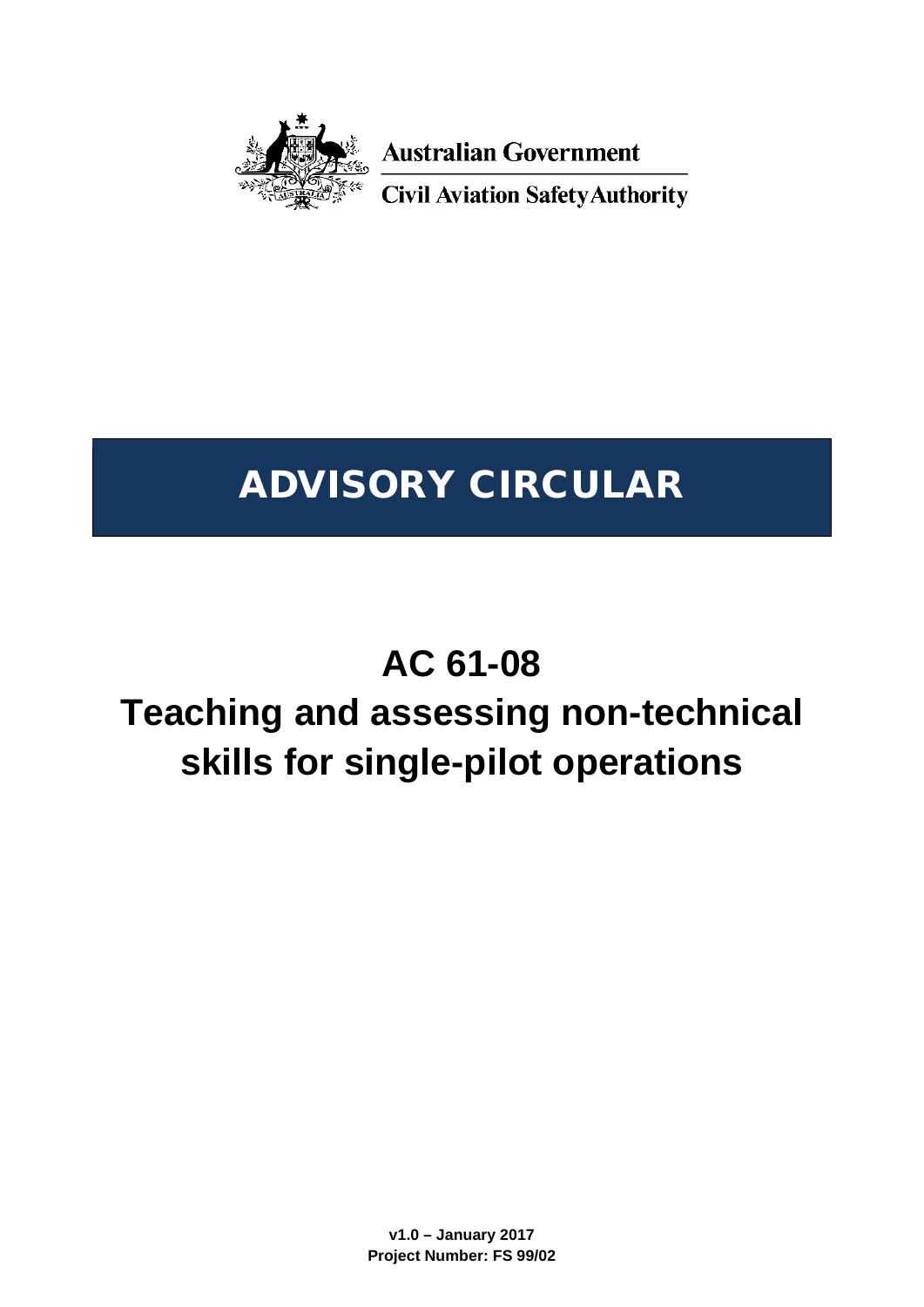Advisory Circulars are intended to provide advice and guidance to illustrate a means, but not necessarily the only means, of complying with the Regulations, or to explain certain regulatory requirements by providing informative, interpretative and explanatory material.

**Advisory Circulars should always be read in conjunction with the relevant regulations.**

# Audience

Advisory circular (AC) 61-08 applies to all pilots, but particularly to:

- **instructors**
- flight examiners
- other training and checking pilots.

# Purpose

This AC provides guidance to instructors when teaching non-technical skills for single-pilot operations. Although this subject has a theoretical knowledge component, this AC concentrates on the application of non-technical skills in the flying environment. Every flight crew licence, rating and endorsement flight test, proficiency check and flight review includes assessments of these skills.

# For further information

For further information, contact CASA's Flight Standards Branch (telephone 131 757).

# **Status**

This version of the AC is approved by the Manager, Flight Standards Branch.

| Version | <b>Date</b> | <b>Details</b>                                                                                                                                                                                         |
|---------|-------------|--------------------------------------------------------------------------------------------------------------------------------------------------------------------------------------------------------|
| v1.0    |             | First release of this AC. Incorporates the former Civil Aviation Advisory<br>Publication (CAAP) 5.59-1(0)—Teaching and Assessing Single-Pilot Human<br><b>Factors and Threat and Error Management.</b> |

Unless specified otherwise, all subregulations, regulations, divisions, subparts and parts referenced in this AC are references to the *Civil Aviation Safety Regulations 1998 (CASR).*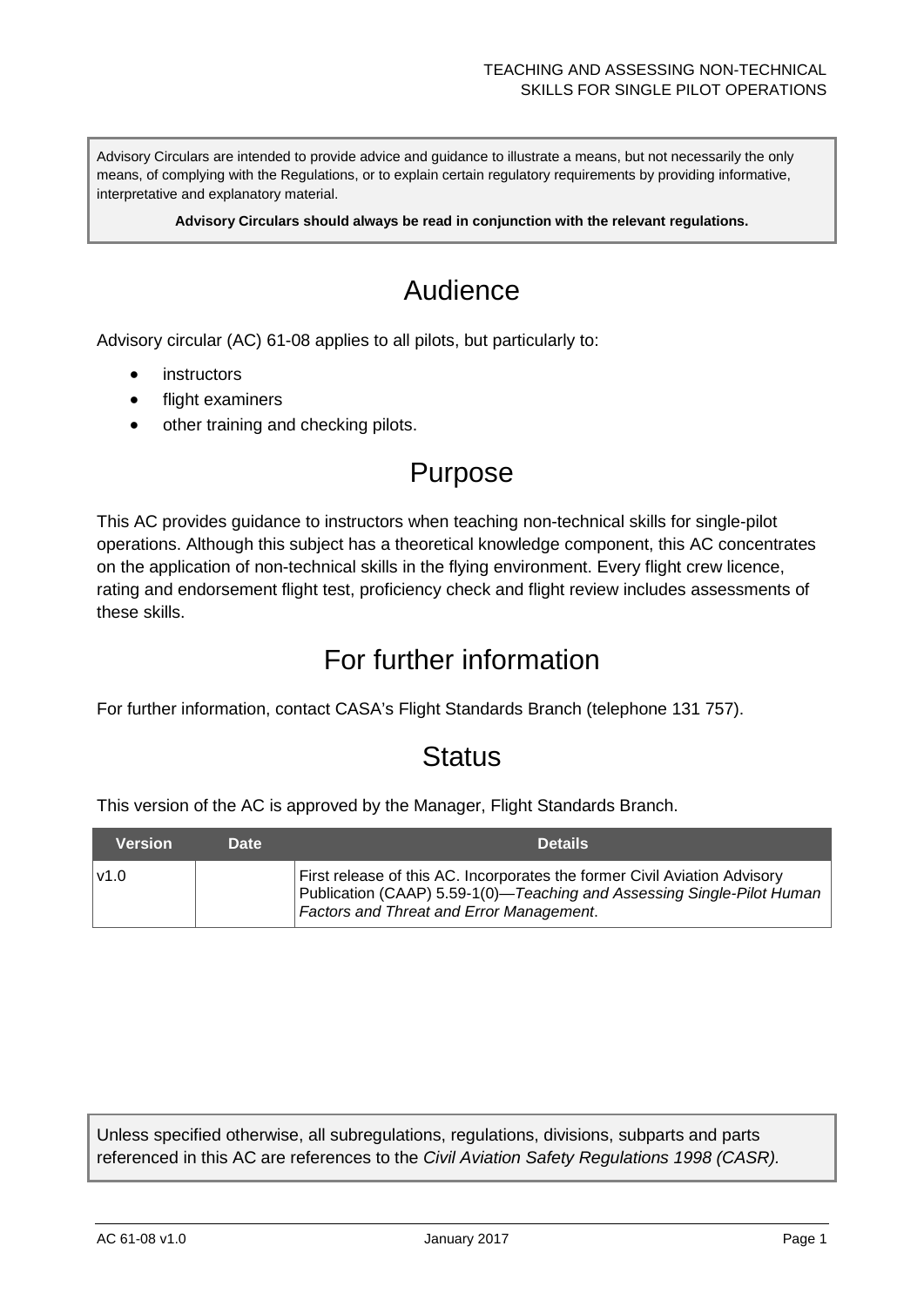# **Contents**

| 1              |     | <b>Reference material</b>                                          | 4              |
|----------------|-----|--------------------------------------------------------------------|----------------|
|                | 1.1 | Acronyms                                                           | 4              |
|                | 1.2 | <b>Definitions</b>                                                 | 5              |
|                | 1.3 | References                                                         | $\overline{7}$ |
| $\overline{2}$ |     | <b>Introduction</b>                                                | 9              |
|                | 2.1 | Link between human factors and airmanship                          | 9              |
|                | 2.2 | Competency-based training                                          | 10             |
|                | 2.3 | Assessment                                                         | 11             |
| 3              |     | <b>Information processing</b>                                      | 13             |
|                | 3.1 | Introduction                                                       | 13             |
|                | 3.2 | Further information                                                | 14             |
| 4              |     | <b>Maintain effective lookout</b>                                  | 15             |
|                | 4.1 | Introduction                                                       | 15             |
|                | 4.2 | Teaching effective lookout                                         | 15             |
|                | 4.3 | Assessing effective lookout                                        | 18             |
| 5              |     | <b>Maintain situation awareness</b>                                | 20             |
|                | 5.1 | Introduction                                                       | 20             |
|                | 5.2 | Teaching situation awareness                                       | 20             |
|                | 5.3 | Assessing situation awareness                                      | 22             |
| 6              |     | Assess situations and make decisions                               | 25             |
|                | 6.1 | Introduction                                                       | 25             |
|                | 6.2 | Teaching decision-making                                           | 25             |
|                | 6.3 | Assessing decision-making                                          | 27             |
| 7              |     | Set priorities and manage tasks                                    | 29             |
|                | 7.1 | Introduction                                                       | 29             |
|                | 7.2 | Teaching how to set priorities and manage tasks                    | 29             |
|                | 7.3 | Assessing prioritisation and task management                       | 30             |
| 8              |     | Maintain effective communications and interpersonal relationships  | 32             |
|                | 8.1 | Introduction                                                       | 32             |
|                | 8.2 | Teaching effective communications and interpersonal relationships  | 32             |
|                | 8.3 | Assessing effective communications and interpersonal relationships | 34             |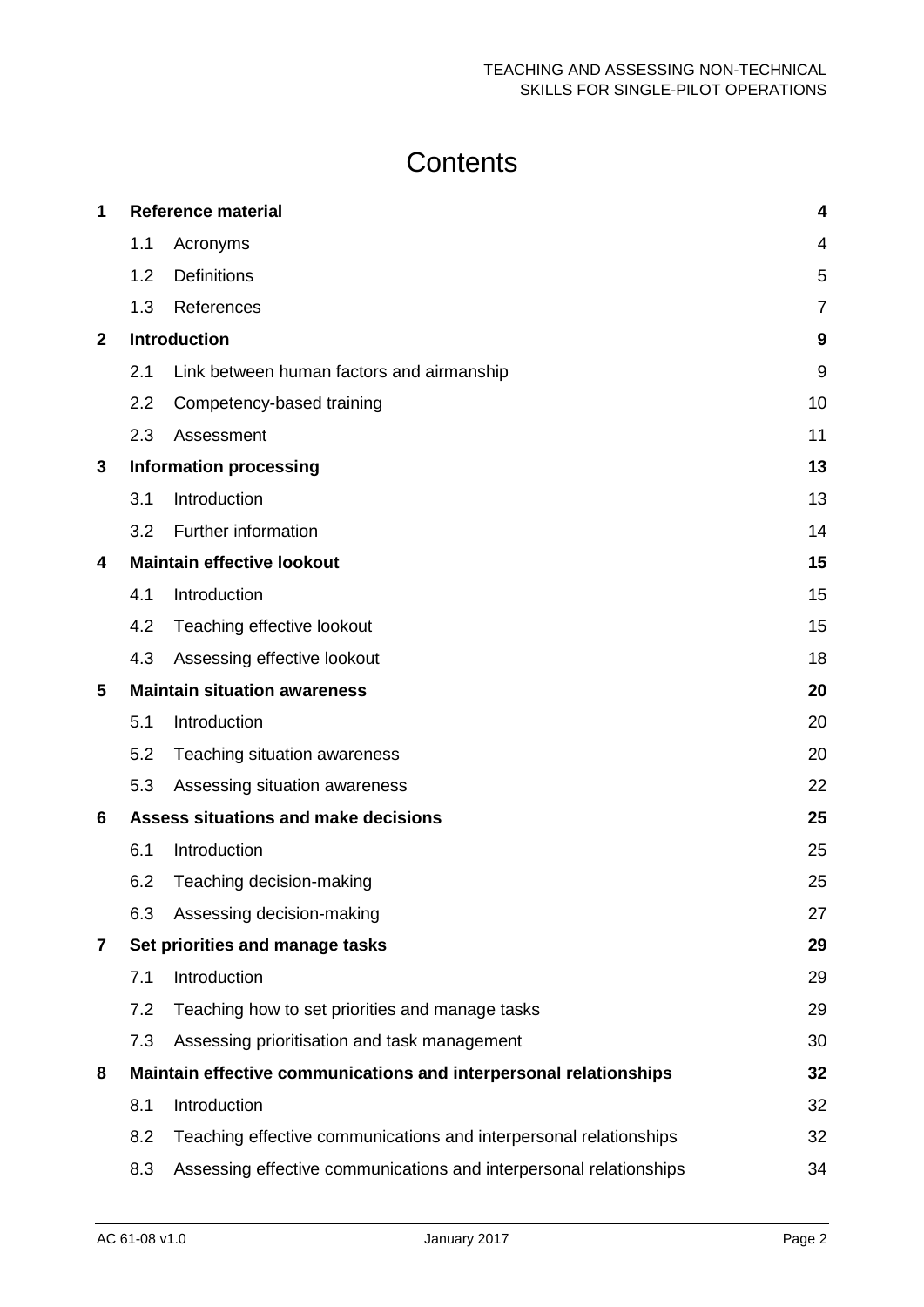| 9 | Threat and error management |                                              | 36 |
|---|-----------------------------|----------------------------------------------|----|
|   | 9.1                         | Introduction                                 | 36 |
|   | $9.2^{\circ}$               | Teaching threat management                   | 40 |
|   | 9.3                         | Teaching error management                    | 42 |
|   | 9.4                         | Teaching undesired aircraft state management | 43 |
|   | 9.5                         | Assessing threat and error management        | 44 |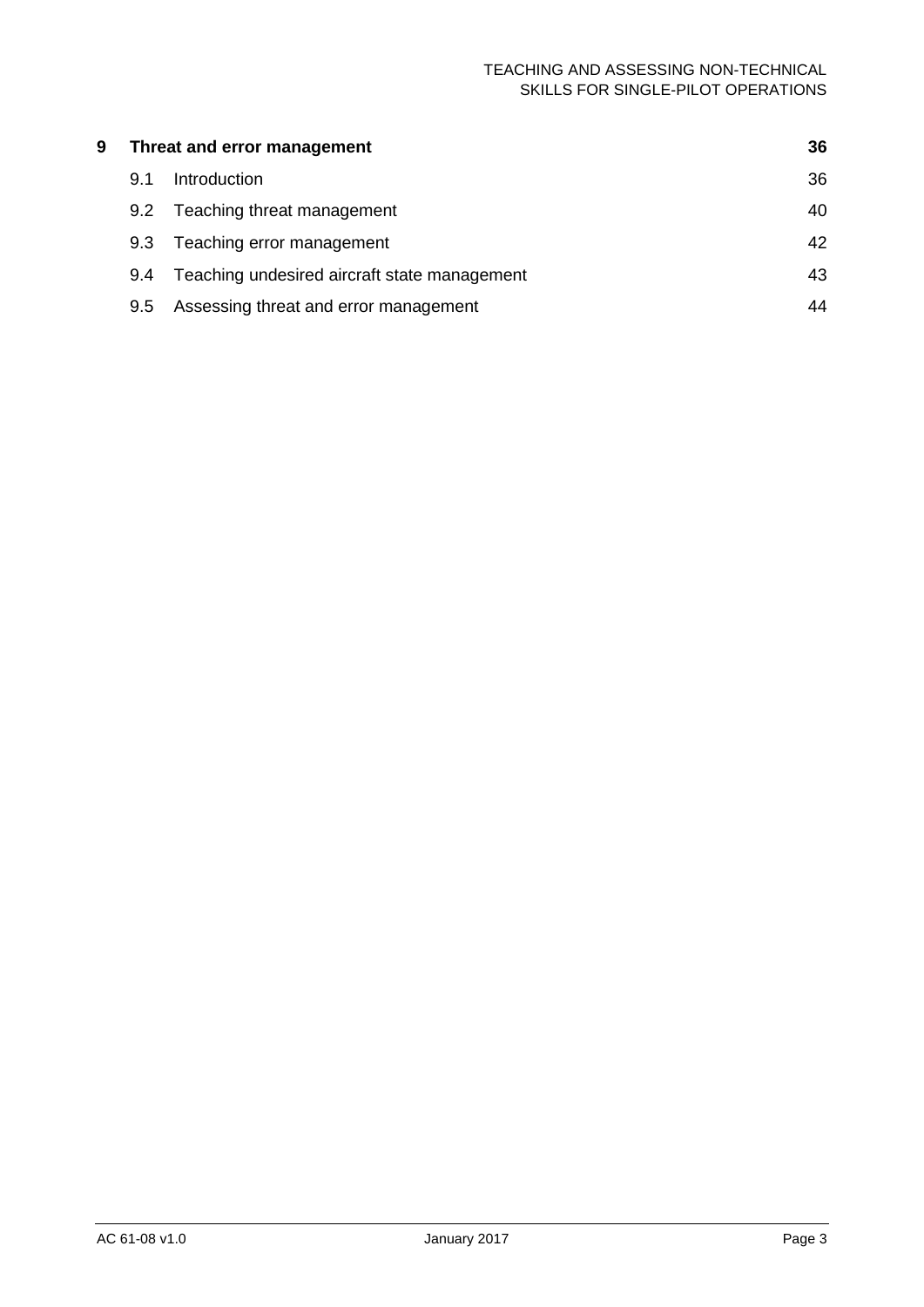# <span id="page-4-0"></span>**1 Reference material**

# <span id="page-4-1"></span>**1.1 Acronyms**

The acronyms and abbreviations used in this AC are listed in the table below.

<span id="page-4-2"></span>

| Acronym          | <b>Description</b>                                       |
|------------------|----------------------------------------------------------|
| <b>AC</b>        | advisory circular                                        |
| ADS-B            | automatic dependent surveillance broadcast               |
| <b>ATC</b>       | air traffic control                                      |
| <b>ATS</b>       | air traffic services                                     |
| <b>ATSB</b>      | Australian Transport Safety Bureau                       |
| <b>CASA</b>      | <b>Civil Aviation Safety Authority</b>                   |
| <b>CASR</b>      | Civil Aviation Safety Regulations 1998                   |
| <b>EGPWS</b>     | enhanced ground proximity warning system                 |
| <b>FAA</b>       | Federal Aviation Administration (of the USA)             |
| HF               | human factors                                            |
| <b>ICAO</b>      | International Civil Aviation Organization                |
| <b>LOSA</b>      | line operations safety audit                             |
| <b>NOTAM</b>     | notice to airmen                                         |
| <b>NTS</b>       | non-technical skills                                     |
| <b>SOP</b>       | standard operating procedure                             |
| <b>TAWS</b>      | terrain awareness and warning system                     |
| <b>TCAD</b>      | traffic collision alerting device                        |
| <b>TCAS</b>      | traffic alert and collision avoidance system             |
| <b>TEM</b>       | threat and error management                              |
| <b>USA</b>       | <b>United States of America</b>                          |
| <b>VFR</b>       | visual flight rules                                      |
| $V_{\text{YSE}}$ | best single-engine rate of climb speed [blue line speed] |
| $V_{XSE}$        | best single-engine angle of climb speed                  |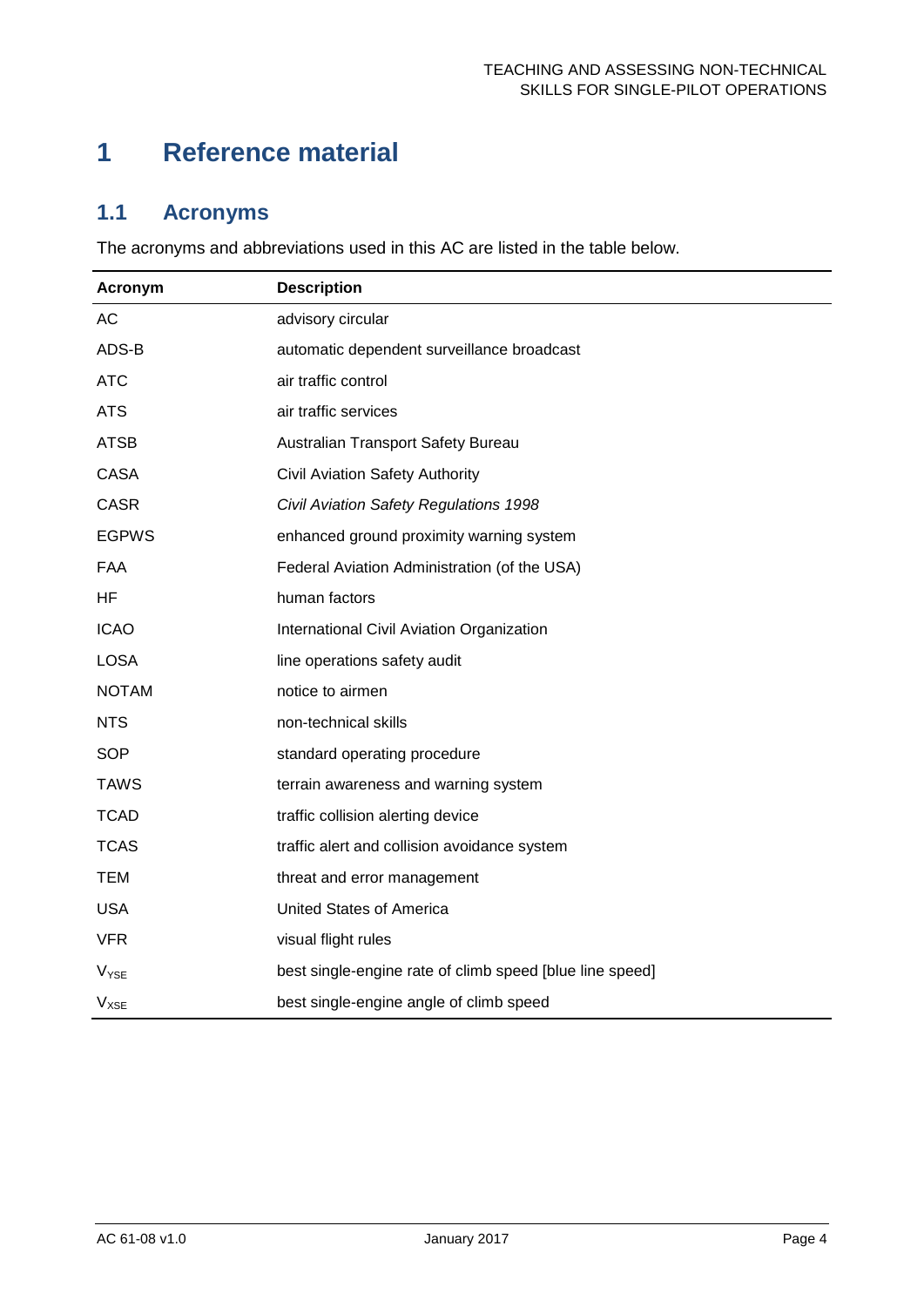# **1.2 Definitions**

| Term                          | <b>Definition</b>                                                                                                                                                                                                                                                                                                                                                                                                                                                                                                                                                                                                                                                      |
|-------------------------------|------------------------------------------------------------------------------------------------------------------------------------------------------------------------------------------------------------------------------------------------------------------------------------------------------------------------------------------------------------------------------------------------------------------------------------------------------------------------------------------------------------------------------------------------------------------------------------------------------------------------------------------------------------------------|
| Airmanship                    | The consistent use of good judgement and well developed skills to<br>accomplish flight objectives (International Civil Aviation Organization<br>definition).                                                                                                                                                                                                                                                                                                                                                                                                                                                                                                           |
| Airspace cleared<br>procedure | A procedure that is performed before all turns and manoeuvres. A commonly<br>used technique for this procedure is:<br>when turning left, 'clear right, clear ahead, clear left-turning left'; or<br>when turning right, 'clear left, clear ahead, clear right-turning right'<br>If an object is closing and remains on a line of constant bearing (stays at the<br>same point on the windscreen), a collision will occur if avoiding action is not<br>taken.                                                                                                                                                                                                           |
| <b>Behavioural markers</b>    | A short, precise statement describing a single non-technical skill or<br>competency. They are observable behaviours that contribute to competent or<br>not yet competent performance within a work environment.                                                                                                                                                                                                                                                                                                                                                                                                                                                        |
| Error                         | 'Actions or inactions by the pilot that lead to deviations from organisational or<br>pilot intentions or expectations' (Maurino, 2005). When undetected,<br>unmanaged or mismanaged, errors may lead to undesired aircraft states                                                                                                                                                                                                                                                                                                                                                                                                                                      |
| Flight environment            | The environment internal and external to the aircraft that may affect the<br>outcome of the flight.<br>The aircraft's internal environment can include, but is not limited to, aircraft<br>attitude and performance, instruments, observations, flight controls,<br>equipment, warning and alerting devices, cockpit physical and interpersonal<br>climate and conditions, crew members, aircraft position, procedures,<br>publications, checklists and automation.<br>The external environment may include, but is not limited to, airspace,<br>meteorological conditions, terrain, obstacles, the regulatory framework, other<br>stakeholders and operating culture. |
| Formative assessment          | Formative evaluation monitors learning progress during instruction and<br>provides continuous feedback to both trainee and instructor concerning<br>learning success and failures.                                                                                                                                                                                                                                                                                                                                                                                                                                                                                     |
| Human factors                 | The minimisation of human error and its consequences by optimising the<br>relationship within systems between people, activities and equipment.                                                                                                                                                                                                                                                                                                                                                                                                                                                                                                                        |
| Judgement                     | An opinion formed after analysis of relevant information.                                                                                                                                                                                                                                                                                                                                                                                                                                                                                                                                                                                                              |
| Leadership                    | The ability of the pilot in command to induce the trainee member(s) to use<br>their skills and knowledge to pursue a defined objective.                                                                                                                                                                                                                                                                                                                                                                                                                                                                                                                                |
| Manage(ment)                  | To plan, direct and control an operation or situation.                                                                                                                                                                                                                                                                                                                                                                                                                                                                                                                                                                                                                 |
| Non-technical skills          | Specific human factors competencies, such as lookout, situation awareness,<br>decision making, workload management and communications.                                                                                                                                                                                                                                                                                                                                                                                                                                                                                                                                 |
| Safe(ly)                      | Means that a manoeuvre or flight is completed without injury to persons,<br>damage to aircraft or breach of aviation safety regulations, while meeting the<br>standards specified by the Civil Aviation Safety Authority.                                                                                                                                                                                                                                                                                                                                                                                                                                              |
| Safest outcome                | Means that the manoeuvre or flight is completed with minimum damage or<br>injury under the prevailing circumstances.                                                                                                                                                                                                                                                                                                                                                                                                                                                                                                                                                   |

Terms that have specific meaning within this AC are defined in the table below.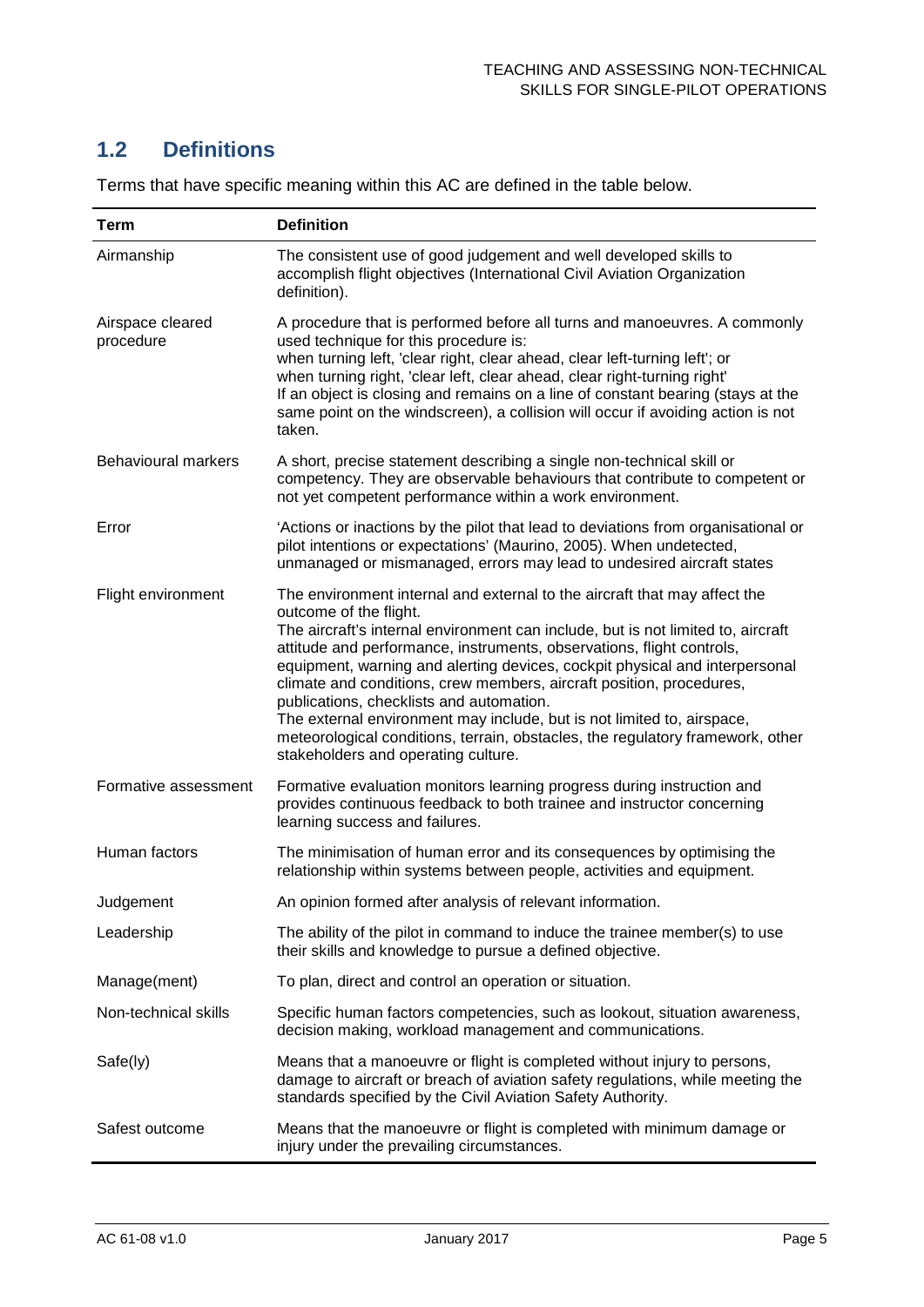| Term                                                                | <b>Definition</b>                                                                                                                                                                                                                                                                                                                          |
|---------------------------------------------------------------------|--------------------------------------------------------------------------------------------------------------------------------------------------------------------------------------------------------------------------------------------------------------------------------------------------------------------------------------------|
| <b>Situation awareness</b>                                          | The accurate perception of available information about yourself, the aircraft<br>and the environment in which it is being flown, the comprehension of their<br>meaning, and the projection of their status in the near future; or more simply,<br>knowing what is going on around you and being able to predict what could will<br>happen. |
| Stakeholder                                                         | Any person involved with, or affected by the flying operations to be<br>performed.                                                                                                                                                                                                                                                         |
| Standard operating<br>procedure                                     | Any procedure included in the operator's operations manual.                                                                                                                                                                                                                                                                                |
| Stress(ors)                                                         | Disturbing physiological or psychological influences on human performance<br>that may impact adversely on the safe conduct of a flight or situation.                                                                                                                                                                                       |
| Summative assessment                                                | A summative evaluation is conducted at the end of a course of training and<br>determines if the instructional objectives (competency standards) have been<br>achieved.                                                                                                                                                                     |
| <b>Technical skills</b>                                             | The manipulative and knowledge skills a pilot employs when operating an<br>aircraft.                                                                                                                                                                                                                                                       |
| Threat <sup>1</sup>                                                 | Events or errors that:<br>• occur outside the influence of the flight crew<br>• increase the operational complexity of the flight<br>• require crew attention and management if safety margins are to be<br>maintained.                                                                                                                    |
| Threat (CASA modified<br>definition for single pilot<br>operations) | A situation or event that has the potential to impact negatively on the safety of<br>a flight, or any influence that promotes opportunity for pilot error(s). (See<br>paragraph 13.2.3)                                                                                                                                                    |
| Threat and Error<br>Management                                      | The process of detecting and responding to threats and errors to ensure that<br>the ensuing outcome is inconsequential, i.e. the outcome is not an error,<br>further error or undesired state.                                                                                                                                             |
| Undesired aircraft state                                            | Pilot-induced aircraft position or speed deviations, misapplication of flight<br>controls, or incorrect systems configuration associated with a reduced margin<br>of safety.                                                                                                                                                               |
| Violation                                                           | Intentional deviation from rules, regulations, operating procedures or<br>standards.                                                                                                                                                                                                                                                       |

<span id="page-6-0"></span> $\ddot{\phantom{a}}$ 

<span id="page-6-1"></span><sup>&</sup>lt;sup>1</sup> Definition developed by the University of Texas and the Honourable Company of Air Pilots, Australia for multi-crew LOSA operations.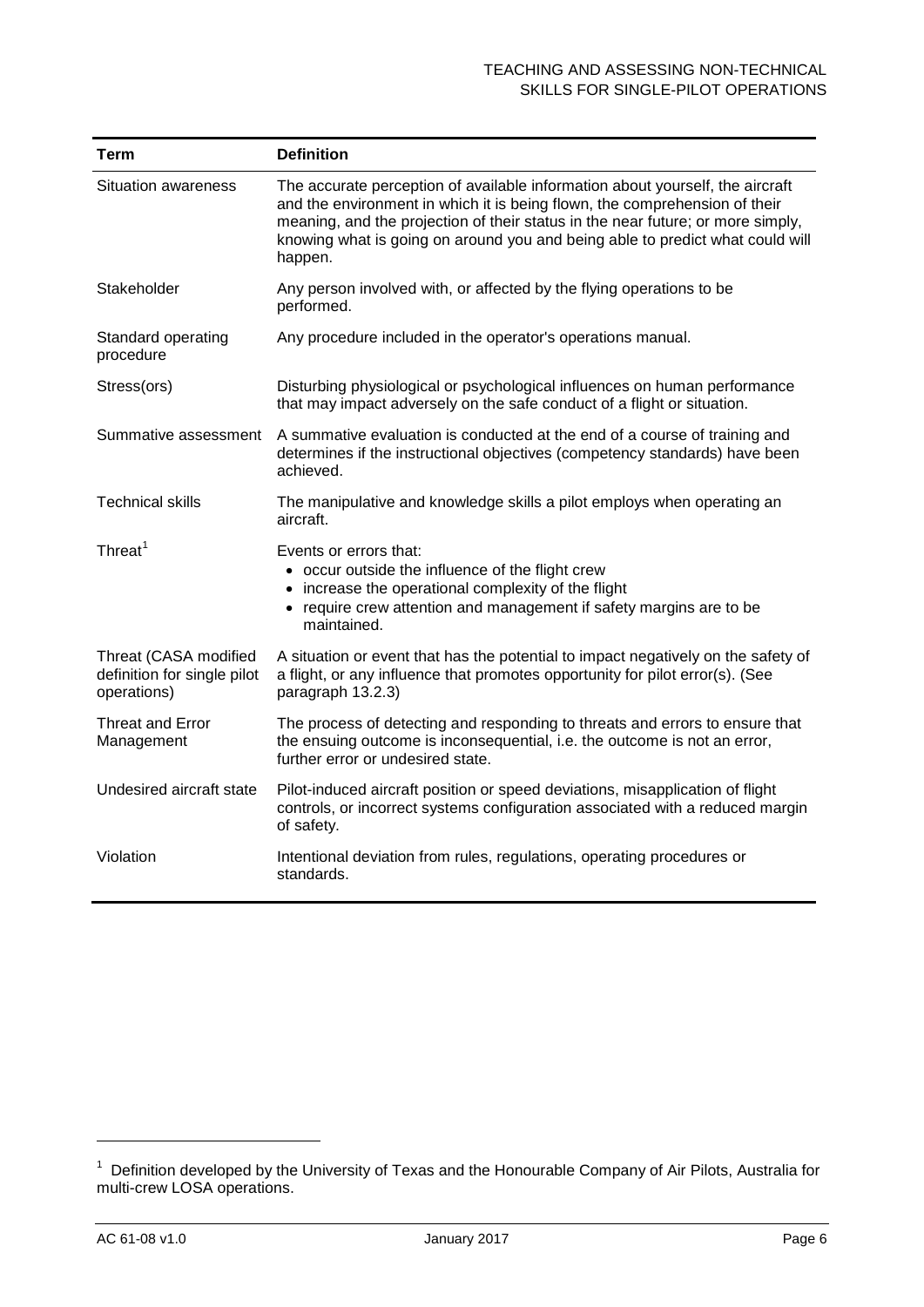# **1.3 References**

### **Regulations**

Regulations are available on the Federal Register of Legislation website<http://www.legislation.gov.au/Home>

| <b>Document</b>                                   | <b>Title</b>                                                                                       |
|---------------------------------------------------|----------------------------------------------------------------------------------------------------|
| Part 61                                           | Flight crew licensing.                                                                             |
| Part 141                                          | Recreational, private and commercial pilot flight training other than integrated<br>training.      |
| Part 142                                          | Integrated and multi-crew pilot flight training and contracted recurrent training<br>and checking. |
| <b>CASR Dictionary</b>                            |                                                                                                    |
| Part 61 Manual of<br>Standards Instrument<br>2014 | Part 61 Manual of Standards (MOS)                                                                  |

#### **Advisory material**

CASA's Civil Aviation Advisory Publications are available a[t www.casa.gov.au/caap](http://www.casa.gov.au/caap)

| <b>Document</b> | Title                                                                                          |
|-----------------|------------------------------------------------------------------------------------------------|
| CAAP SMS-2      | Integration of Human Factors (HF) into Safety Management Systems (SMS)                         |
| CAAP SMS-3      | Non-Technical Skills Training and Assessment for Regular Public Transport<br><b>Operations</b> |

#### **General references**

#### **Reference**

*[Safety Behaviours: Human Factors for Pilots](http://www.casa.gov.au/scripts/nc.dll?WCMS:STANDARD::pc=PC_100994)*, CASA training resource, available on the CASA website.

[Limitations of the See-and-Avoid Principle, Australian Transport Safety Bureau Research, November](https://www.atsb.gov.au/media/4050593/see_and_avoid_report_print.pdf)  [2004.](https://www.atsb.gov.au/media/4050593/see_and_avoid_report_print.pdf)

[Threat and Error Management, Attitudes towards training and applicability of TEM to general aviation and](https://www.atsb.gov.au/media/4050593/see_and_avoid_report_print.pdf)  [low capacity air transport operations, ATSB Transport Safety Report AR-2006-156\(1\), Australian](https://www.atsb.gov.au/media/4050593/see_and_avoid_report_print.pdf)  [Transport Safety Bureau, 2009](https://www.atsb.gov.au/media/4050593/see_and_avoid_report_print.pdf)

*Briefings 2000*, Edited by R. Amalberti, M. Masson, A. Merritt and J. Paries.

*Defensive Flying for Pilots: An Introduction to TEM*, by Ashleigh Merritt Ph.D. & James Klinect Ph.D. 12 December 2006.

[Federal Aviation Administration \(FAA\) Advisory Circular 90-48D: Pilots' Role in Collision Avoidance,](https://www.faa.gov/documentLibrary/media/Advisory_Circular/AC_90-48D.pdf) Federal Aviation Administration (USA), 19 April 2016.

*Flight Discipline* by Tony Kern, McGraw-Hill 1998.

*Human Factors for Pilots* by Roger C Green *et al*.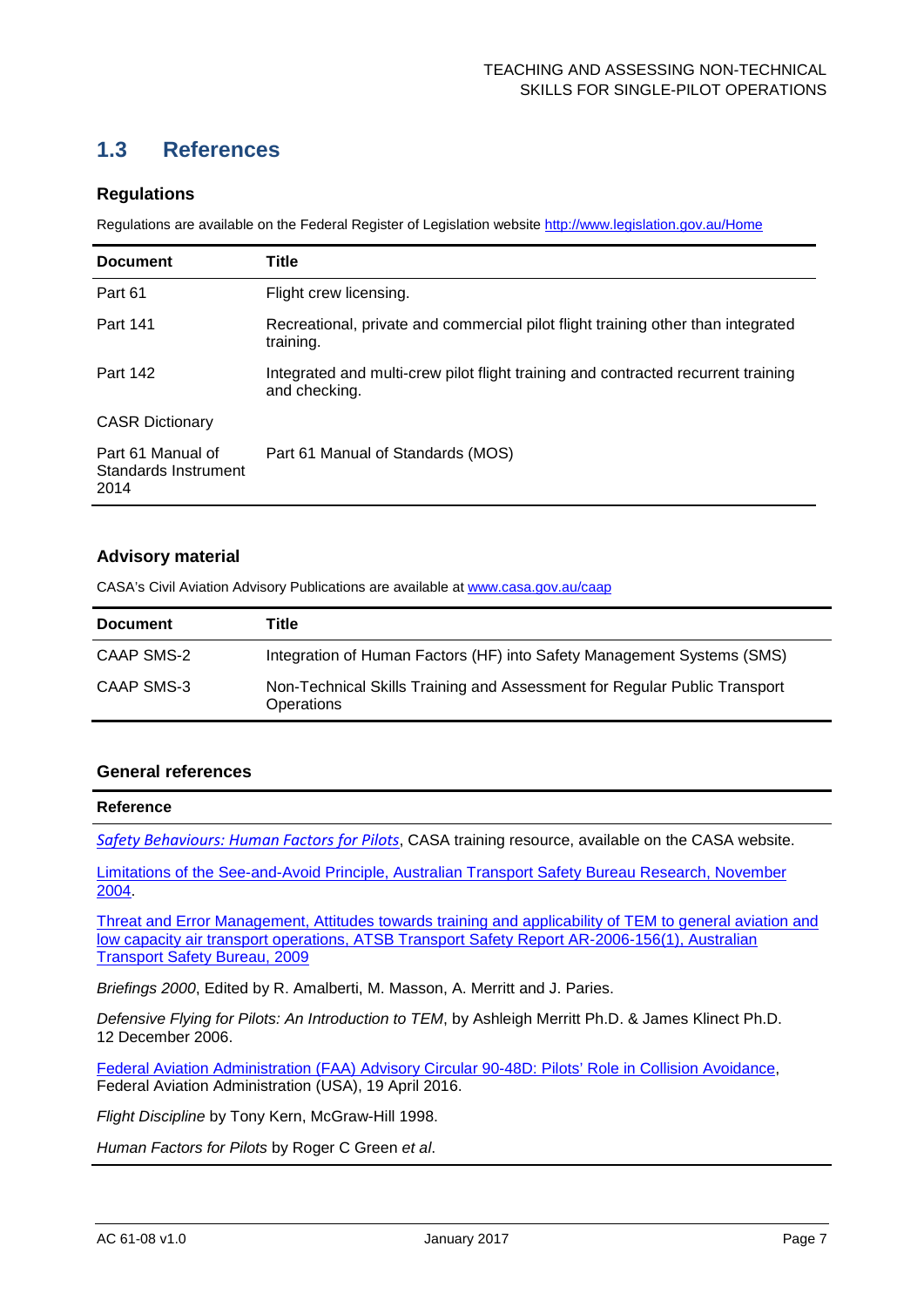#### **Reference**

Procedures and Air Navigation Services-Training. International Civil Aviation Organization PANS-OPS), Document 9868-2006.

*Redefining Airmanship* by Tony Kern, McGraw-Hill 1997.

Threat and Error Management Training-Facilitator Guide, published by the Guild of Air Pilots and Navigators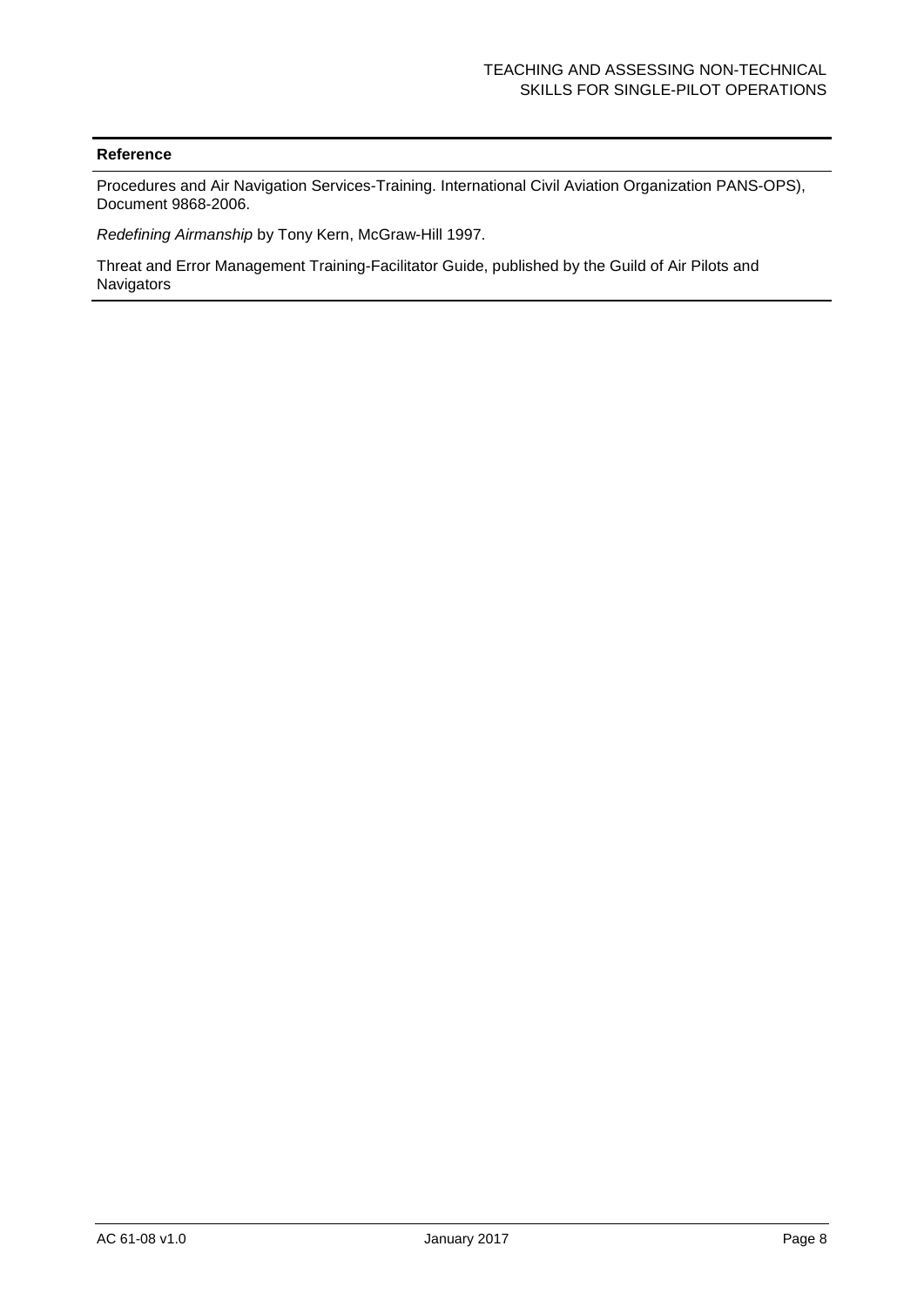# <span id="page-9-0"></span>**2 Introduction**

Effective threat and error management (TEM) is reliant on the application of good human factors (HF) knowledge. Worldwide statistics indicate that about 75% of aircraft accidents are caused by HF deficiencies. These deficiencies may involve a variety of factors, including:

- poor lookout
- poor situation awareness
- poor decision-making
- lack of task organisation
- insufficient communication
- failure to recognise threats to safety
- commission of errors.

The International Civil Aviation Organization (ICAO) has acknowledged the need for guidance related to the teaching and assessment of HF and TEM, and recommends that these subjects should be introduced into all pilot training.

### <span id="page-9-1"></span>**2.1 Link between human factors and airmanship**

- 2.1.1 Human factors is concerned with 'optimising safe flight operations by enhancing the relationships between people, activities and equipment'. This means achieving the safest outcome for flight operations through the most effective use of people, and the procedures and equipment they use in the aviation environment.
- 2.1.2 Traditionally, such skills as the consistent use of good judgement and flight discipline, as well as a high state of situation awareness, have been associated with airmanship knowledge was gained through experience and a process of 'infusion'. Experience has shown that airmanship was difficult to measure accurately because identifiable performance criteria were not available. Linking airmanship to HF and non-technical skills (NTS) is, in effect, bringing science to the often nebulous concept of airmanship. By linking airmanship to the performance criteria in the NTS units<sup>[2](#page-9-2)</sup> and HF units<sup>[3](#page-9-3)</sup> of the Part 61 MOS schedules, it is possible to more accurately evaluate a person's competency.

This AC provides guidance on the NTS units of competency specified in Schedule 2 of the Part 61 Manual of Standards (MOS). It does not address the HF units prescribed in Schedule 3 of the Part 61 MOS.

2.1.3 For example, it is deemed good airmanship for a pilot on a navigation exercise to continually identify potential forced landing areas along the route. But how can this be objectively measured? If an assessor observed the pilot maintaining an adequate lookout, identifying potential forced landing areas along the route, demonstrating that

 $\ddot{\phantom{a}}$ 

<span id="page-9-2"></span><sup>&</sup>lt;sup>2</sup> Schedule 2 (Flight Crew Licensing Competency Standards) to the Part 61 MOS.<br><sup>3</sup> Schedule 3 (Aeronautical Knowledge Standards) to the Part 61 MOS.

<span id="page-9-3"></span>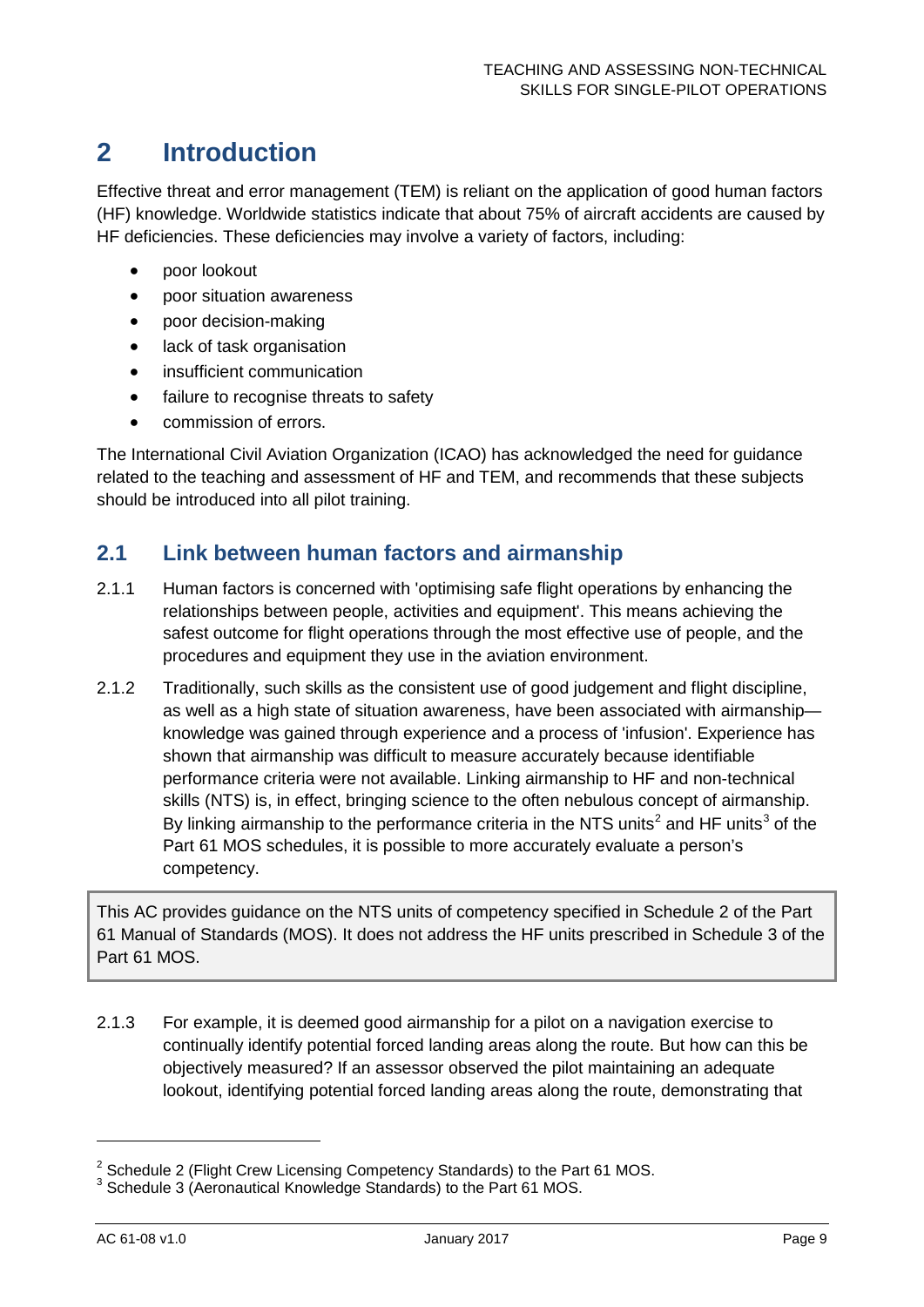they are maintaining situation awareness by keeping track of, for example, surface wind direction and velocity, visibility, aircraft performance, and applying this information for realistic contingency planning that then underpinned effective decision-making in a simulated engine failure, then the assessor could assess the pilot on their competency in these observable skills.

2.1.4 The purpose of linking HF and NTS to airmanship is not to diminish the importance of airmanship, but to make the measurement of it valid and reliable.

# <span id="page-10-0"></span>**2.2 Competency-based training**

- 2.2.1 In a competency-based training system, a person must be assessed by weighing evidence of their competence against published standards. The evidence must be valid, authentic, sufficient and current. However, before a person can be assessed, they must be trained. Therefore, it is essential that flight training organisations develop techniques and material for teaching HF and NTS, and ensure that their assessors have methods and tools to assess competency during flight tests.
- 2.2.2 Instructors must recognise and appreciate the importance of HF knowledge and NTS and make them an integral part of training; and assessors must be prepared to incorporate HF principles into flight tests. This requires diligence in the preparation of training plans by instructors and assessment plans by flight examiners.
- 2.2.3 The requirement for NTS training and assessment is addressed through elements and performance criteria in Schedule 2 of the Part 61 MOS<sup>[4](#page-10-1)</sup>:
	- − NTS1.1 Maintain effective lookout (Chapter [4](#page-15-0) of this AC)
	- − NTS 1.2 Maintain situation awareness (Chapter [5](#page-20-0) of this AC)
	- − NTS1.3 Assess situations and make decisions (Chapter [6](#page-25-0) of this AC)
	- − NTS1.4 Set priorities and manage tasks (Chapter [7](#page-29-0) of this AC)
	- − NTS1.5 Maintain effective communications and interpersonal relationships (Chapter [8](#page-32-0) of this AC)
	- NTS2 Threat and error management (Chapter [9](#page-36-0) of this AC).
- 2.2.4 A pilot would be expected to demonstrate knowledge of human performance limitations in these units, including physiological, psychological and ergonomic aspects. For example, some knowledge aspects that underpin the application of NTS include:
	- fatigue
	- − illusion
	- − drug and alcohol management
	- − general health
	- knowledge of the functions of the eyes and ears.

 $\overline{a}$ 

<span id="page-10-1"></span> $4$  Section 2 – Common Standards.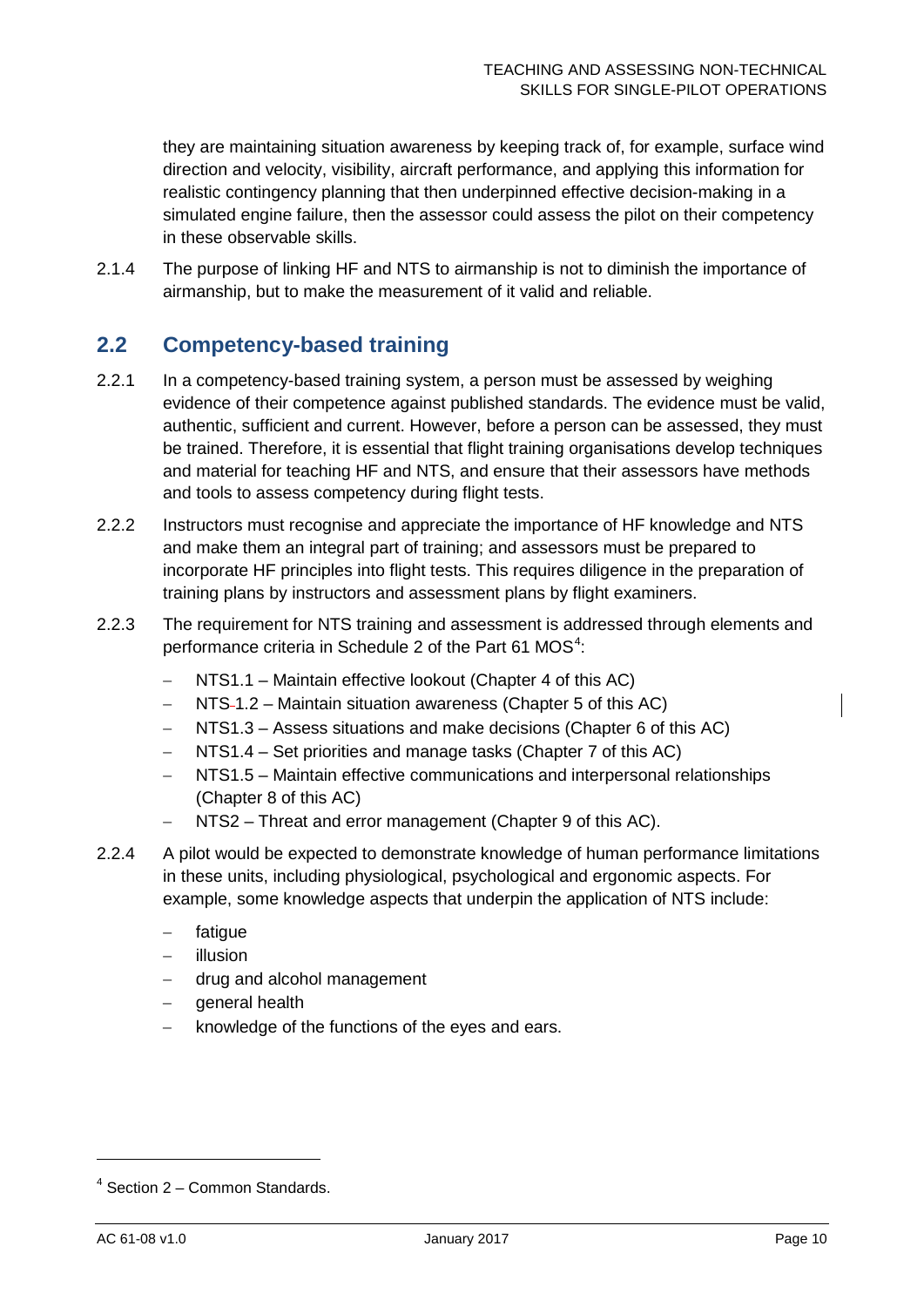# <span id="page-11-0"></span>**2.3 Assessment**

- 2.3.1 Assessment is the process of weighing evidence of an individual's performance against established standards of:
	- validity: it must cover all the performance criteria for the skills and knowledge of the standard being assessed
	- **authenticity:** it must be the individual's own work
	- − **sufficiency**: enough evidence must be collected to judge the individual is competent across:
		- o all elements and performance criteria
		- o all dimensions of competency
	- **currency:** the individual is competent now and meets the current standard.
- 2.3.2 An assessment against 'all dimensions of competency' means that the assessment is not narrowly based on a task, but embraces all aspects of performance and represents an integrated and holistic approach to the assessment. The assessment process must take into account:
	- − task skills
	- management and contingency skills
	- − role skills
	- − transfer skills.

For example, instead of just assessing a 30º banked turn against the specified standard, it may be more realistic to observe the candidate performing the manoeuvre during a precautionary search (a contingency) where the turn is used to position the aircraft to observe and assess the landing surface (a role).

- 2.3.3 By assessing all dimensions of competency, the skill is being applied to a new circumstance (transfer of skill), while managing a somewhat complex undertaking. This approach combines knowledge, understanding, problem solving, technical skills and application into the assessment.
- 2.3.4 Assessment tools are used by an assessor to gather evidence that a person is competent. Examples of assessment tools include:
	- − CASA flight test forms
	- − pilot's logbooks
	- − examination results
	- − training and achievement records
	- − instructions for assessors and candidates
	- evidence and observation checklists
	- specific questions or activities
	- simulation and scenarios.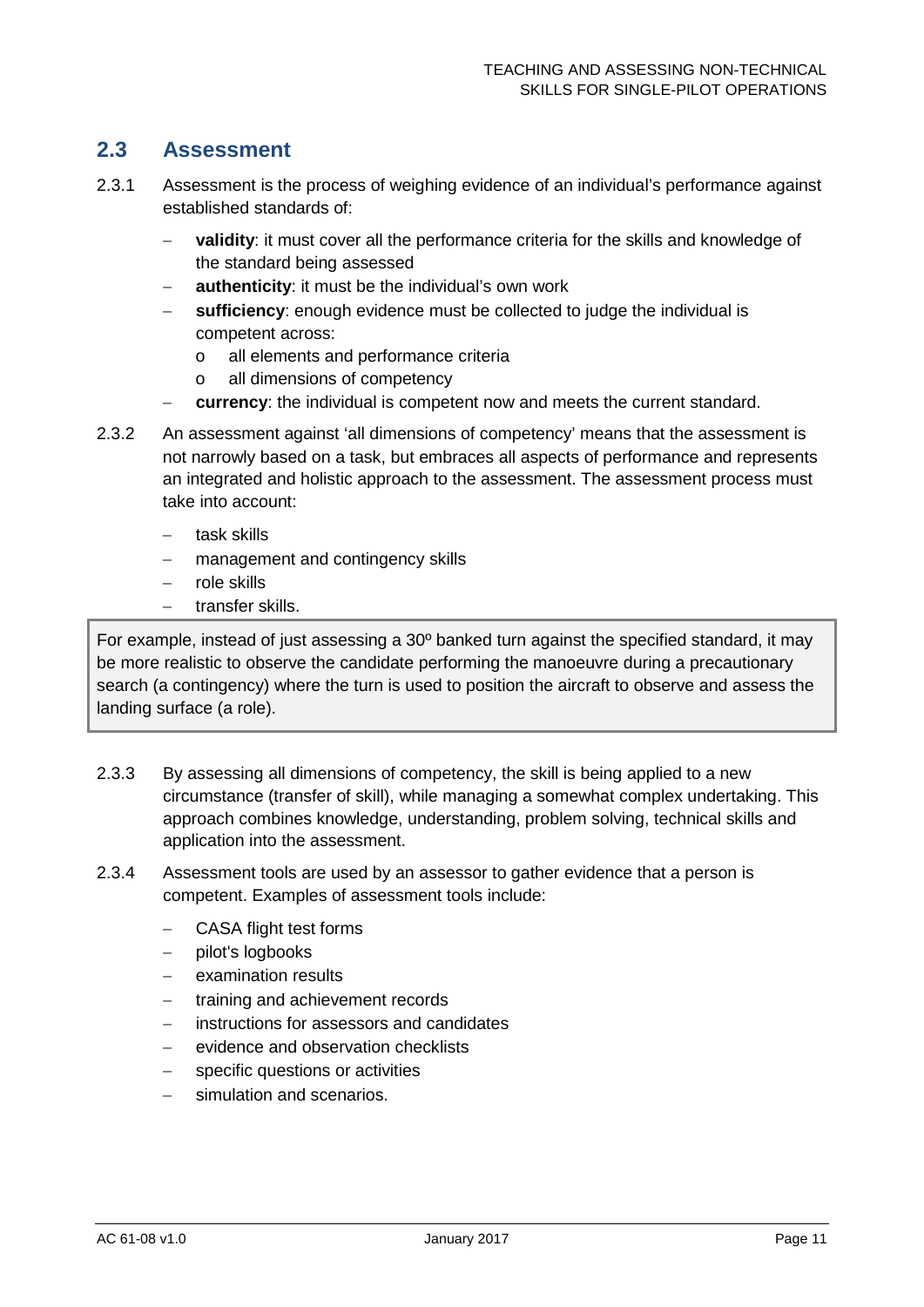- 2.3.5 These tools (and their application) must be:
	- − **valid:** assess what you claim to assess using an approved standard in a realistic environment
	- **reliable:** a qualified assessor gathering consistent evidence gained from observation, questioning, simulation and training records, using clearly stated criteria and instructions
	- − **flexible:** assessment is conducted in an operational environment using an aircraft in realistic flight circumstances with adjustments for different situations
	- − **fair:** the candidate's needs are identified and accommodated, any allowable adjustments catered for and any applicable appeal procedure explained.
- 2.3.6 Single-pilot HF and TEM are arguably a pilot's most important skills. By applying them judiciously it is more than likely that a pilot will have a long and safe flying career. Accordingly, assessors must adopt the concept of assessing these competencies and prepare themselves by learning a structured and evidence-based approach to assessment.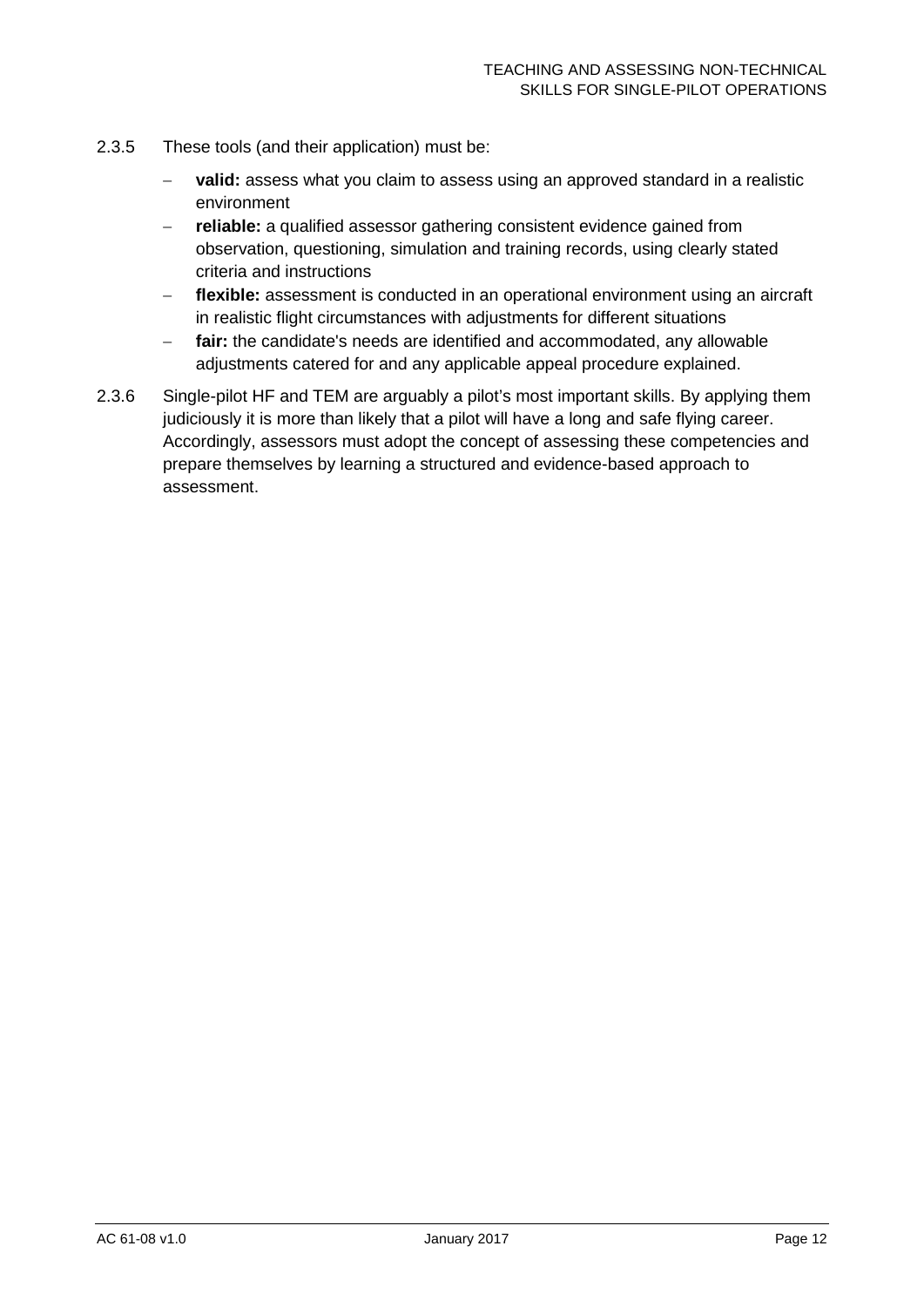# <span id="page-13-0"></span>**3 Information processing**

### <span id="page-13-1"></span>**3.1 Introduction**

- 3.1.1 Pilots are required to continuously process information during flight operations. This processing occurs during all phases of flight from the moment planning begins until the pilot signs the maintenance release or flight technical log after a flight. It is necessary for instructors to apply the principles of information processing to assist trainees with lookout, situation awareness, decision-making, task management and communications.
- 3.1.2 Stimuli are collected by the body—eyes (sight)<sup>[5](#page-13-2)</sup>, ears (hearing), nose (smell), taste buds (taste), skin and muscles (feel), and the vestibular and somatosensory systems (balance and proprioception)—and the information is passed to the brain. The information is analysed and interpreted (perception) and stored in the sensory memory for a short time (one to five seconds) until it is replaced by new information. This sensory memory forms the basis of perception—failure to receive information or analyse it appropriately may result in poor situation awareness.
- 3.1.3 Some factors that may impair accurate perception are:
	- − **lack of experience**: likelihood of not recognising a stimulus
	- − **stress:** may lead to single task fixation
	- − **anomalous perception**: illusions, false signals from other people or the proprioceptive sense
	- − **lack of knowledge**: can lead to a false premise.
- 3.1.4 After stimuli have been perceived and the person has interpreted and comprehended its meaning and developed options to respond, they are in a position to make a decision. The decision making process involves memory to recall stored information that is applicable to the situation. The working (or short-term memory) holds information being used at the time and may call on the long-term memory to evaluate new information. The brain is a 'single channel processor' and can only deal with one decision at a time. Therefore, if the decisions are not prioritised correctly (the most critical decision first), the outcome could be unfavourable.
- 3.1.5 Instructors must be aware of the many limitations that affect information processing and decision-making so as to assist in the development of a trainee's skills in these disciplines. Some of the limitations are:
	- − time constraints
	- − mental overload
	- − task mismanagement
	- conflicting information
	- expectations and anticipation
	- − fatigue
	- − insufficient knowledge

 $\overline{a}$ 

<span id="page-13-2"></span><sup>&</sup>lt;sup>5</sup> Visual information is the greatest source of information for building and maintaining situation awareness.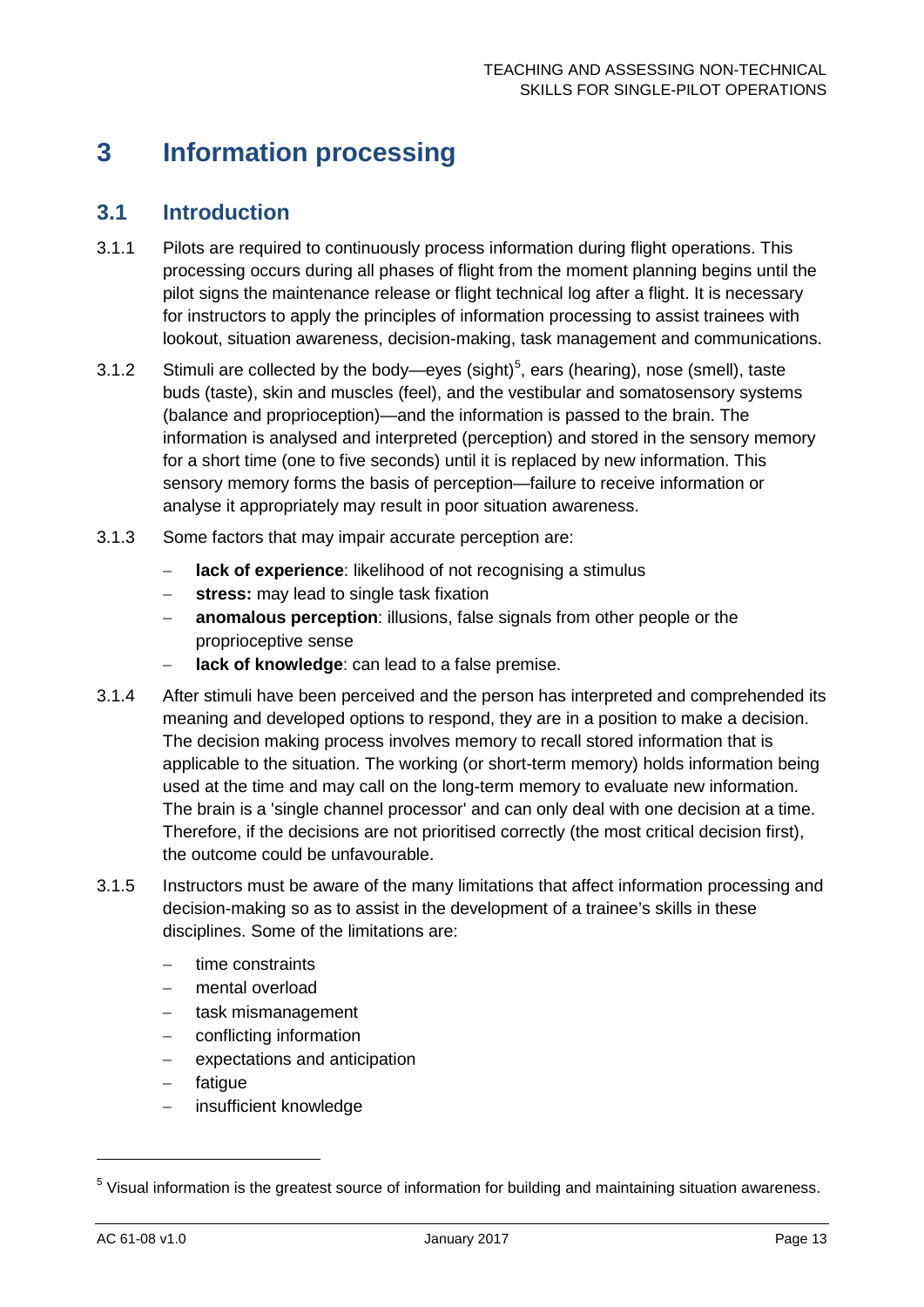- − forgetting requirements or information
- − emotional state
- − confirmation bias (ignoring information that does not support the decision)
- − personality traits
- − failure to seek or apply feedback
- − stress
- − fixation and destination obsession.

### <span id="page-14-0"></span>**3.2 Further information**

3.2.1 For further material on information processing, CASA recommends that instructors review the references provided in Chapter 1 of this AC and other publications that address the subject in greater depth.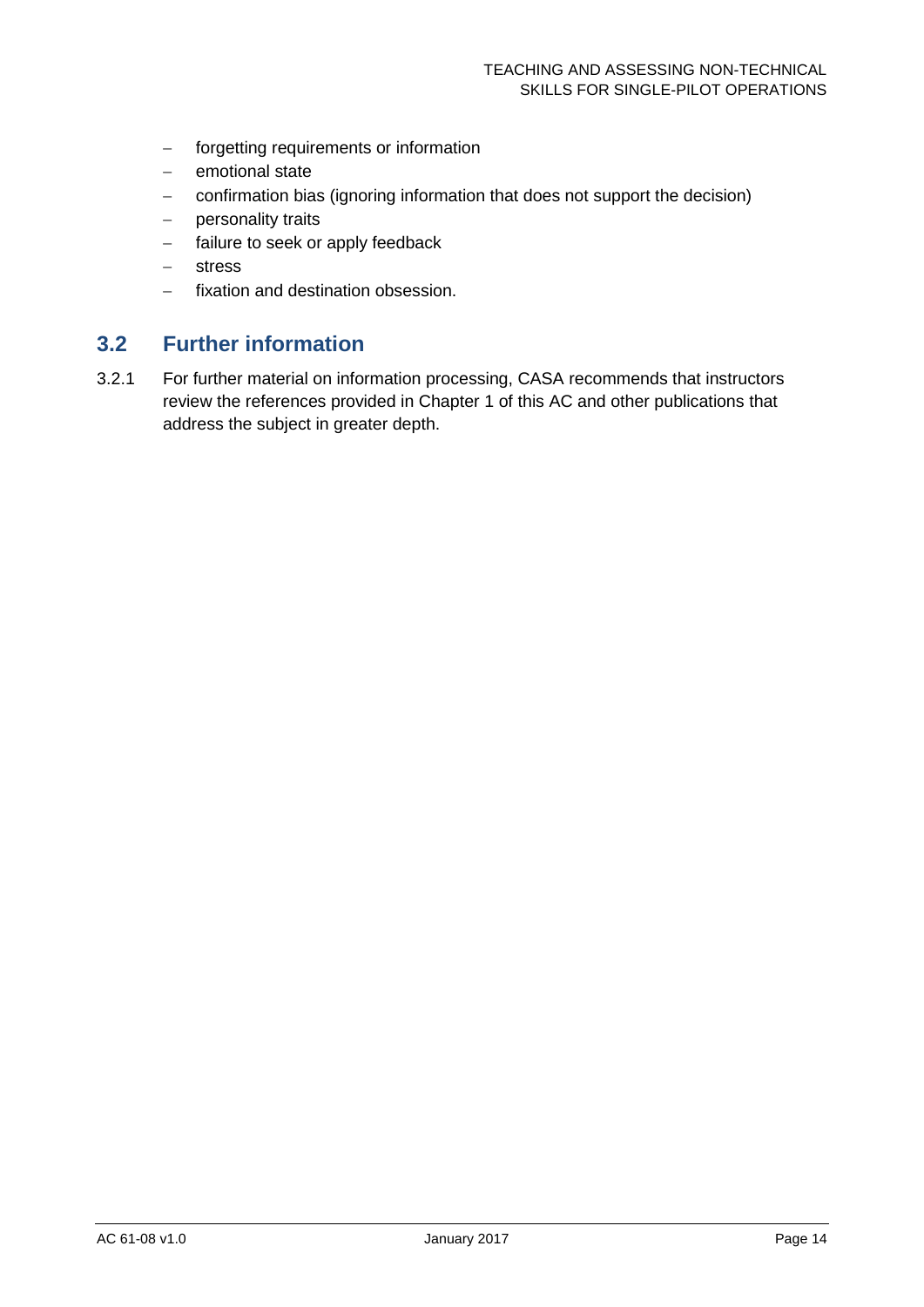# <span id="page-15-0"></span>**4 Maintain effective lookout**

### <span id="page-15-1"></span>**4.1 Introduction**

- 4.1.1 Effective lookout means seeing what is 'out there' and assessing the information that is received before making an appropriate decision.
- 4.1.2 Vision is the primary source of information for a pilot. The aircraft attitude, position, physical hazards and other traffic seen by the pilot are processed by the brain and used to build up situation awareness. Therefore, it is important for an instructor to effectively train a pilot how to best use vision to maintain safety.
- 4.1.3 In this context, lookout must not be thought of as just 'scanning the skies' to locate other traffic; it also involves looking at the internal and external environment of the aircraft. Inside an aircraft, vision is used to interpret flight instruments, flight controls and aircraft systems. Externally, vision is used to observe and interpret weather, terrain, aircraft attitude and position.

# <span id="page-15-2"></span>**4.2 Teaching effective lookout**

- 4.2.1 Instructors should guide trainees through the multitude of factors that can adversely affect vision and lookout, such as:
	- − the amount of ambient light
	- − window posts
	- − cleanliness and crazing of windscreens
	- − other physiological and psychological concerns.
- 4.2.2 Workload mismanagement during busy periods can lead to excessive 'head in the cockpit' with less time spent looking outside the aircraft. Instructors should warn trainees about such situations during theoretical training and highlight such incidents when they occur during flight training.

During flight, training instructors should stress the importance of ensuring the windscreen and eyewear are clean and free of crazing. Trainees should be taught to move their head to see beyond window posts and any other obstructions e.g. pilots or passengers in the adjacent seat.

- 4.2.3 To maintain an effective lookout, the pilot should be taught to:
	- understand that collision threats are external to the aircraft
	- take time to look outside the aircraft
	- recognise that threats will probably appear in the peripheral vision and search the available visual field with emphasis on 60º left/right of centre and 20º above/below the horizon
	- − shift vision 10º–15º at a time, pausing between each movement
	- focus directly on a threat and, if it appears static in the windscreen, identify it as a collision risk and decide on effective evasive action
	- manoeuvre the aircraft to mitigate the risk of collision.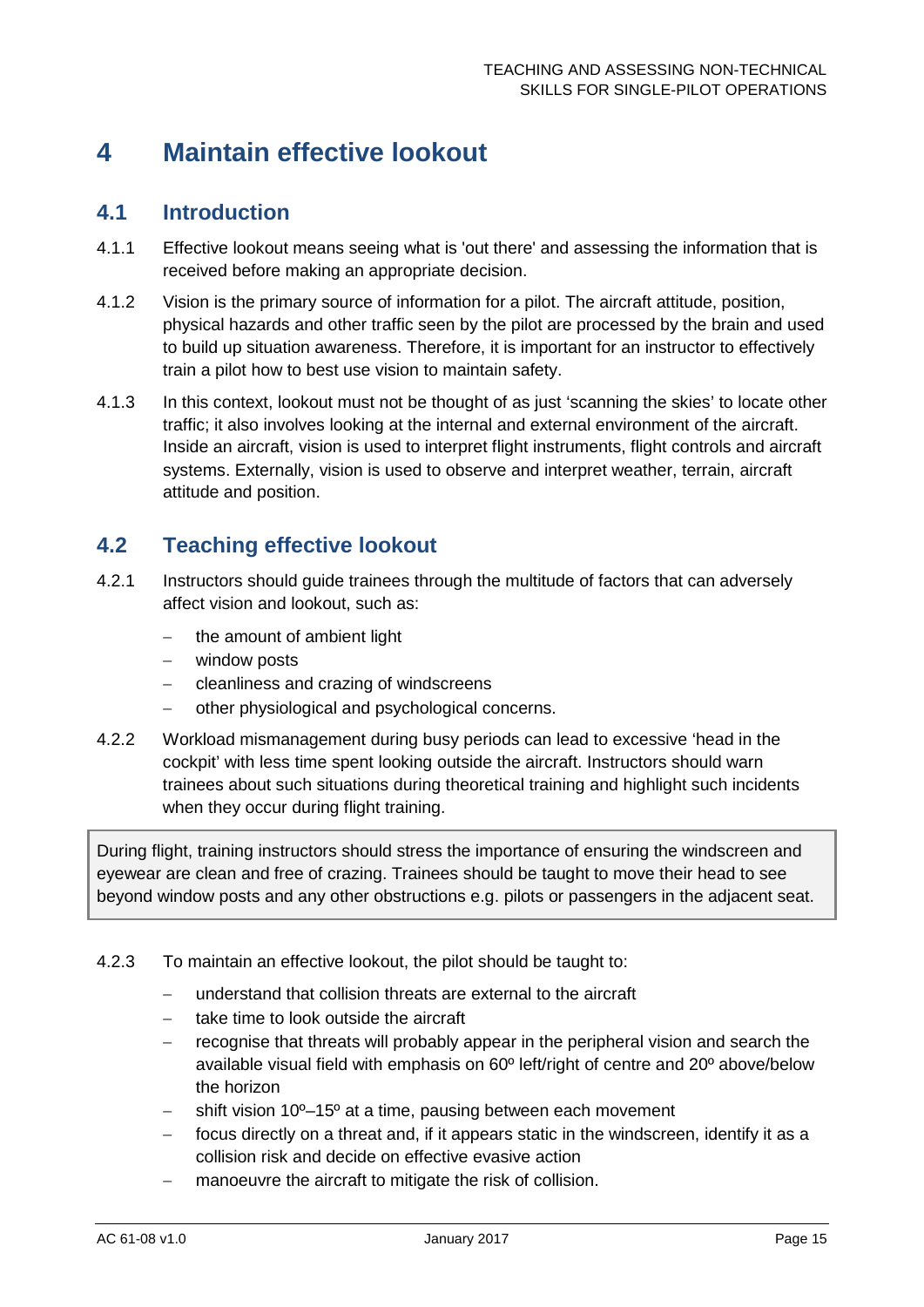4.2.4 Pilots must realise that maintaining an effective lookout takes time and that HF deficiencies can reduce the chance of a threat being detected and avoided. The factors affecting lookout are not errors or poor airmanship, but are limitations of the human visual and information processing systems, which are present to various degrees in all humans. Nonetheless, effective training can improve the effectiveness of a pilot's lookout technique.

### **Looking for traffic**

- 4.2.5 A great deal of a pilot's time must be spent looking for and sighting air traffic in order to avoid possible conflict. By employing an effective scanning technique and understanding how to enhance visual detection of other traffic, a pilot is more likely to reduce the likelihood of collision. The instructor should teach the pilot an effective scanning technique that provides the maximum opportunity to see traffic.
- 4.2.6 Size and contrast are the two primary factors that determine the likelihood of detecting other aircraft. Size is the more important parameter and as general aviation aircraft are usually small, the problem of detecting aircraft is exacerbated.
- 4.2.7 FAA AC 90-48C details a scanning technique that involves moving the eyes in sectors of 10º at a speed of one second per sector. Using this approach, scanning a 180º horizontal / 30º vertical sector would take a minimum of 54 seconds. United States military research has found that it takes a pilot 12.5 seconds to avoid a collision after target detection. Therefore, it can be deduced that considerable time gaps exist where traffic may not be detected during a normal scan period. Also, such a structured and disciplined scanning technique may be difficult to achieve. Pilots must develop an effective scan that provides maximum opportunity to see traffic.
- 4.2.8 Passengers may also be used to help improve lookout. Trainees should be taught to ask their passengers to advise them if they sight anything that may be a threat or could compromise safety.
- 4.2.9 An instructor must provide and demonstrate an acceptable lookout technique, and ensure that trainees practice and apply the technique and, most importantly, **see all other traffic that is a threat to flight safety**. For example, an 'airspace cleared' procedure (or equivalent expression) should be used at all times when an aircraft manoeuvres in flight under the visual flight rules (VFR).
- 4.2.10 Instructors must ensure that this or a similar practice is always used before turning an aircraft. Instructors must religiously employ the procedure themselves and then monitor trainees to confirm that they are not only looking for, but also seeing, any traffic or other hazards that may compromise flight safety.

### **Alerted search**

4.2.11 An alerted search involves visual scanning when air traffic information has been provided and a pilot is, in effect, told where to look. The likelihood of detecting other traffic is eight times greater under these circumstances than during an un-alerted scan.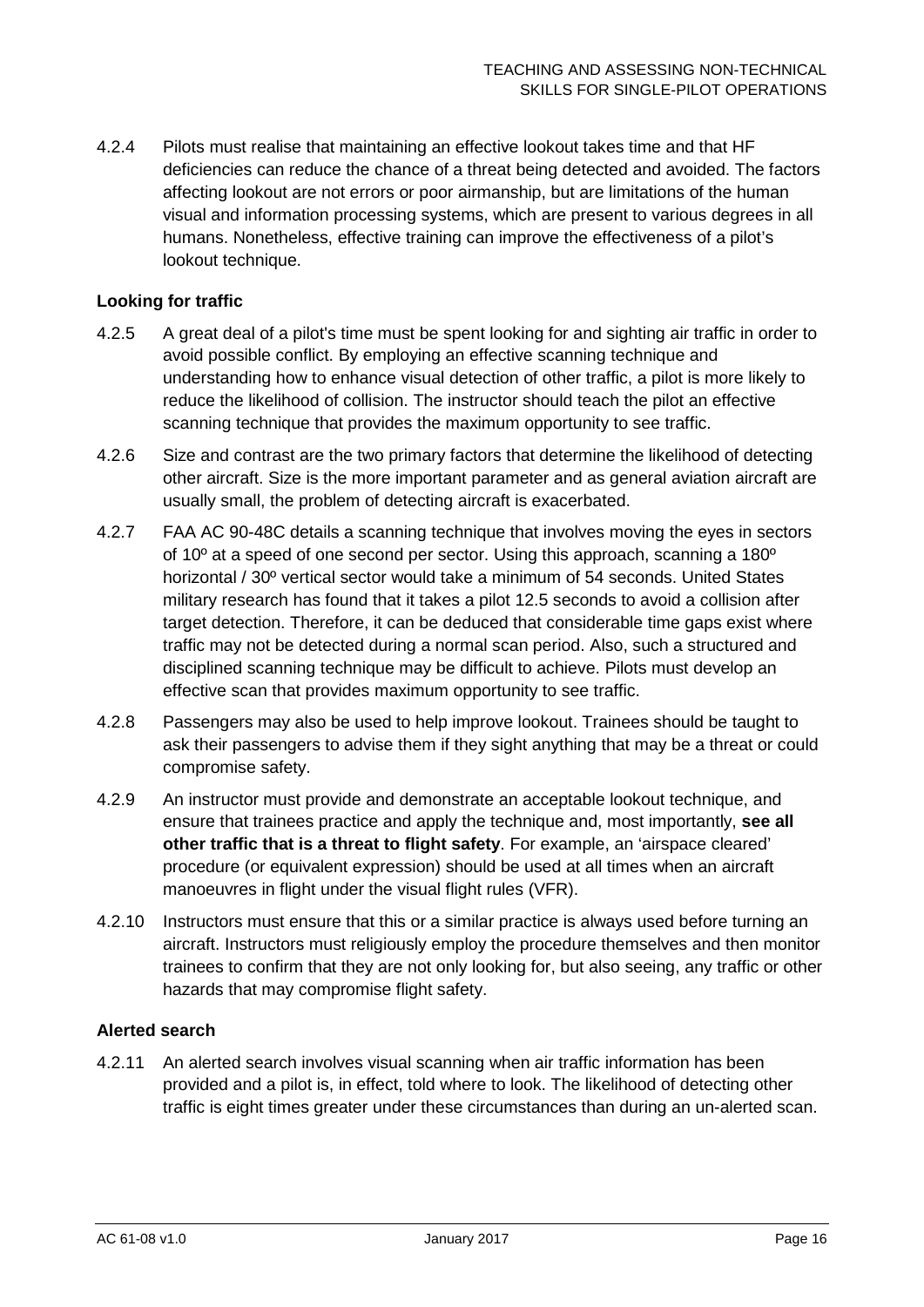- 4.2.12 Alerted search information may be provided by air traffic services (ATS) or other pilots. Other technologies that provide similar information include:
	- − transponders
	- − automatic dependent surveillance broadcast (ADS-B)
	- − radar (both airborne and ground installations)
	- − traffic collision alerting devices (TCAD)
	- − traffic alert and collision avoidance systems (TCAS).
- 4.2.13 Technology such as radar altimeters and enhanced ground proximity warning systems (EGPWS)/terrain awareness and warning systems (TAWS) can also enhance situation awareness and alerted awareness of hazardous terrain.
- 4.2.14 Instructors must demonstrate the benefits of alerted searching—listening to and interpreting radio transmissions in the circuit area provides an ideal opportunity for an instructor to teach these aspects to a trainee. Pilots should be instructed on the benefits of using autopilot to permit greater visual scanning.
- 4.2.15 CASA strongly recommends that pilots read the Australian Transport Safety Bureau (ATSB) Research Report, which contains useful information about visual acuity, physiological, psychological and ergonomic factors that affect vision and techniques that may enhance successful pilot lookout.

### **Seeing and interpreting**

- 4.2.16 Throughout training, instructors must teach and then assess a trainee's ability to observe what is happening around them and to apply that knowledge to ensure safety.
- 4.2.17 Not only is seeing important, but accurately interpreting what is seen is equally vital. Instructors may assume that a trainee interprets what they see in the same way as the instructor, but this may not always be the case. Instructors should spend time explaining the logic of their interpretation.

For example, on a navigation flight, instructors should ensure that trainees choose potential forced landing areas along a route. The trainee must be shown how to select suitable areas, ensure adequate length and surface conditions and be guided about how to avoid unsuitable terrain. Then on future trips, the trainee should be questioned to see if they are correctly interpreting and applying the information.

- 4.2.18 Other factors that the instructor should consider teaching the trainee are to see and interpret:
	- − aircraft attitude
	- − indications of adverse weather
	- wind strength and direction from clouds, blowing dust, smoke, trees and wind lanes in water
	- terrain and wind effects
	- − other air traffic
	- reduced visibility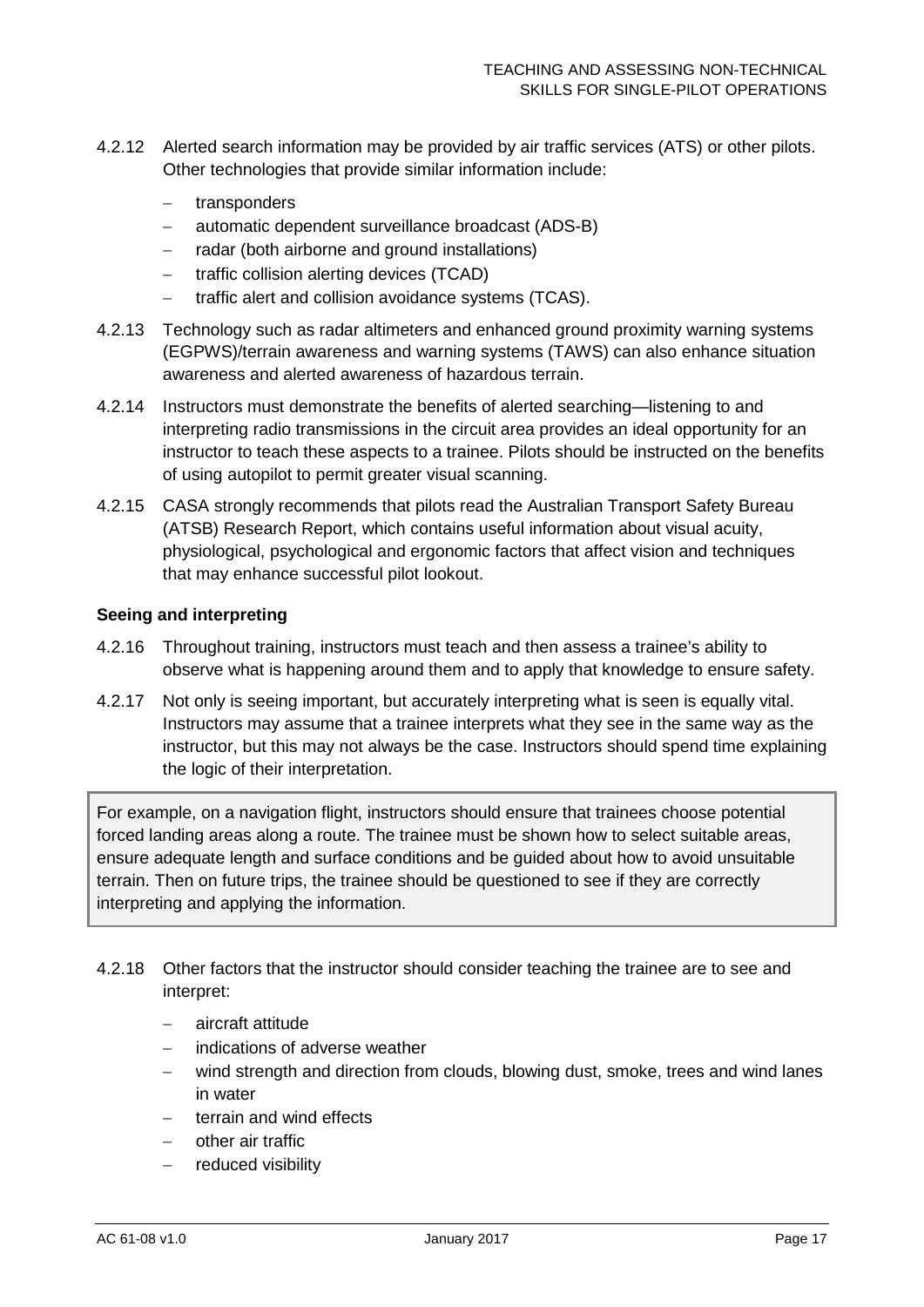- smoke, shadows and dust
- any other visual cues that contribute to better situation awareness.

# <span id="page-18-0"></span>**4.3 Assessing effective lookout**

- 4.3.1 Instructors and flight examiners have the task of assessing the ability of trainees to maintain an effective lookout. Their roles are slightly different:
	- − an instructor is required to conduct formative assessments during training to determine how well a trainee is learning
	- the flight examiners must conduct a summative assessment at the conclusion of training to determine if the trainee is competent to be granted a licence, rating or endorsement.
- 4.3.2 Lookout is a critical facet of safe flight operations, and assessment of this skill will be ongoing throughout a pilot's flying career. Therefore, it is important for the assessor to 'get it right'.
- 4.3.3 The assessor should be looking for competency in two main elements of effective lookout—the first is to see an object $<sup>6</sup>$  $<sup>6</sup>$  $<sup>6</sup>$  and the second is to react appropriately to what</sup> has been seen. In reacting appropriately, the pilot should be able to determine if the object is a threat and take mitigating action (more commonly known as 'avoiding').
- 4.3.4 The three performance criteria relevant to demonstrating an effective lookout are:
	- − maintains lookout and traffic separation using a systematic scan technique at a rate determined by traffic density, visibility and terrain
	- maintains radio listening watch and interprets transmissions to determine traffic location and intentions
	- − performs an 'airspace cleared' procedure before commencing any manoeuvres.
- 4.3.5 The assessor should ensure that the trainee covers the field of view from the cockpit, and varies the scan rate to accommodate the threats.

#### **Congested airspace**

- 4.3.6 Airspace congestion is usually encountered during busy stages of a flight, such as departure and approach. These high workload periods often focus a trainee's attention inside the cockpit.
- 4.3.7 The pilot should pay extra attention to other traffic when operating in congested airspace. Assessors should watch the trainee during these phases of flight to ensure that tasks are prioritised and managed to ensure a good lookout is maintained.

This can be achieved by monitoring head and eye movement when possible, and questioning the trainee about what they see. Ask the trainee to verbalise their lookout.

 $\ddot{\phantom{a}}$ 

<span id="page-18-1"></span> $6$  An 'object' could range from a speck in the windscreen to something large, depending on its size and distance.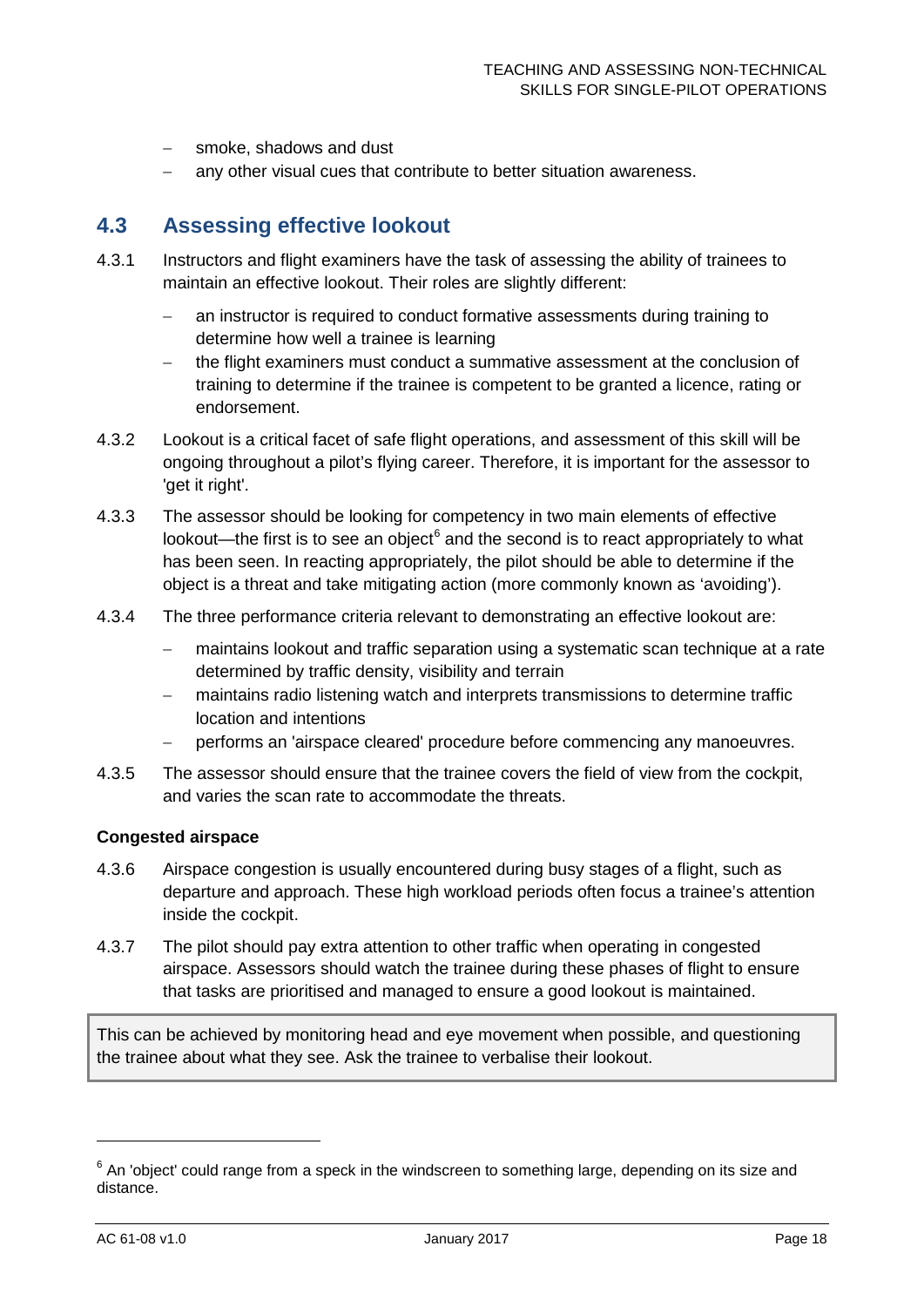4.3.8 Additionally, the assessor must monitor the trainee for an appropriate reaction to any traffic information received by radio transmissions, TCAD or TCAS.

Questions such as "where do you think other traffic will be coming from?" will assist in making this determination.

### **Hazardous terrain**

- 4.3.9 When operating close to, or in, hazardous terrain (e.g. mountains and valleys), or during periods of reduced visibility, greater effort must be directed outside the aircraft. Assessors should monitor the trainee's performance and assess any decisions they make to reduce the chances of collision with terrain or other aircraft.
- 4.3.10 Questioning should be used to determine if the trainee is aware of the current threats and whether a plan has been made to address them. The assessor should ask the trainee what they are seeing and whether they have recognised the possible associated hazards. These assessments must occur throughout the flight, regardless of workload.

### **Clearing procedure**

- 4.3.11 Pilots must always clear the airspace around them before manoeuvring the aircraft. This 'clearing procedure' must be used to locate other aircraft as well as any terrain, weather or other hazards that may compromise safety.
- 4.3.12 Assessors should observe whether the trainee always uses an acceptable procedure and whether threats are seen and identified.
- 4.3.13 Given the physiological limitations of 'see and avoid', it may be appropriate to supplement continued lookout with other actions (e.g. establish vertical separation). To achieve this, assessors must closely monitor the airspace and maintain a good lookout so that they can identify any threats that are missed by the trainee.
- 4.3.14 Pilots of slow-flying aircraft must also demonstrate awareness of the possibility of undetected faster aircraft approaching from the rear quarter and how that poses a constant risk to flight safety.

#### **Limitations of vision**

4.3.15 Assessors should ensure that trainees are aware of, and take into account, the limitations of vision.<sup>[7](#page-19-0)</sup> These limitations include aspects such as blind spots, threshold of acuity, accommodation (focusing on an object), empty field myopia, focal traps, night vision acclimatisation, visual field narrowing and cockpit workload. Notwithstanding the trainee's awareness of vision limitations, the assessor should determine that the pilot sights threats to safety and takes appropriate mitigating action.

 $\overline{a}$ 

<span id="page-19-0"></span> $<sup>7</sup>$  These limitations are discussed in the reference materials listed in Chapter 1 of this AC.</sup>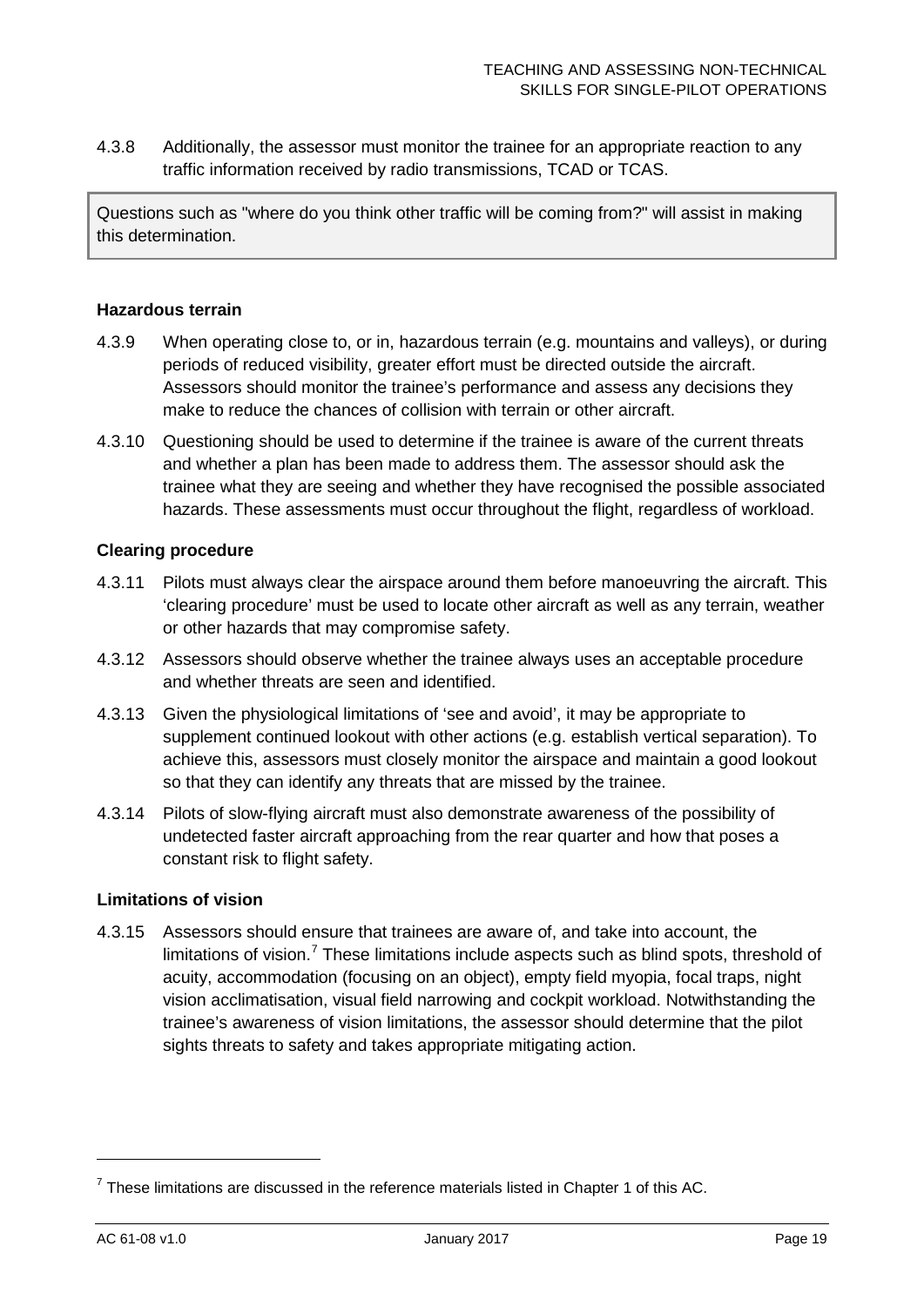# <span id="page-20-0"></span>**5 Maintain situation awareness**

### <span id="page-20-1"></span>**5.1 Introduction**

- 5.1.1 Historically, situation awareness has usually been referred to after an event, as in 'the aircraft crashed because the pilot lost situation awareness'. Situation awareness is sometimes seen as a cause rather than a set of behaviours that enhance safety.
- 5.1.2 As it applies to aviation, situation awareness is defined as

the perception of the elements in the environment within a volume of time and space, the comprehension of their meaning and the projection of the status in the near future $8$ 

- 5.1.3 This definition is often assigned three levels:
	- − **level 1**: perception of the current environment
	- − **level 2**: interpretation of the immediate situation
	- **level 3**: anticipation of the future environment.
- 5.1.4 Level 1 situation awareness is achieved through monitoring and gathering information from both within and outside the cockpit. Level 2 situation awareness requires the pilot to process the information (refer to Chapter [3\)](#page-13-0), which leads the pilot to make conclusions of what is likely to occur (level 3).

In the context of the Part 61 MOS and assessment of situation awareness, it is important to understand that this is the scope of situation awareness. Situation awareness and decisionmaking are assessed separately.

# <span id="page-20-2"></span>**5.2 Teaching situation awareness**

- 5.2.1 In the normal course of flight training, trainees are shown how to monitor flight instruments, aircraft systems, aircraft attitude and performance, along with location and the environment. Instructors need to explain how this information is applied by the pilot to develop accurate situation awareness.
- 5.2.2 Trainees must be taught to monitor, gather and interpret appropriate information from both inside and outside the aircraft. This continual monitoring helps the pilot to develop an accurate perception (mental model) of what is happening and what is likely to happen in the near future, which is the basis of situation awareness.
- 5.2.3 Instructors should explain to trainees the importance of maintaining a good radio listening watch and, during initial training, explain how correct interpretation of radiotelephony transmissions will enable the trainee to anticipate other traffic and likely air traffic instructions.
- 5.2.4 During training, instructors must include situation awareness as part of every flight. This could be achieved by stressing the importance of continually monitoring the total

 $\overline{a}$ 

<span id="page-20-3"></span> $<sup>8</sup>$  M. R. Endslev, 1988.</sup>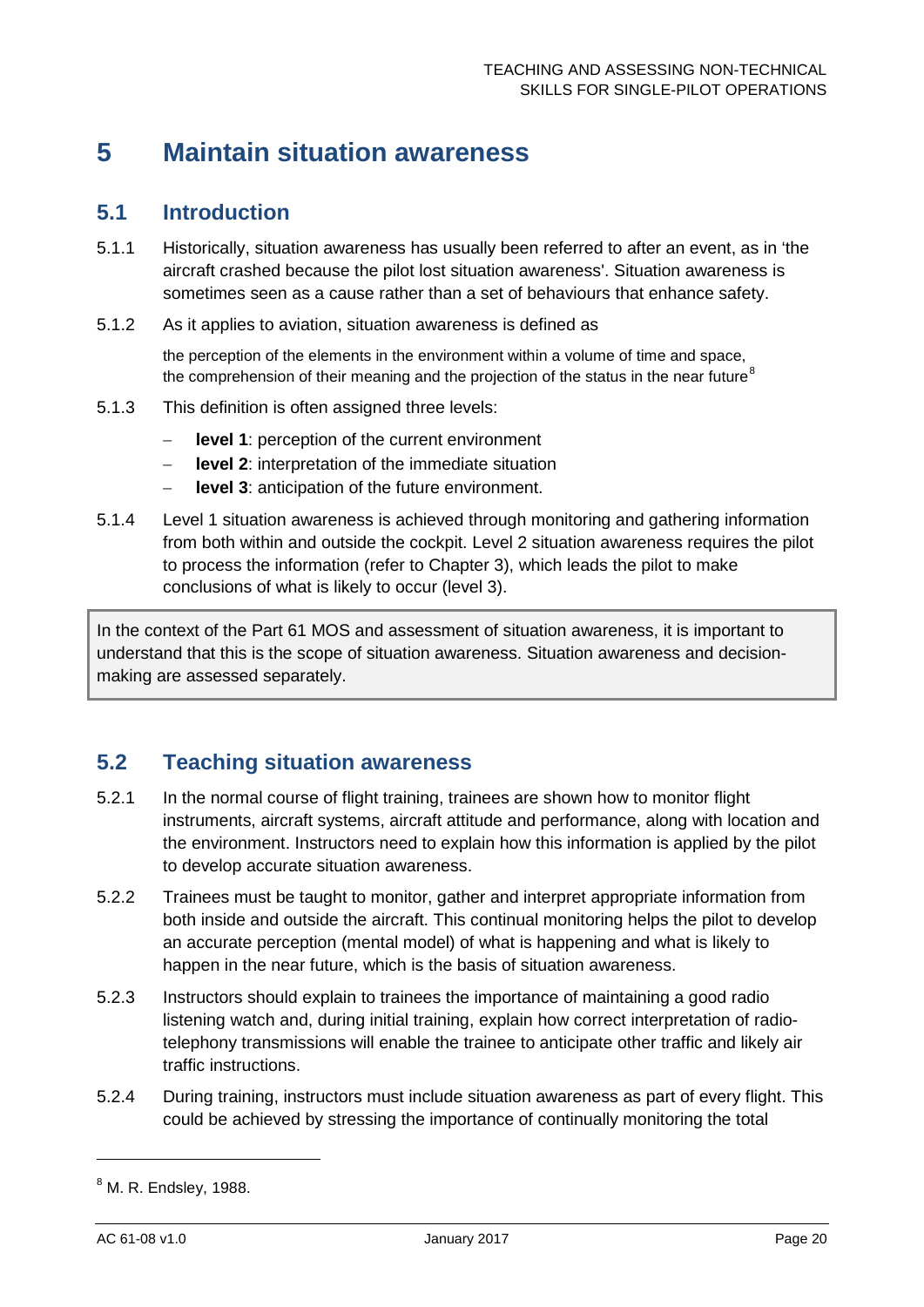environment and updating options as situations change. Trainees must be encouraged to verbalise their observations so that the instructor is also informed and able to make assessments.

- 5.2.5 The instructor may need to plan how they will conduct situation awareness instruction and possibly create scenarios to enable the learning to occur; however, it is likely that during the normal course of a flight, situations will evolve that present trainees with the opportunity to apply and demonstrate their situation awareness.
- 5.2.6 As training progresses, the instructor must observe the trainee's performance and, if necessary, develop scenarios to improve, challenge and assess situation awareness.
- 5.2.7 A more formal process to ensure situation awareness becomes a core part of the training plan may be to include the aim of lesson(s) to primarily focus on the nontechnical skills required to achieve situation awareness. This can only be performed once the trainee has demonstrated competence to manage aircraft systems and to handle the aircraft to an acceptable standard so that they have sufficient additional capacity to take on further responsibilities and a higher workload.

### **Timing of situation awareness**

5.2.8 Although situation awareness is an ongoing process, it is also bound by time and space. Instructors need to highlight to trainees that there is no value in gaining situation awareness after the event. Timely information gathering and interpretation is essential to establishing and maintaining accurate situation awareness.

For example, if a pilot is in the circuit pattern and does not realise that the aircraft ahead is slower, it is likely that safe aircraft separation will be compromised. If the pilot's situation awareness (information gathering and interpretation) lags the aircraft's position and performance, the consequences could range from simply embarrassing to catastrophic.

#### **Re-establishing situation awareness**

- 5.2.9 Although the NTS1.2 element of competency is titled 'Maintain situation awareness', instructors must also teach trainees how to re-establish situation awareness whenever it is lost or degraded. If a trainee is distracted from the task of navigation and becomes uncertain of their position, they must know how to regain situation awareness.
- 5.2.10 This process may involve gathering information, reviewing the aircraft heading and airspeed, and using this information to find a dead (also deduced) reckoning position and then fix the aircraft's position. This procedure is part of navigation training, but it is also a practical demonstration of re-establishing situation awareness. Instructors must monitor a trainee's situation awareness. If they establish that it is not adequate, they must alert the trainee to the fact and give advice on how to re-establish sufficient situation awareness.
- 5.2.11 It is the instructor's responsibility to maximise a trainee's ability to recognise the indications that they have lost situation awareness and no longer have an accurate awareness of the current situation and environmental circumstances.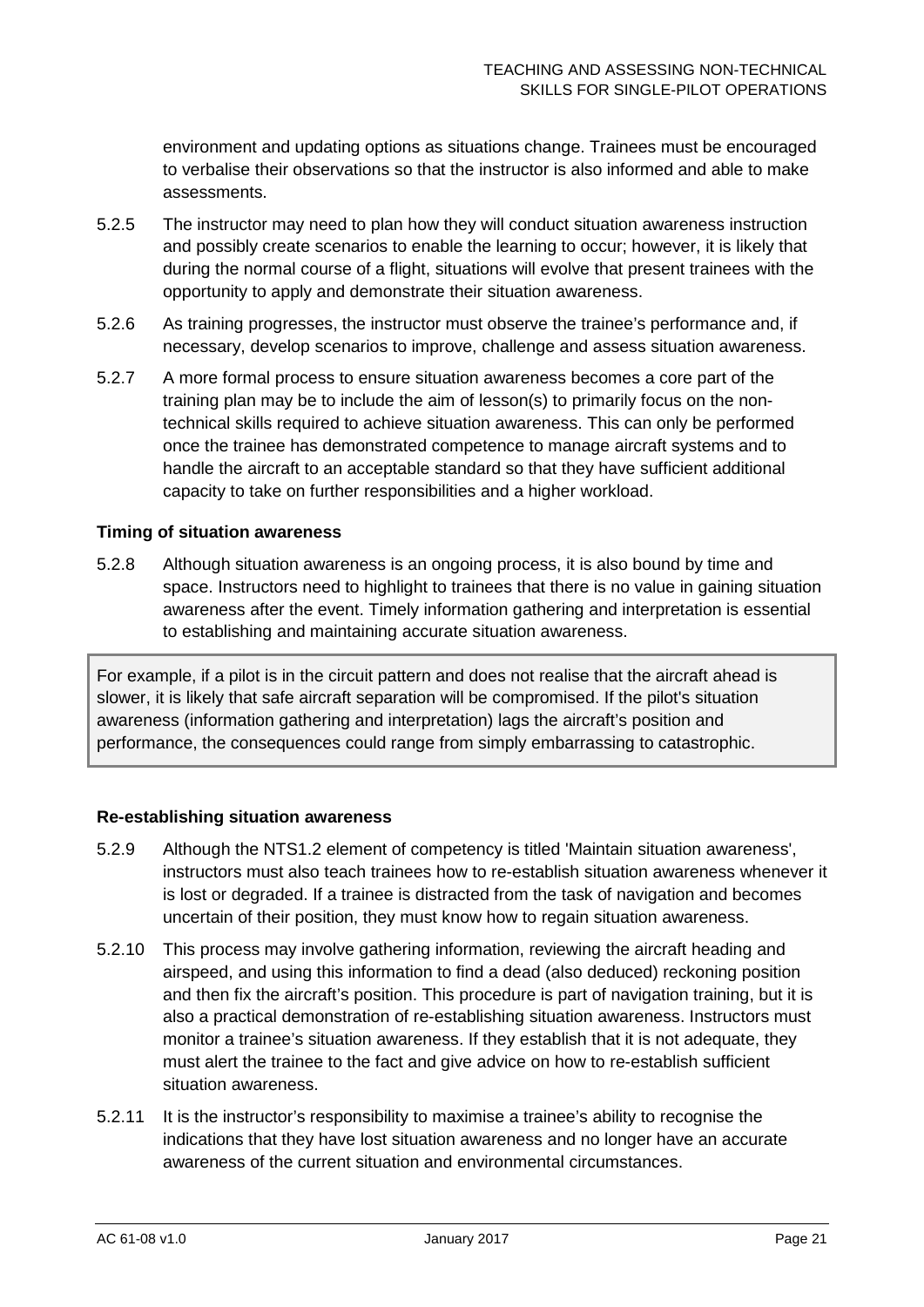Examples of degraded situation awareness include:

- if a trainee (or instructor) becomes aware that they require air traffic control (ATC) to read back clearances more often than normal, or they are starting to miss radio calls altogether
- degraded work cycles leading to fixation or tunnel vision, where the trainee spends too much time on one part of a work cycle (e.g. extended focus on a checklist item to the detriment of radio calls and lookout).

An example of re-establishing degraded situation awareness is when a trainee makes a late turn onto base leg after realising that the aircraft ahead is slow and that delaying the base turn would mitigate the potential conflict.

5.2.12 It is also the instructor's role to maximise the trainee's ability to recover from lost or degraded situation awareness.

For example, during the pre-flight brief the instructor could brief the trainee that one of the lesson's aims is for the trainee to start to recognise lost situation awareness.

One means to teach this is to expose the trainee to a higher workload—initially within the training area—to prompt the loss of situation awareness. As the trainee starts to display signs of degraded performance, the instructor should alert the trainee by referring to the indicators of degraded performance. This can be achieved by questioning the trainee about what they are experiencing to elucidate an understanding of what is different about their work cycles and how they are feeling.

5.2.13 **CAUTION:** Instructors must give careful consideration to how, when and where they conduct such activities as there is the possibility that workload will be excessively increased for both trainee and instructor. It would not be appropriate to artificially increase workload at any time there is a real time moderate-to-high workload, as the trainee could be exposed to increased error(s) and unnecessary risk.

### <span id="page-22-0"></span>**5.3 Assessing situation awareness**

- 5.3.1 The most important aspect of assessing situation awareness is to confirm that the pilot's mental model (or perception) of the environment is accurate. The next step is to find out what options the pilot has identified and assess whether they are realistic. In other words, the assessor must see if the 'what ifs' complement the mental model and provide a basis for an accurate and timely decision (if one is required).
- 5.3.2 Depending on the pilot's perception and options, there may be no need to proceed to the next step of making a decision, as situation awareness is a dynamic process further action only needs to be taken if a perceived situation compromises flight safety.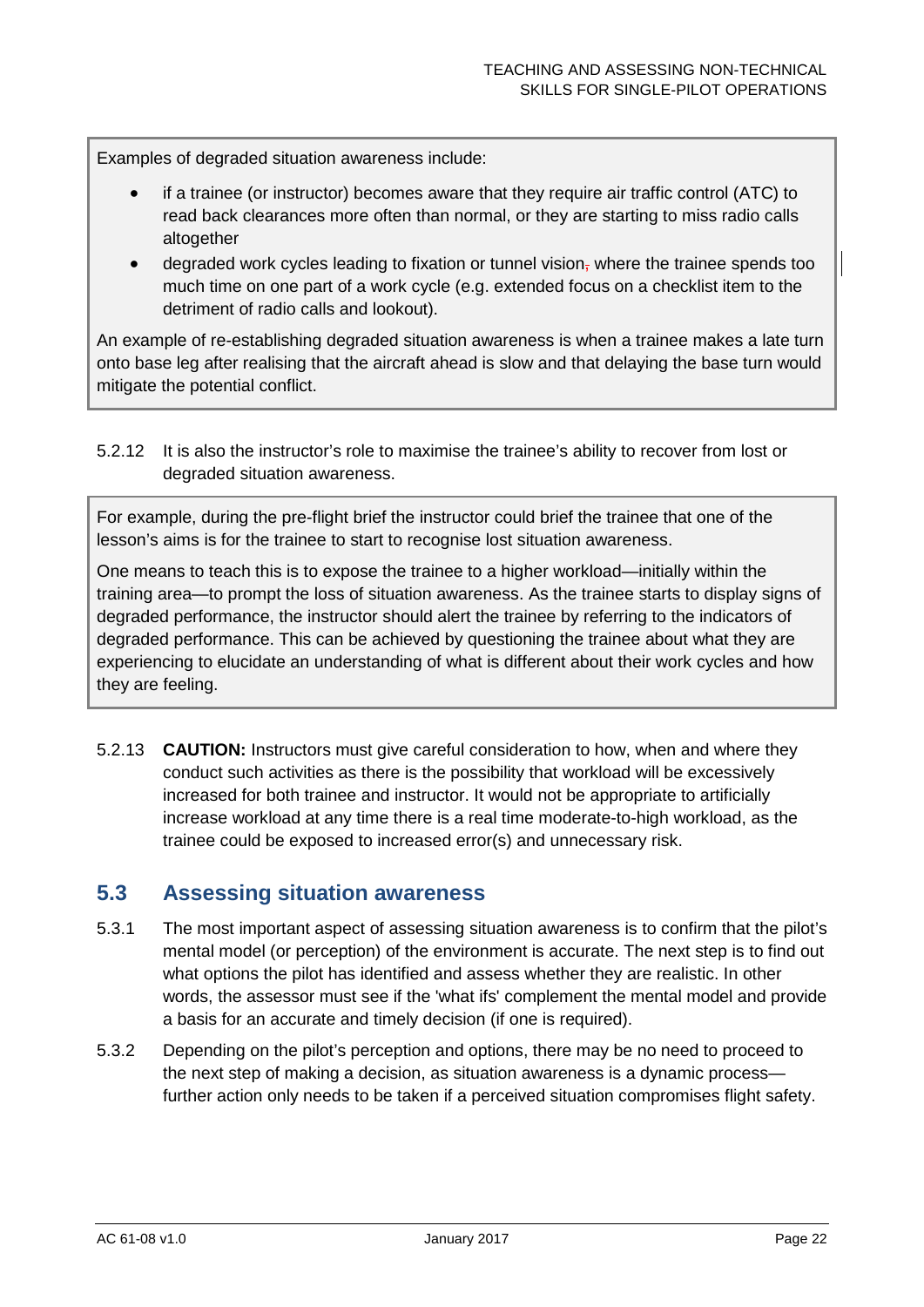For example, if there are thunderstorms in the area but they do not conflict with the intended track and the effects of the storm will not affect the flight, no decision or action would be needed.

### **However, it would indicate a lack of situation awareness if the pilot did not consider the storms and the associated hazards in their planning.**

### **Objective and responsive assessment**

- 5.3.3 Observation and questioning are the primary means used by an assessor to make a formative assessment of situation awareness. Questions such as "what do you think could happen if….?" or "what would you do if…?" can be used to assess a trainee's situation awareness.
- 5.3.4 If the assessor determines that a trainee's situation awareness is deficient, they should provide guidance on how to improve situation awareness.
- 5.3.5 Assessment must be conducted throughout a pilot's training. The assessor should use the results to modify the training plan as appropriate.
- 5.3.6 Assessors may gain an intuitive feeling that a trainee's situation awareness does not meet the required competency standard; however, feelings cannot be used as a basis for an adverse assessment. Evidence must be obtained to support such an assessment—if a trainee's situation awareness is below the required standard, there will be a cause and it is up to the assessor to discover and record this deficiency as evidence.
- 5.3.7 As an aid to diagnosis, the limits of a trainee's situation awareness can be explored through the creation of different scenarios.

#### **Assumed level of knowledge**

5.3.8 As situation awareness can be adversely affected by a lack of knowledge, assessors must observe the pilot applying appropriate knowledge for any given situation.

### For example:

- unfamiliarity with air traffic separation rules could result in unsatisfactory descent planning when opposing traffic is present
- deficiencies in aircraft systems knowledge (e.g. fuel system mismanagement) could lead to unsatisfactory outcomes.
- 5.3.9 If a pilot's lack of knowledge contributes to poor situation awareness, the assessor should record the problem and provide appropriate feedback to the trainee. In some cases, lack of adequate knowledge (and its potential effect on situation awareness) may be enough reason for an assessor to deem that a trainee has not achieved competency in non-technical skills.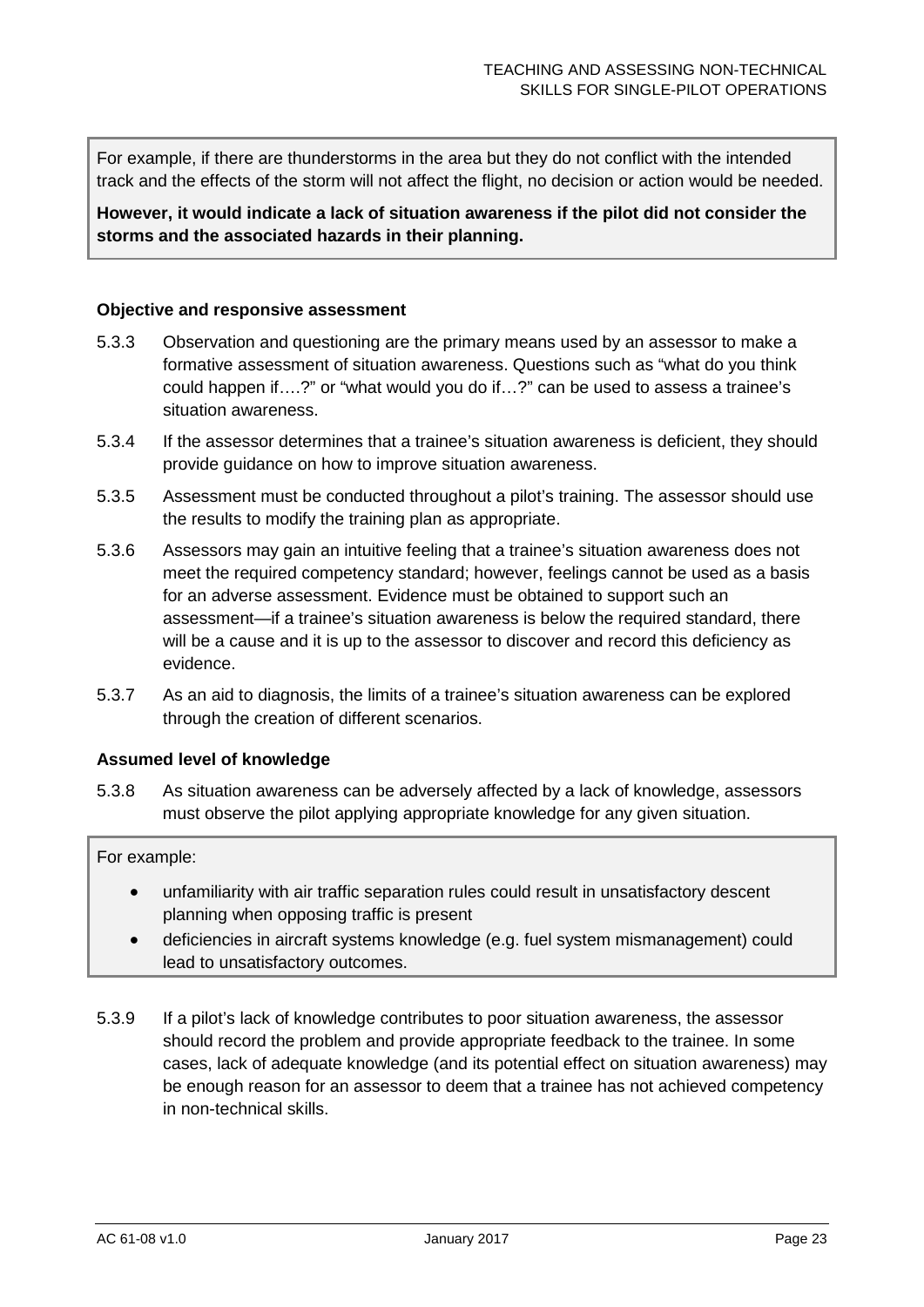### **High workload**

5.3.10 During periods of high workload it is possible that information may be overlooked. Assessors must determine if situation awareness is being maintained, regardless of workload.

For example, if the trainee is busy during an approach into a very active terminal area, radio transmissions may be missed or instructions forgotten. A possible cause for this reduced situation awareness is failure to recall the information received (i.e. short-term memory breakdown causing faulty perception), which can lead to failure to take appropriate action.

### **Low workload**

5.3.11 Assessors must also monitor the trainee during periods of low arousal or workload (inactivity) to ensure that an appropriate level of situation awareness is maintained. During a long navigation leg that is proceeding according to plan, a trainee may relax and stop thinking about what is happening and what could happen.

It would be appropriate to confirm that situation awareness is being maintained by the use of questions such as:

- "where would you divert to now if a passenger became seriously ill?"
- "if you suffered an engine failure where would you land?"
- "what is our endurance now?"

#### **Specific scenarios**

5.3.12 In the normal course of a flight test, it is likely that many opportunities to assess situation awareness will occur. Despite this, if an assessor wants to investigate a specific situation they may need to develop a scenario to test the trainee's situation awareness. This may require the assessor and pilot to use imagination and practice good communications skills.

For example, if the assessor wants to explore the trainee's ability to maintain situation awareness under a high workload, they could create an artificial workload interspersed with distractions. Such a scenario may require some time and thought but, once developed, the scenario could be refined, adapted and used for other flight tests.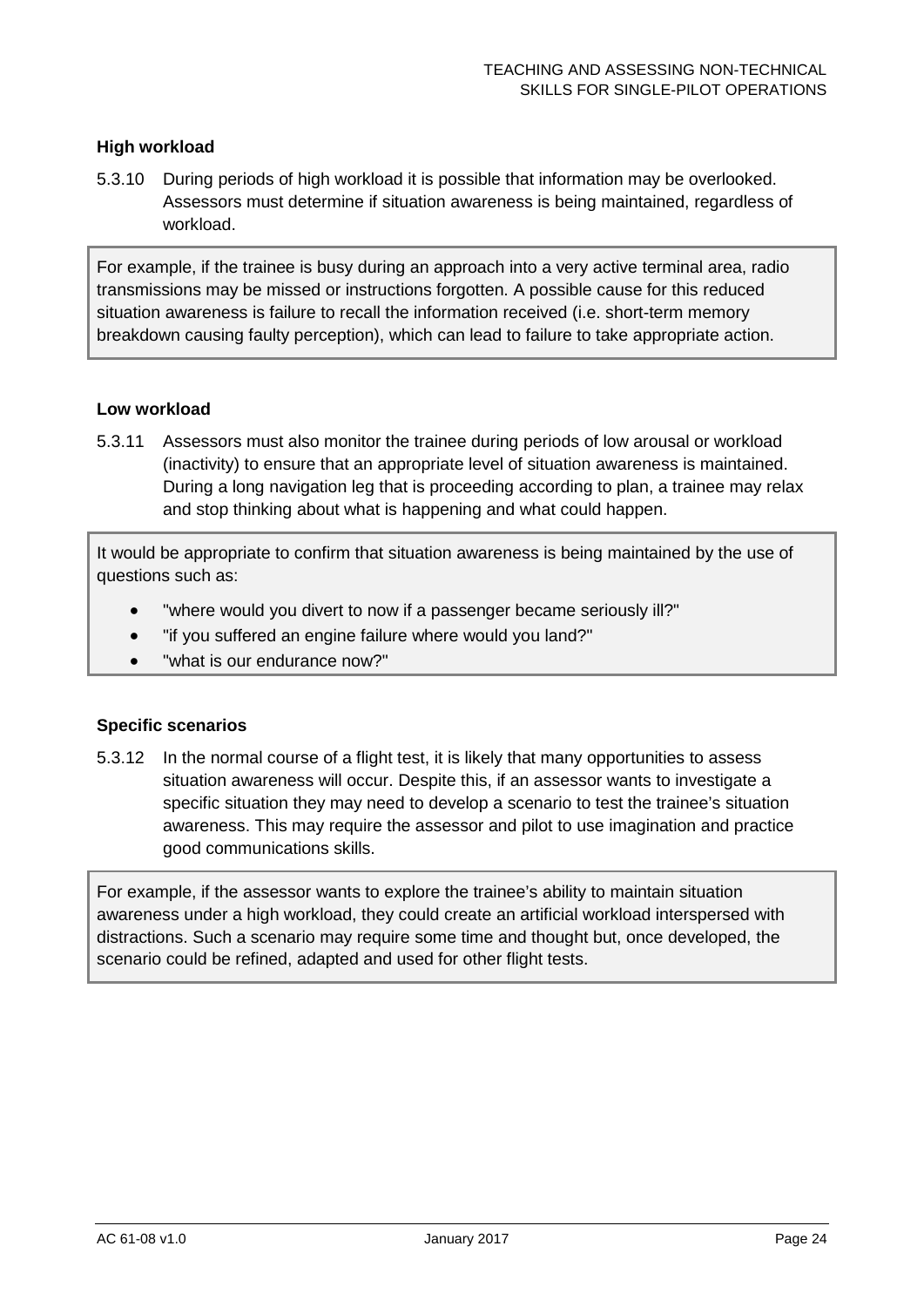# <span id="page-25-0"></span>**6 Assess situations and make decisions**

### <span id="page-25-1"></span>**6.1 Introduction**

- 6.1.1 Although the NTS1.3 unit is titled 'Assess situations and make decisions', the primary area of interest is the decision-making process. By applying situation awareness, a pilot may arrive at a number of options of 'what could happen' and the next step is to make a decision that leads to actions that achieve the optimum outcome.
- 6.1.2 In daily life people are always making decisions—usually sub-consciously. However, in the aviation environment, incorrect or inappropriate decisions can have tragic consequences. Therefore, it is important for pilots to understand and be able to apply the decision-making process, and to be aware of the need to make timely and optimum decisions.

# <span id="page-25-2"></span>**6.2 Teaching decision-making**

- 6.2.1 Trainees must be given the opportunity to make decisions. The trainee should be encouraged to refer to information sources (such as meteorological reports, notices to airmen (NOTAMs), radio transmissions and visual observations) as the basis for decision-making.
- 6.2.2 It is quite normal for an instructor to make decisions during flight, but it may be of more benefit to ask the trainee for their opinions. This will help the assessor to monitor progress and target the flight training.

For example, if the weather is marginal before a flight, rather than cancelling the sortie, the instructor should ask the trainee (who probably is very eager to fly) whether or not it would be prudent to undertake the flight.

- 6.2.3 During flight training there will be opportunities to observe, assess and improve a trainee's decision-making. Instructors must be conscious of the times when a trainee is required to make a decision. They must then determine if the trainee has made an acceptable decision in the time available.
- 6.2.4 If a trainee makes a defective decision, the assessor should:
	- point out any faults
	- explain the reasoning that was used to reach such a determination
	- − explain how considerations and logic should be applied to reach an acceptable decision.

Although this may seem to be a laborious procedure, it is an improvement on the traditional method of simply revealing to a person that they made a wrong judgment and telling them what they should have done, without analysing why the mistake was made and offering guidance to help them improve their decision-making skills.

6.2.5 When teaching decision-making, instructors must remember that individuals have different emotional attitudes, learning rates, thought processes, analytical skills,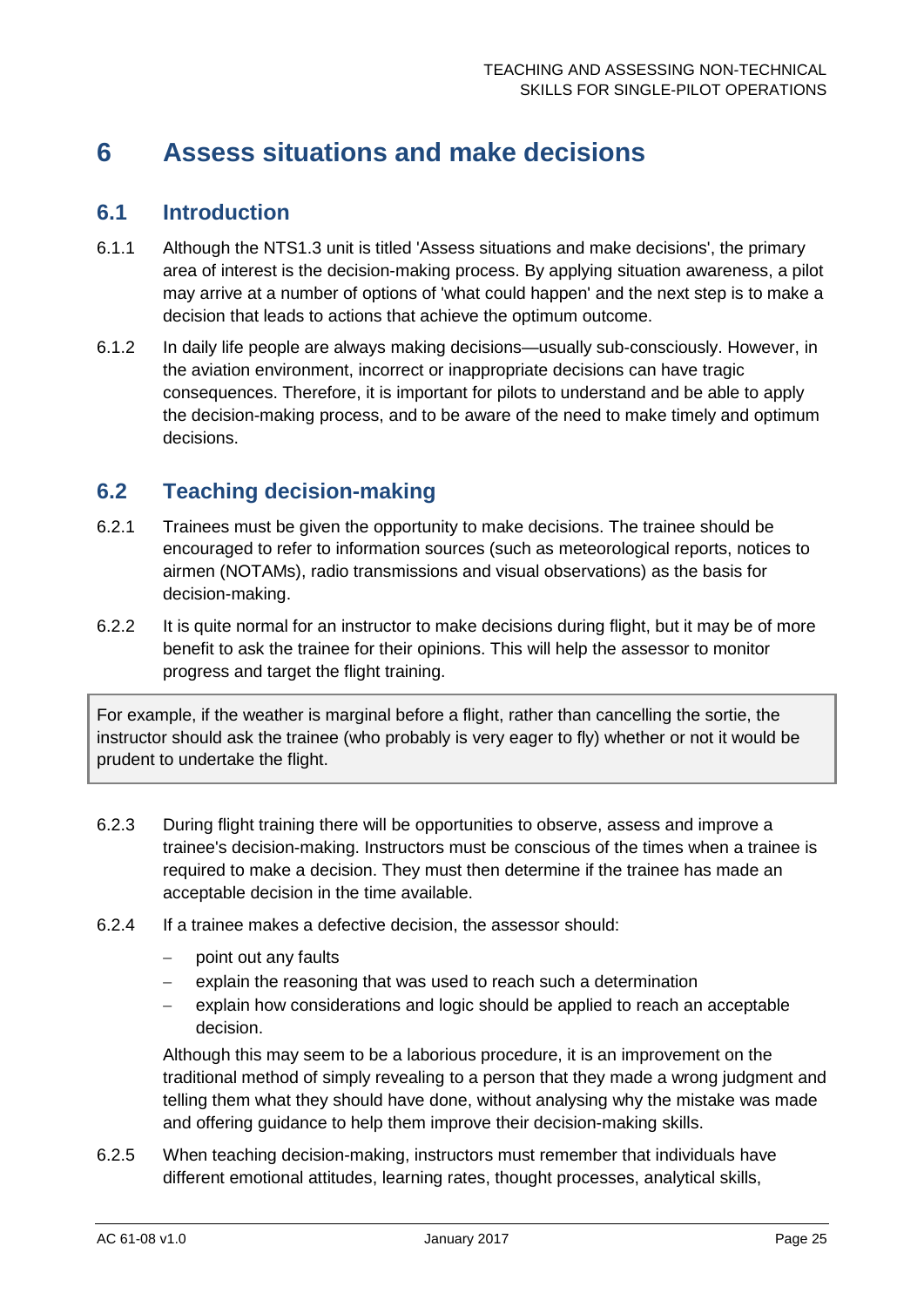aspirations and cultural backgrounds that may influence how this skill is taught. Therefore, instructors must be flexible, imaginative and innovative in developing ways of passing on decision-making skills to pilots.

### **Timeliness of decision-making**

6.2.6 The primary goal of teaching decision-making skills is for pilots to be able to make correct or correctable decisions in a timely manner.

For example:

- a mishandled landing may require a quick decision to go around to prevent damage to the aircraft
- the decision to divert because of adverse weather or fuel shortage on a navigation flight may have a 'deadline' for when a decision needs to be made.
- 6.2.7 The timeframe for making decisions may vary, but the information process will be the same. That is:
	- − receive information
	- − convert information into reality
	- − generate options
	- analyse options
	- make a decision.
- 6.2.8 In the second example provided above, the situation is dynamic, variable, emotive and subject to bias. Such aspects of decision-making make the process more difficult and susceptible to errors, the result of which could be an incorrect or 'non-decision'.
- 6.2.9 To give a trainee practice at this type of complex decision-making, instructors may have to develop scenarios for different stages of flight training.

For example, the instructor may develop a scenario for a simulated engine failure or partial power loss in a single-engine aircraft:

- The decision-making related to a simulated engine failure is a relatively clear outcome that requires well-rehearsed decisions, checklists and actions to set up a forced landing.
- The decision-making for a partial power loss is more subjective, potentially offering more time and providing the trainee with more options.

The latter scenario provides a richer training environment for decision-making as it offers the trainee a number of options, and opportunities for unrehearsed decision-making, both of which can be discussed in the debrief (e.g. why the trainee chose a specific course of action and what were their considerations for reaching this conclusion).

#### **Automatic decision-making**

6.2.10 With increased experience and exposure to known operating conditions and a specific aircraft type, the familiarity with various situations increases and the pilot's information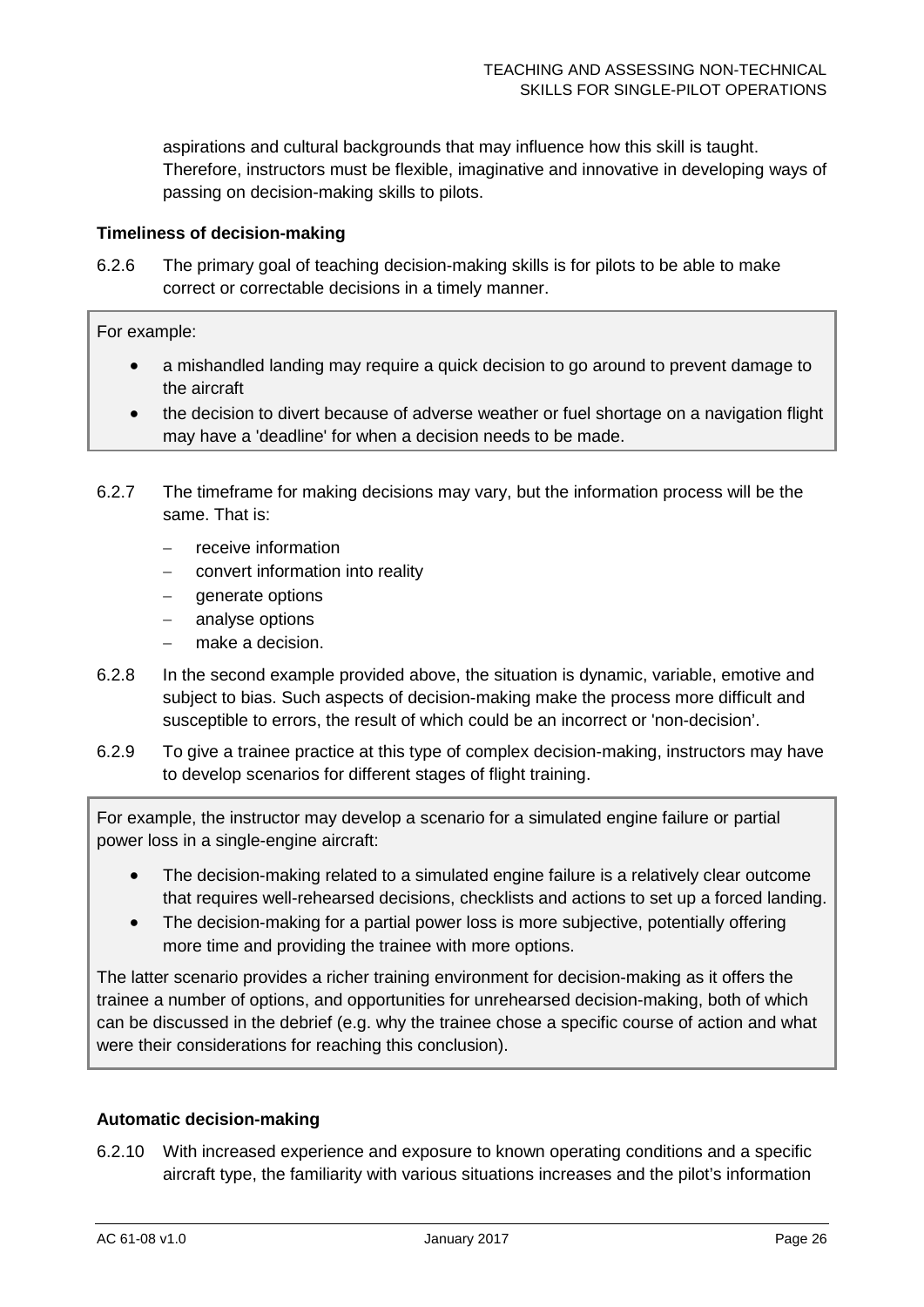processing will become more automated—this is the natural outcome of a positive transfer of learning.

- 6.2.11 This familiarity also translates to an environment in which decision-making may not be fully tested in the latter stages of training as the local operating conditions are so well known and rehearsed that the trainee continues to have spare capacity to deal with any simulated scenarios the instructor may wish to impose, many of which have been previously experienced.
- 6.2.12 Higher cognitive demands are potentially created any time a trainee experiences something new or unknown. Instructors should ensure that they consider trainee familiarity with existing situations and look for opportunities to expose the trainee to new situations, in order to assess their ability to manage the flight, maintain situation awareness and make sound decisions.

For example, if the trainee has conducted a large part of their training under conditions of clear weather, the first flight in which they are required to deal with marginal weather—even with considerable training experience in the same area and aircraft—could impose significantly increased workload with the potential for degraded performance and higher cognitive demands when making decisions.

# <span id="page-27-0"></span>**6.3 Assessing decision-making**

- 6.3.1 Normal flight training provides ample opportunities for instructors to conduct formative assessments of decision-making skills; however, it may be necessary to create scenarios to analyse a trainee's ability to manage complex decision-making.
- 6.3.2 Complex decision-making may be more difficult for a flight examiner to assess on a flight test because of the limited timeframe and reduced opportunity. Nevertheless, a pilot's competence to make complex decisions must be assessed on a flight crew licensing flight test.

### **Decision-making process**

- 6.3.3 The ongoing process of acquiring situation awareness, if working correctly, will provide the pilot with a perspective from which to derive any number of options and ultimately determine the best action to follow. The pilot must recognise that a decision has to be made. Problems must be identified and the assessor will use observation and questioning to determine the facts.
- 6.3.4 The pilot must analyse problems and propose solutions (options). This will require the pilot to gather and process information. The pilot's actions must be observable, but some questioning may be required to obtain an accurate assessment.
- 6.3.5 On the basis of the options identified and evaluated, the pilot must make a decision. Assessors must ensure the decision is the optimal one and is implemented effectively in the time available.
- 6.3.6 The pilot then must monitor progress against their plan and re-evaluate as circumstances change, even if it is to confirm the desired outcome.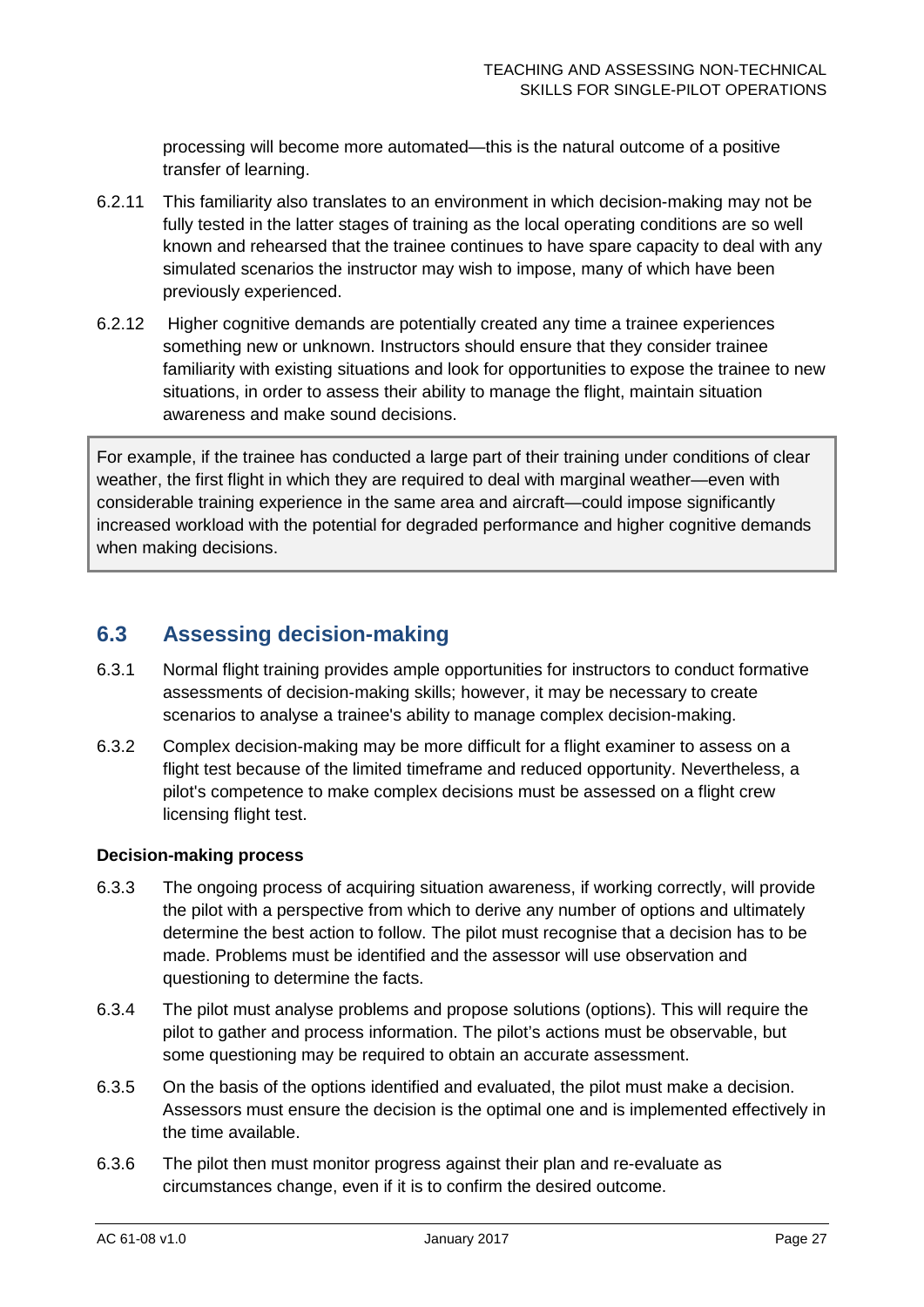For an obvious decision such as a 'go around' after a mishandled landing, the action and results will be very evident. In such a case, the assessor should ensure that the pilot recognised the mishandled landing soon enough and did not delay the recovery action.

More complicated decisions may require greater analysis by both the pilot and the assessors. A complex problem may require a decision that does not lead to the optimum result immediately, but could be modified at a later time.

6.3.7 It is acceptable for the pilot to make a decision on the basis that it may require revision if the safety of the flight is not compromised and the trainee continues to re-evaluate and update that initial decision. This situation could occur where a decision is made during flight planning, which may have to be modified after the pilot becomes airborne (e.g. operational requirements, insufficient information available or changed weather conditions).

### **Management of factors affecting information processing**

- 6.3.8 An assessor must observe a pilot's ability to manage factors that can adversely affect information processing and decision-making. An example would be a pilot who is prepared to press on in bad weather or other adverse circumstances, in an attempt to reach a destination.
- 6.3.9 Flight examiners and instructors should consider developing scenarios where bad weather, operational requirements or fuel shortage would make it impossible to safely proceed to the destination. In such a case the trainee would be obliged to make a decision not to proceed; and to take appropriate action that ensures safe flight.
- 6.3.10 While it is a challenge to assess a pilot's decision-making competence on a flight test, if the examiner prepares for the test by creating complex scenarios, the task of evaluating a pilot's decision-making competency will be achievable.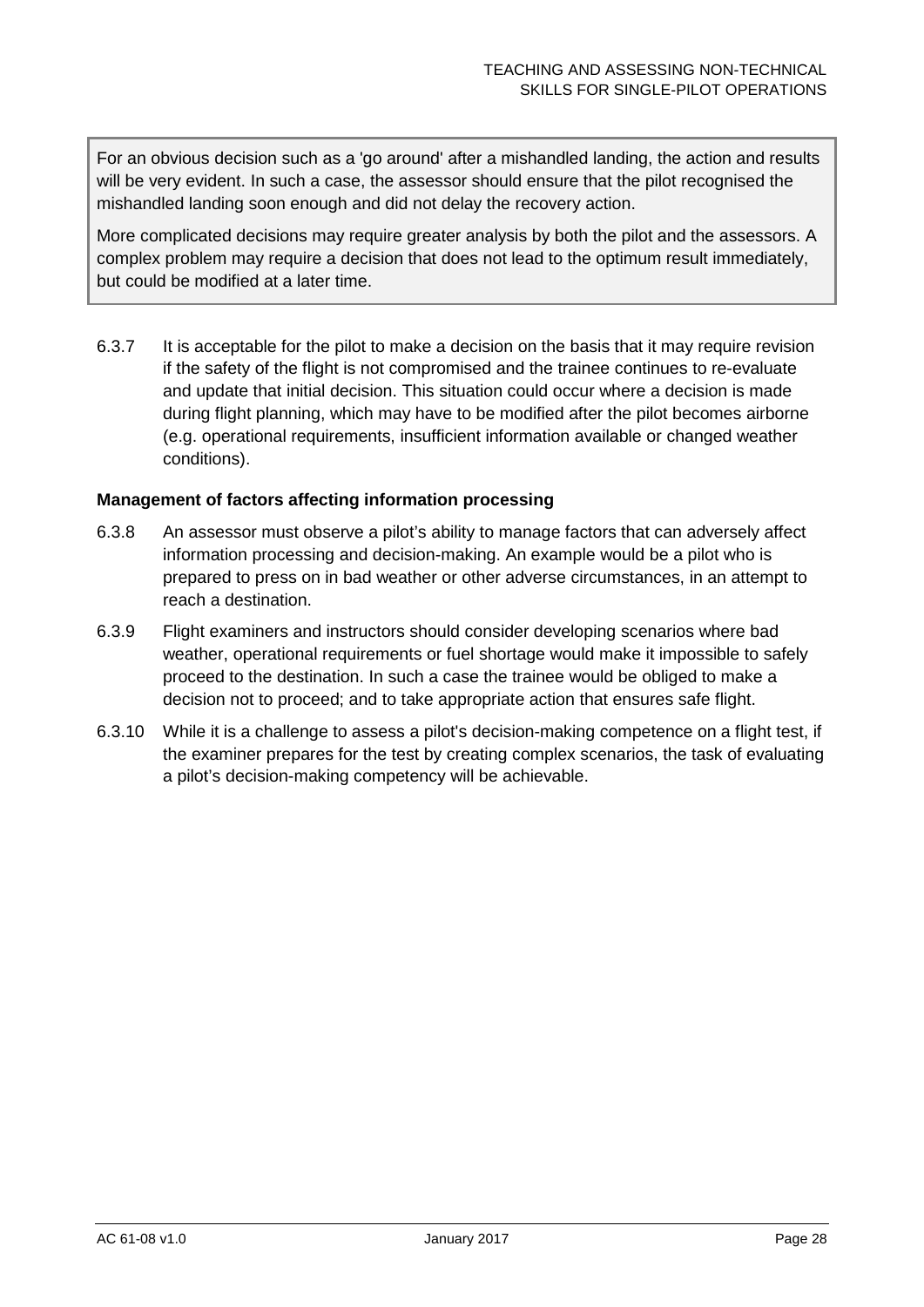# <span id="page-29-0"></span>**7 Set priorities and manage tasks**

### <span id="page-29-1"></span>**7.1 Introduction**

- 7.1.1 Task management means completing a job or operation competently in the time available. If the workload is high and many tasks have to be completed, they must be prioritised in a logical and efficient sequence.
- 7.1.2 The adage *aviate, navigate, communicate* forms a sound basis for prioritisation and task management. Many people are able to process information in a well organised and logical manner, but some are not able to operate efficiently in a confined and, at times, demanding and busy environment without additional guidance and direction.

### <span id="page-29-2"></span>**7.2 Teaching how to set priorities and manage tasks**

7.2.1 The brain is a single-channel (linear) processor—humans can normally only manage one activity at a time. Instruction to ensure competent task management must begin at the commencement of a pilot's flight training. Many things that experienced pilots take for granted must be pointed out and explained to the novice as proficiency in 'simple' tasks will allow for more efficient workload management.

For example:

- When a pilot is first introduced to the cockpit they must be shown how to adjust their harness and seat, and reach and touch controls and switches.
- If rudder pedals are not correctly adjusted, a pilot could have trouble using the brakes effectively, which could make taxiing and aircraft control on the ground more difficult and could potentially divert a pilot's attention from other tasks.

### **Prioritisation**

- 7.2.2 During flight training, trainees must be encouraged to prioritise tasks to ensure that the important and safety-critical actions are dealt with first. The requirement to *aviate*—to maintain control of the aircraft—must be the pilot's first concern.
- 7.2.3 Correct prioritisation requires that timely correction of an undesired aircraft state takes precedence over concentrating on why an error may have occurred. Instructors must alert trainees to instances of incorrect prioritisation and offer a more appropriate solution.

Questions such as "is there anything else we should or could be doing now?" or "what is more important?" may prompt a pilot to prioritise correctly.

7.2.4 Instructors must stress the importance of good organisation in the cockpit—this is particularly applicable to the requirement to *navigate*. Judicious selection and storage of charts, flight plans, computers, publications and writing implements should streamline navigation tasks.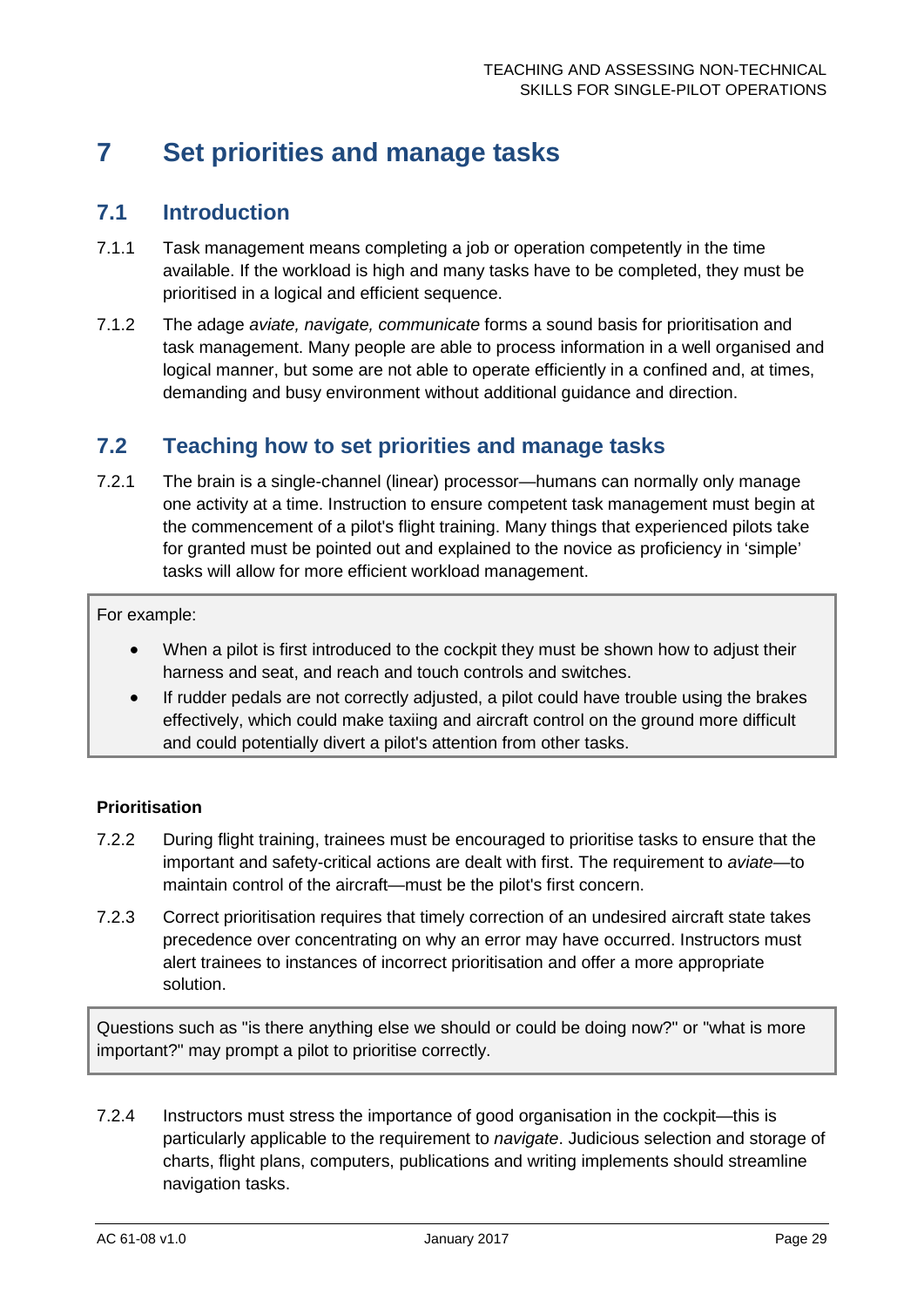7.2.5 When dealing with a major system malfunction at the same time as ATS is requesting information, the choice is simple: deal with the malfunction first. Unfortunately there is a tendency—especially for inexperienced pilots—to prioritise ATS communications over dealing with the malfunction, as if it were a response to 'authority'. Irrespective of whether a minor or major problem arises, the pilot must be taught that their first priority is survival, which requires maintaining control of the aircraft and the situation. During flight training an instructor must develop and use appropriate scenarios to provide valuable and potentially lifesaving guidance.

### **Workload management**

- 7.2.6 Instructors should explain how rationalising workloads helps to complete tasks more efficiently, which in turn results in greater safety. The pilot should be taught to recognise factors that may adversely affect their ability to operate efficiently, including:
	- − **lack of preparation**: confusion, disorganisation
	- − **fatigue**: poor decision making, errors
	- − **discomfort**: distraction, fatigue
	- − **stress**: inefficiency, distraction
	- − **arousal**: increased or decreased work cycles
	- **distraction**: diverted attention, lack of concentration
	- − **non-use of automation**: increased work
	- − **destination or task obsession**: poor decision making, desire to 'press on'
	- − **bad health**: decreased physical and psychological performance
	- − **overload**: fixation, tunnel vision, broken work cycles.

### <span id="page-30-0"></span>**7.3 Assessing prioritisation and task management**

- 7.3.1 Assessment of a pilot's competence to set priorities and manage tasks should be made with reference to the non-technical skills standards in the Part 61 MOS. The assessment process will require close observation, information gathering and questioning by the assessor, because they will need to determine how a candidate's mind is functioning while managing tasks. By obtaining this information and combining it with other observations, the assessor will be able to judge a pilot's ability to competently set priorities and manage tasks.
- 7.3.2 An assessor should observe a pilot's work pattern and task completion to evaluate the pilot's competence to set priorities and manage tasks on a flight test. Valid evidence must be obtained to substantiate the assessment.

For example, if a pilot is told by ATS to 'expedite take-off' and does so before completing pretake-off checks, then the assessor could reasonably deem the pilot to be not competent at prioritising tasks. The pilot would not have met the 'take-off aeroplane' standard and could compromise safety. The correct action would have been for the pilot to advise ATS that they were not ready for take-off.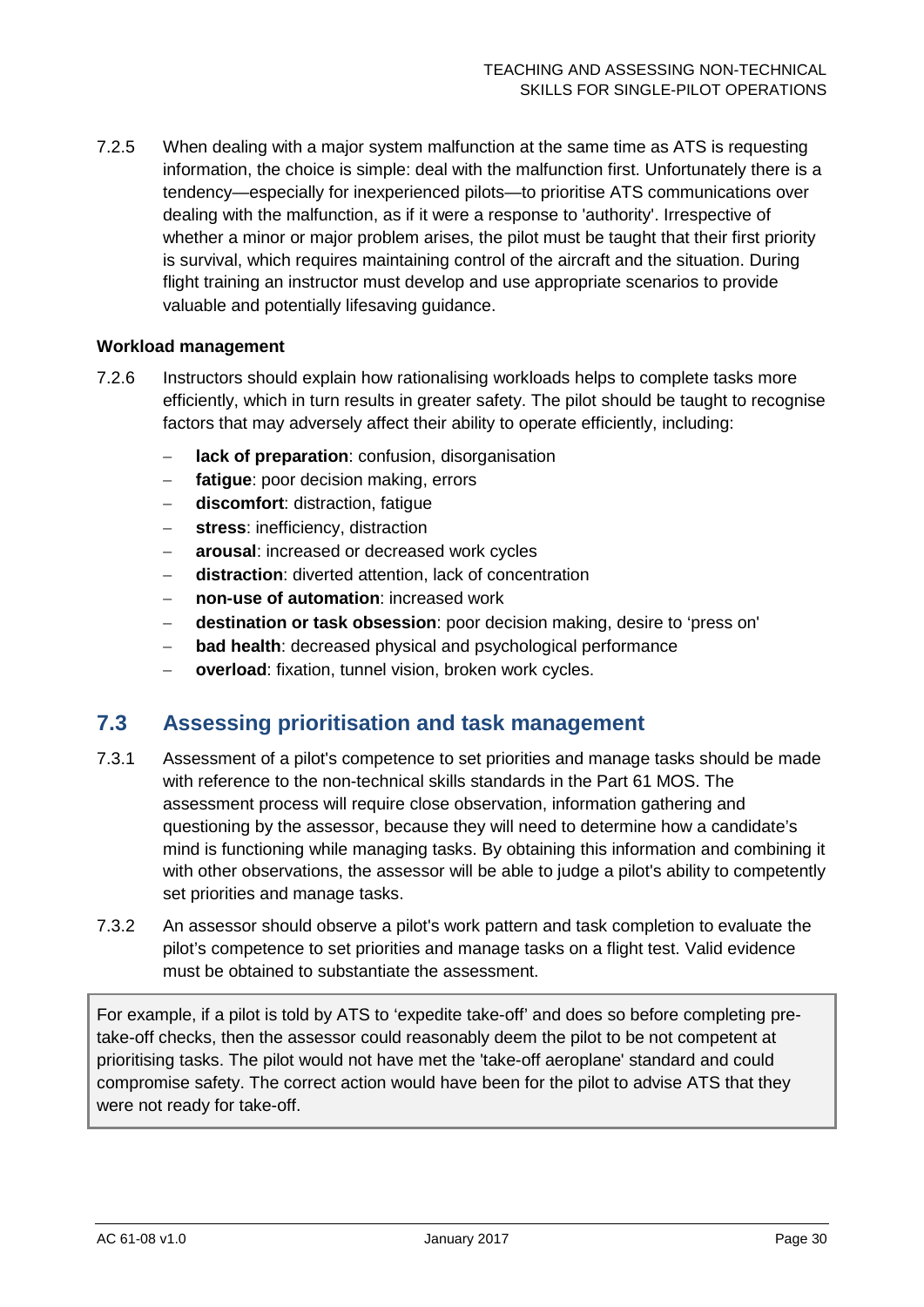- 7.3.3 When assessing task management, the assessor must look for competent completion of a task in the time available. In particular, the assessor should seek confirmation that the pilot can manage multiple tasks (although not an excessive workload) in a logical order. It may be necessary for the assessor to create scenarios to support this evaluation.
- 7.3.4 Instructors must be aware of factors affecting workload management and look for evidence of such factors impairing the trainee's performance. Once identified, instructors must advise trainees on methods for developing and applying countermeasures or strategies to manage these inhibiters to efficient workload management.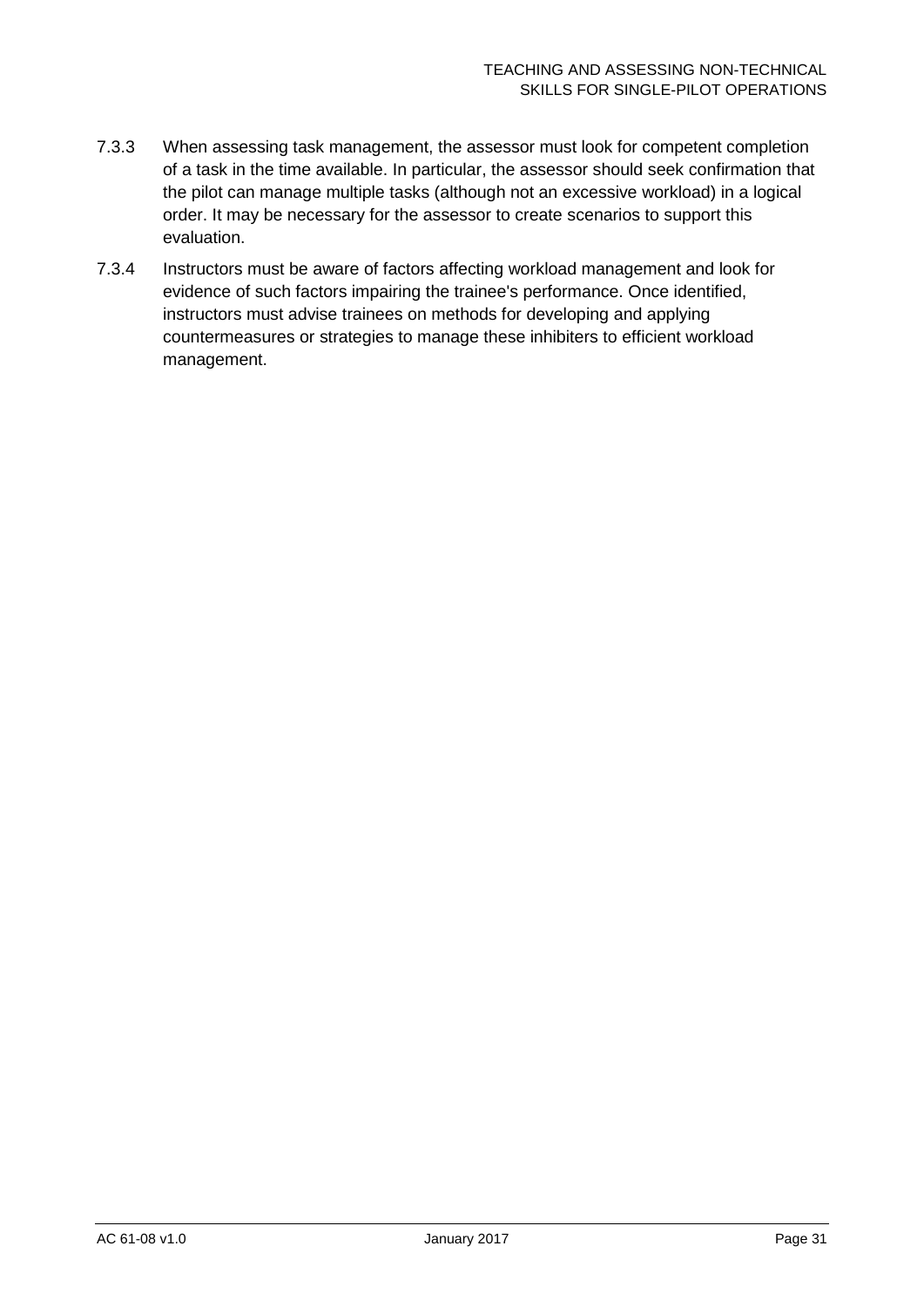# <span id="page-32-0"></span>**8 Maintain effective communications and interpersonal relationships**

### <span id="page-32-1"></span>**8.1 Introduction**

- 8.1.1 Communication is a two-way process; it involves the accurate transmission, receipt and interpretation of information. Communication includes using aircraft radio communication systems, as well as direct verbal and non-verbal exchanges.
- 8.1.2 A major component of interpersonal relationships is effective communication. It involves the pilot being able to get a positive and helpful, rather than negative and obstructive, response from individuals or groups they deal with. This ensures the effective transfer of information that may be crucial to maintaining situation awareness and safety of flight.
- 8.1.3 The intent of the NTS1.5 competency element is to make sure pilots always foster positive and cooperative relationships with people involved with, or affected by, their flying operations. Affected people may include:
	- − an instructor
	- − other pilots
	- a refueller
	- − a maintenance engineer
	- − an air traffic controller
	- − a farmer who owns the airfield where the aircraft will land.

This does not mean that instructors must teach manners or 'how to be nice', but they must provide guidance on achieving positive outcomes.

# <span id="page-32-2"></span>**8.2 Teaching effective communications and interpersonal relationships**

- 8.2.1 In Australia, English is the common language and 'aviation English' is the use of standardised, abbreviated, precise and agreed terminology and phraseology. Pilots are expected to use aviation English and will gain knowledge and experience in its use as their flight training progresses. Instructors should refer to the aviation English language proficiency standard in Schedule 2 to the Part 61 MOS. Unit C1 (Communicating in the aviation environment) is also applied to flight crew training and testing.
- 8.2.2 There is a tendency for instructors to take the communication process for granted, without considering some of the deeper implications of not communicating clearly, or failing to consciously train novice pilots to communicate effectively. Instructors should be precise with their use of language and take care to not use slang or colloquial speech.
- 8.2.3 Instructors should make their trainees aware of the consequences of poor communication skills and emphasise the safety issues that can result from miscommunication.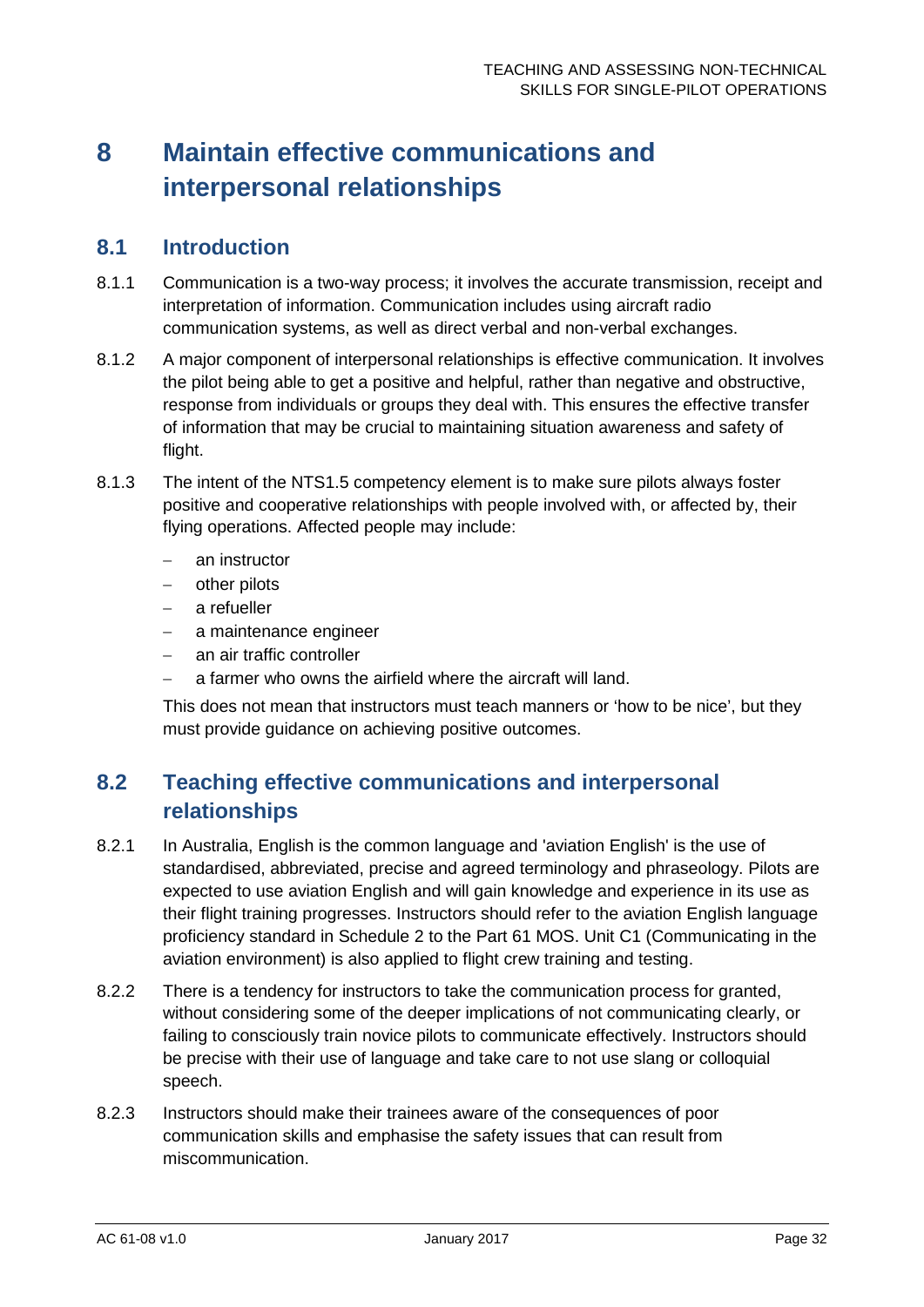8.2.4 During flight training there will be many opportunities to observe and judge the effectiveness of a trainee's communication skills. Instructors should monitor and develop a pilot's communication skills throughout flight training, pointing out when communications are confusing, ambiguous or out of context. They should suggest ways to modify and improve the communication. Instructors should take extra care when teaching trainees for whom English is not the first language.

For example, saying "raise the nose" may result in a backwards head movement rather than increasing the aircraft's nose attitude/angle of attack.

- 8.2.5 The instructor should observe the pilot's interaction with others and the results of these activities. If the instructor detects inadequacies, they should advise the trainee and suggest strategies to improve performance. Potential deficiencies in communication style include:
	- − poor tone or phrasing of communications
	- − lack of openness
	- − poor reaction to criticism
	- aggressiveness or lack of assertion
	- − unwillingness to listen
	- disrespect for others
	- − arrogance
	- incorrect use of authority.

For example, an aggressive, brusque or demanding tone of voice during a radio transmission could encourage an adverse response from another airspace user, and instructors must identify these issues when they occur. Failure to discuss and rectify this sort of problem could have a negative influence on a pilot's future performance.

As another example, during a multi-leg navigation flight that involves refuelling, an instructor could watch the interaction between the trainee and fuel agent. The trainee should aim to complete the operation with minimum delay and safety risk.

Late arrival of either the aircraft or fuel agent may cause inconvenience (and annoyance), and would present an ideal opportunity for the instructor to observe how the trainee manages such a situation. If the operation was completed without any problems, there would be no need to take any remedial action.

However, if the instructor detected problems with the trainee's interaction with the fuel agent, they should provide guidance to the trainee. When appropriate, the trainee must be guided on any action that could have been handled in a way that avoided conflict or other negative responses.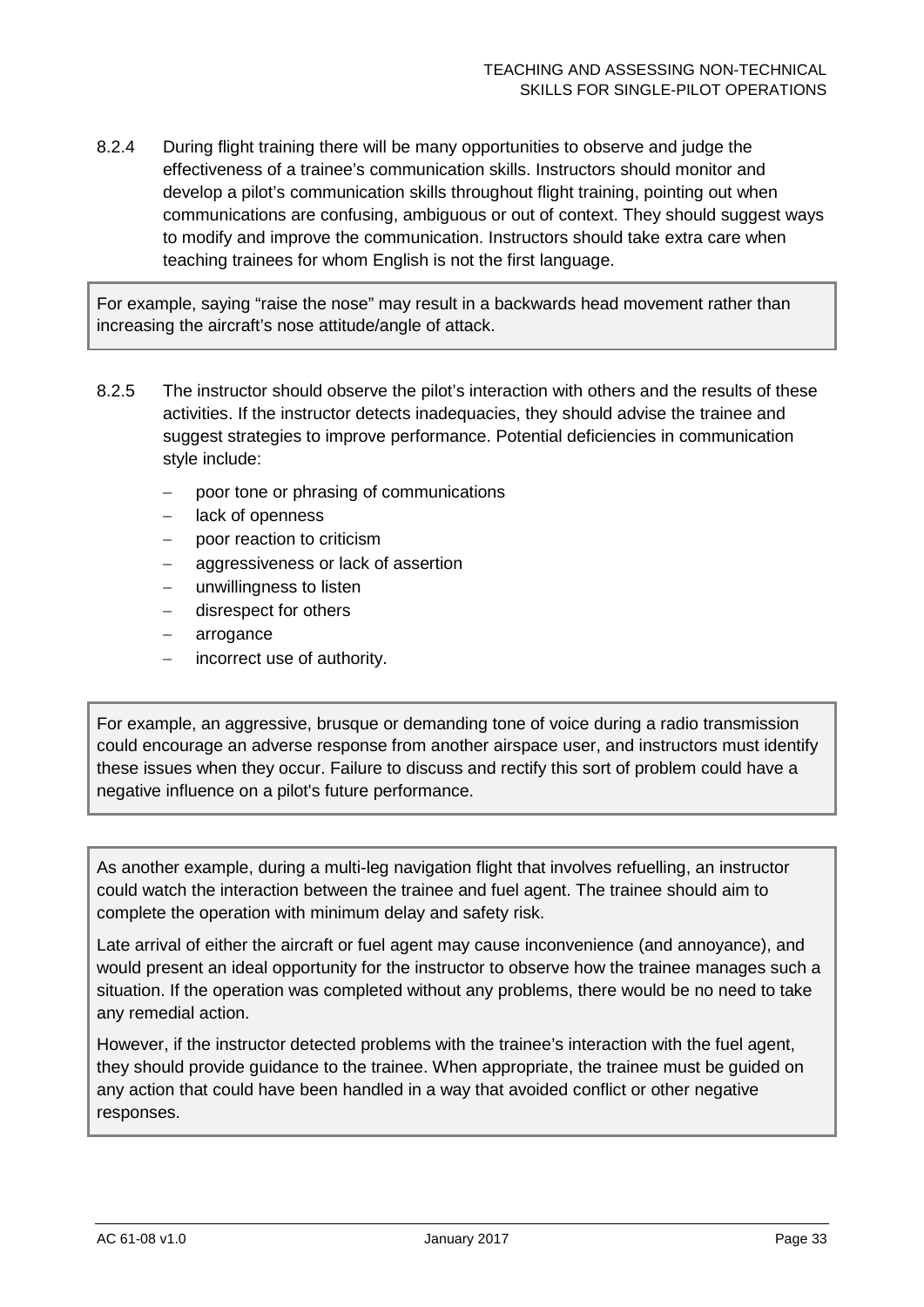# <span id="page-34-0"></span>**8.3 Assessing effective communications and interpersonal relationships**

8.3.1 The first performance criterion for NTS1.5 is to

establish and maintain effective and efficient communications and interpersonal relationships with involved stakeholders to ensure the optimum safe outcome of the flight

- 8.3.2 The instructor should evaluate the pilot's ability to 'establish communication'; that is, to make the effort to communicate or interact. The instructor should assess the pilot's:
	- tone of voice
	- − ability to use a non-aggressive approach
	- − willingness to listen
	- − body language (when applicable)
	- − assertiveness.

These traits apply both to communications and interpersonal relationships and should be assessed by observing the reaction of the other person(s) involved.

8.3.3 The instructor must use evidence-based assessment. They should look for brevity of language, use of standard phraseology and whether the trainee was able to quickly elicit a positive reaction from the person with whom they were dealing.

Examples of feedback on negative communication include:

- "you did not communicate effectively because the air traffic controller asked you twice to clarify your request"
- "you got into an argument with the engineer when discussing the aircraft's serviceability".
- 8.3.4 The second performance criterion for NTS1.5 is to

define and explain objectives to involved stakeholders

- 8.3.5 The instructor can assess performance against this criterion by observing a pilot's cockpit communications and interaction with the instructor. A trainee who states their intention and explains how they will achieve the desired objectives could be assessed as communicating and interacting well with the instructor.
- 8.3.6 Assessment of communication and interpersonal skills should not be limited to the cockpit—instructors must make a holistic assessment of this aspect of a trainee's performance.
- 8.3.7 The third performance criteria for NTS1.5 is to

demonstrate required level of assertiveness that ensures the optimum completion of the flight.

8.3.8 To achieve the required standard of competence, skill and knowledge by the end of flight training, the pilot should have been able to demonstrate sufficient assertiveness to ensure that operational safety was maintained during the completion of a task.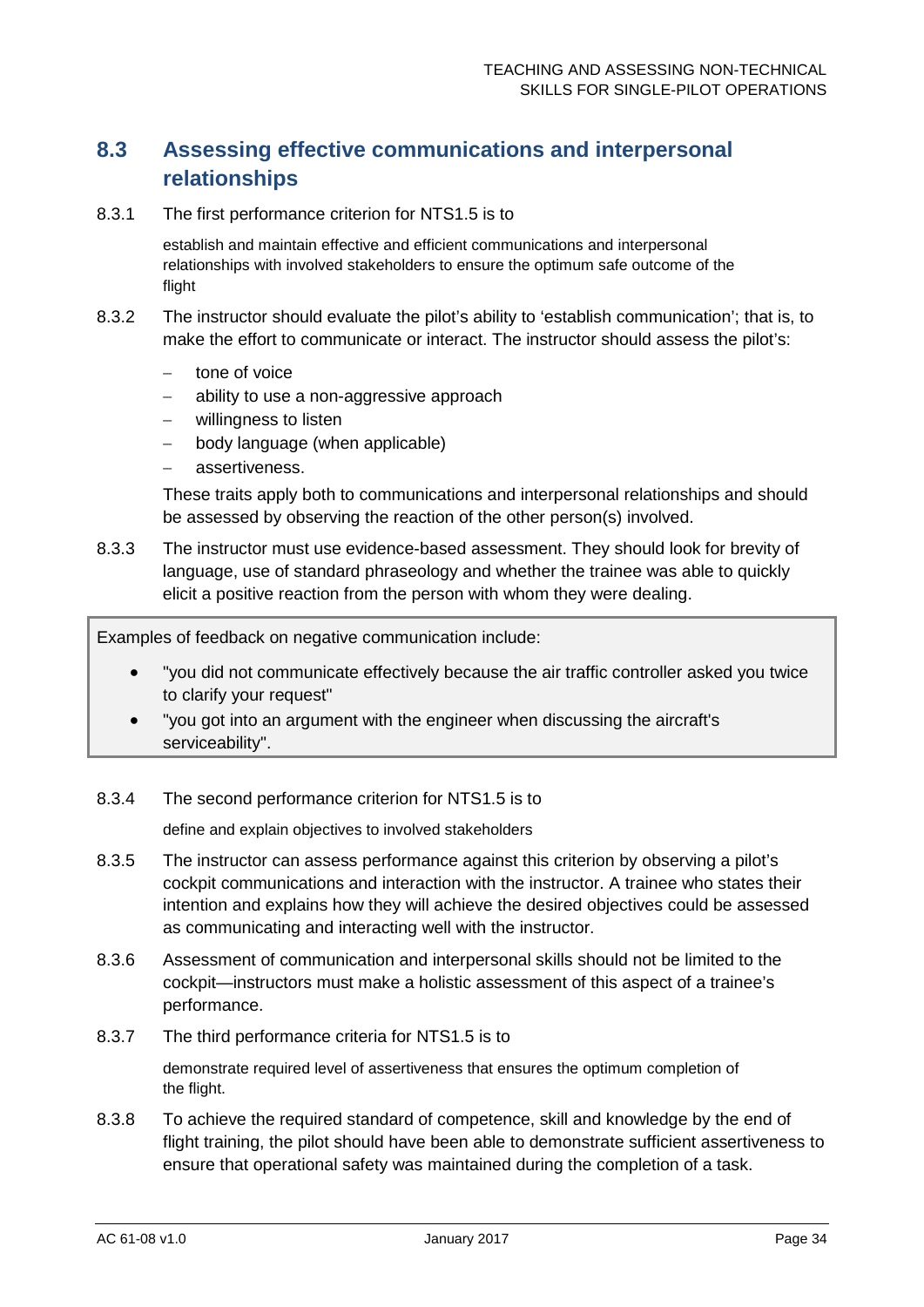For example, if the pilot of another aircraft reports intentions inbound to an aerodrome that is inappropriate or unsafe, an instructor must expect a competent pilot to negotiate or suggest alternatives. When faced with a more time critical situation there may be a need to change the normal tone of voice and style of the transmission to maximise the priority and gain the attention necessary to deal with the situation. Accepting the status quo could result in an unsafe outcome, which would be unacceptable.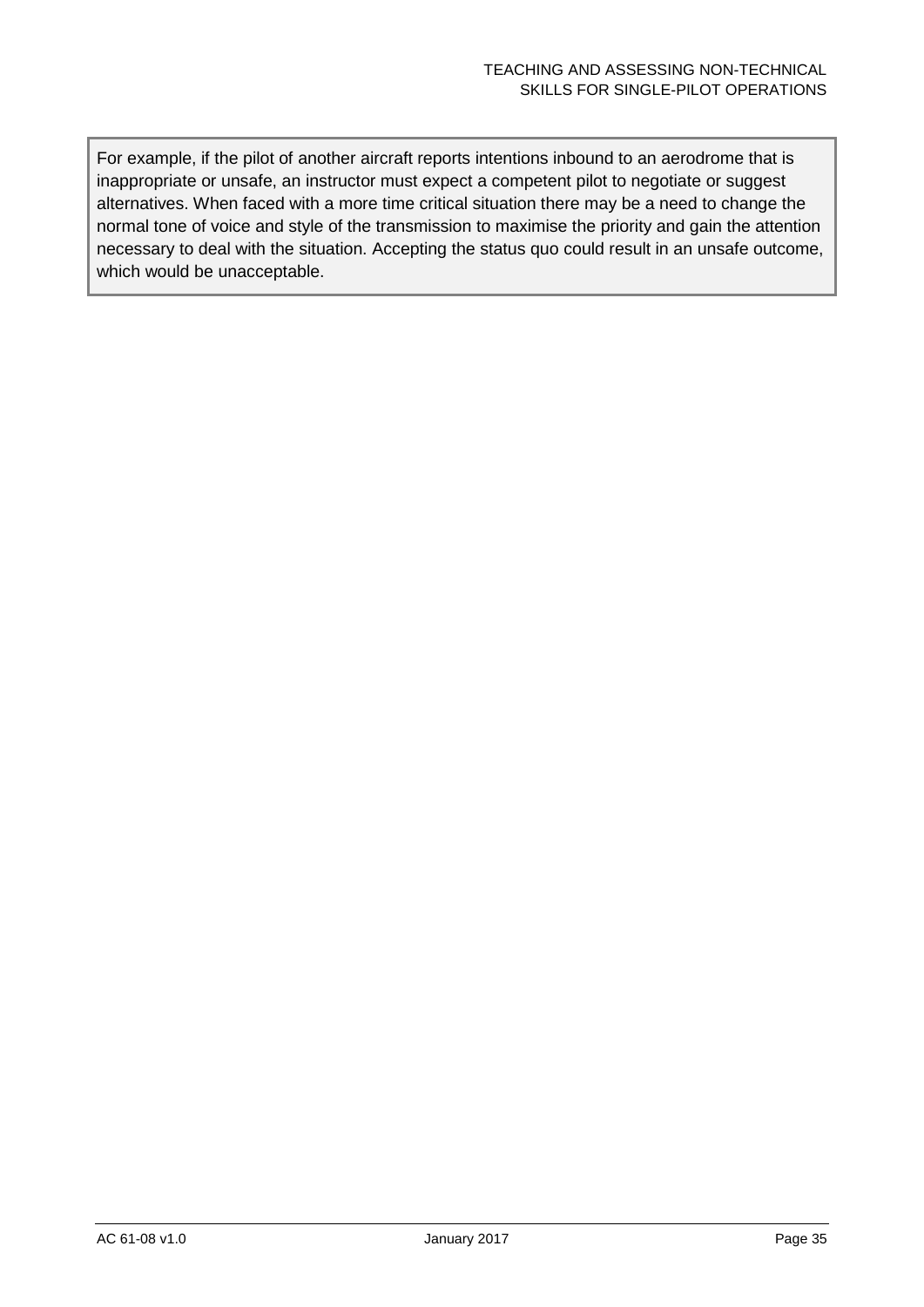# <span id="page-36-0"></span>**9 Threat and error management**

### <span id="page-36-1"></span>**9.1 Introduction**

- 9.1.1 TEM was developed by the University of Texas and derived from observations on flight decks during line operations safety audits (LOSA). TEM is an operational concept applied to the conduct of a flight; it is broader than the traditional concept of airmanship as it provides pilots with a structured and pro-active approach to identifying and managing threats and errors that may affect the safety of the flight.
- 9.1.2 TEM has been generally accepted in the airline industry as an effective method of improving flight safety, and is now required by ICAO as an integral part of pilot training at all licence levels through to air transport pilot. TEM has been incorporated into the Australian licensing system at all levels and in all operational areas.
- 9.1.3 TEM uses many tools, including training, standard operating procedures (SOPs), checklists, briefings and single-pilot HF principles.
- 9.1.4 There is some overlap between risk management, TEM and HF, particularly at the stage of developing and implementing plans to mitigate risks and in reviewing the conduct of a flight.
- 9.1.5 Generally, risk management is the process of deciding whether or not operations can be conducted to an acceptable 'level' of risk ('go' or 'no go') safely, whereas TEM is the process applied to managing and maintaining the safety of a particular flight.
- 9.1.6 Throughout the Part 61 MOS, the terms 'manage' and 'management' are used and defined. The same definition—*plan, direct and control an operation or situation*—is used in this AC.
- 9.1.7 When assessing competency standards that involve management, evidence must be sought that a plan—however small—has been developed, implemented (direct) and reevaluated (control) throughout the activity.
- 9.1.8 Managing threats and errors involves developing a plan to identify the threat or error, and implementing counter-measures to reduce or eliminate them. Direction may, in the case of a single-pilot aircraft, require self-direction to ensure action is taken to mitigate hazards in accordance with a checklist, approved flight manual/pilot operating handbook procedures, SOP or other acceptable means. Control would involve monitoring the progress of events to ensure a safe outcome. This may require plans and actions to be amended.
- 9.1.9 Management also applies to correcting an undesired aircraft state.
- 9.1.10 The following sections provide a brief introduction to assist general aviation pilots and trainers to apply the principles of TEM to their own operations.

### **9.1.11 Threats**

- 9.1.11.1 The TEM model, as originally developed by the University of Texas, defines threats as external events or errors that:
	- − occur outside the influence of the flight crew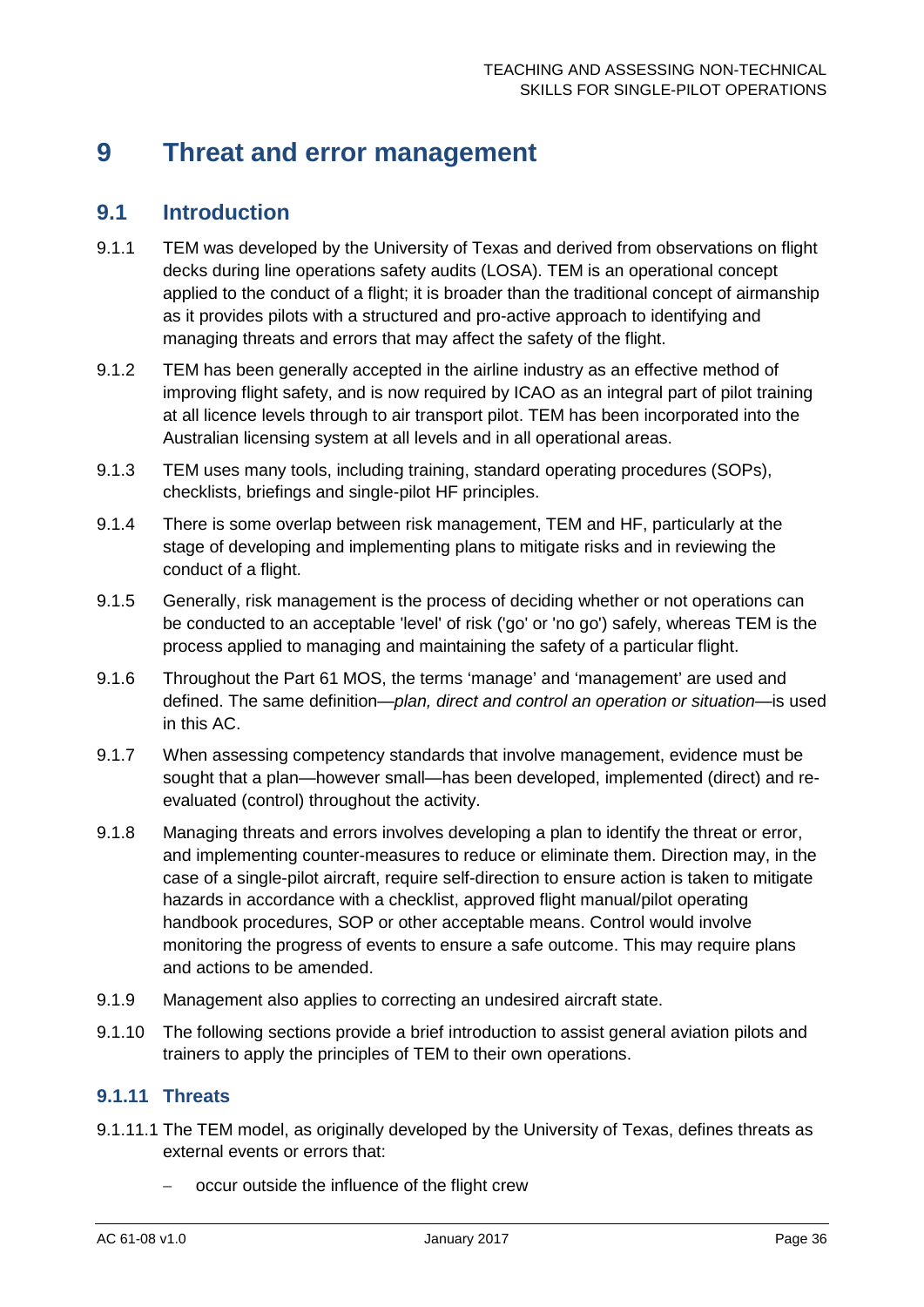- − increase the operational complexity of the flight
- − require crew attention and management if safety margins are to be maintained.
- 9.1.11.2 The threats may be anticipated, unexpected or latent within the operational system.
- 9.1.11.3 CASA proposes an expanded definition that is equally applicable to general aviation: that a threat can be defined as a situation or event that has the potential to impact negatively on the safety of a flight, or as any influence that promotes opportunity for pilot errors. Generally, threats are considered to be external (e.g. bad weather) or internal, such as those the pilot or trainee brings to the operation (e.g. fatigue or complacency).
- 9.1.11.4 This concept expands on the original definition of threat and considers the psychological state of the pilot and the limitations they may bring to the aircraft operation on any given day.

For example, increased levels of fatigue could result from having a young child that is not sleeping well. The threat (in this case fatigue) has the potential to cause an increase in errors, degrade situation awareness and contribute to poor decision-making due to physiological and/or psychological impairment.

- 9.1.11.5 Pilots need good situation awareness to anticipate and recognise threats as they occur. Threats must be managed to maintain normal flight safety margins. Some typical external threats to operations might be:
	- − adverse weather
	- − weight and balance
	- − density altitude
	- − runway length
	- − other traffic
	- − high terrain or obstacles
	- − the condition of the aircraft.
- 9.1.11.6 Some typical internal threats to general aviation operations include:
	- − fatigue
	- − complacency
	- − over- or under-confidence
	- lack of flight discipline
	- − lack of recency and proficiency
	- − hazardous behaviour, such as impulsiveness, machismo, invulnerability, resignation or anti-authority.

### **9.1.12 Errors**

- 9.1.12.1 The TEM model accepts that it is inevitable that pilots, as human beings, will make errors. Errors are defined as flight crew actions or inactions that:
	- − lead to a deviation from crew or organisational intentions or expectations
	- reduce safety margins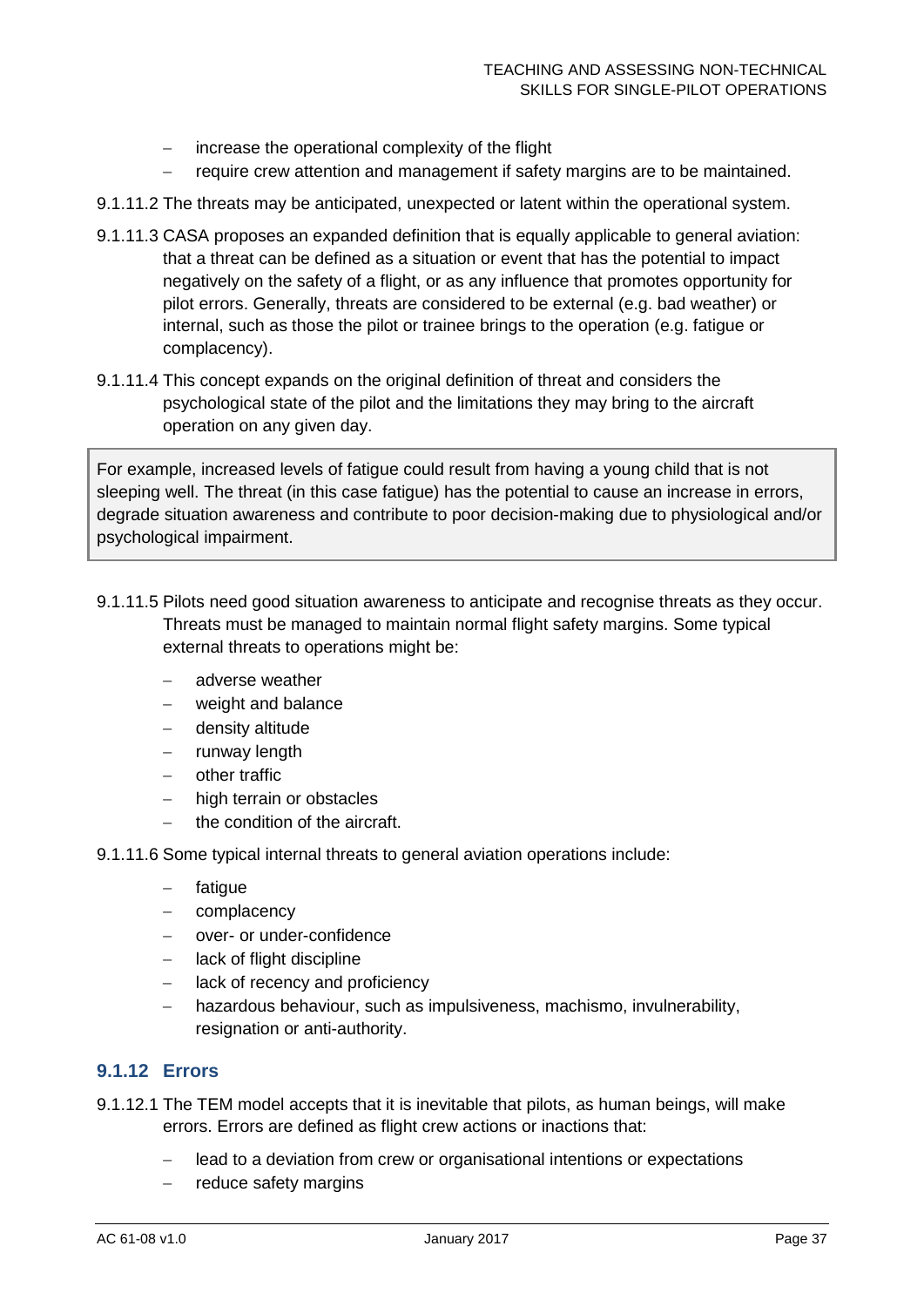- increase the probability of adverse operational events on the ground and during flight.
- 9.1.12.2 Threats can be classified as handling errors, procedural errors or communications errors.
- 9.1.12.3 While errors may be inevitable, the requirement to maintain safety of flight means that errors must be identified and managed before flight safety margins are compromised. Typical errors in general aviation flight might include:
	- − incorrect performance calculations
	- − inaccurate flight planning
	- − non-standard communications
	- − aircraft mishandling
	- − incorrect systems operation or management
	- − checklist errors
	- − failure to meet flight standards (e.g. poor airspeed control).

### **9.1.13 Undesired aircraft state**

9.1.13.1 Threats and errors that are not detected and managed correctly can lead to an undesired aircraft state, which could be a deviation from flight path or aircraft configuration that reduces normal safety margins. The definition of undesired aircraft state is:

pilot-induced aircraft position or speed deviations, misapplication of flight controls or incorrect systems configuration associated with a reduced margin of safety.

9.1.13.2 An undesired aircraft state can still be recovered to normal flight but, if not managed appropriately, may lead to an outcome such as an accident or incident. Safe flight in an aircraft requires recognition and recovery from an undesired aircraft state in a very short timeframe before an outcome eventuates (e.g. loss of control, failure to achieve optimum performance or uncontrolled flight into terrain).

Examples of errors and an associated undesired aircraft states in general aviation aircraft might be:

- mismanagement of aircraft systems (error) resulting in aircraft anti-ice settings not turned on during icing conditions (state)
- loss of directional control during a stall (error) resulting in an unusual aircraft attitude (state)
- inappropriate scan of aircraft instruments (error) resulting in flight below  $V_{\text{YSF}}$  (best single-engine rate of climb speed [blue line speed]) or  $V_{XSE}$  (best single-engine angle of climb speed) (state)
- flying a final approach below appropriate threshold speed (error) resulting in excessive deviations from specified performance (state).
- 9.1.13.3 Good TEM requires the pilot to plan and use appropriate countermeasures to prevent threats and errors from progressing to an undesired aircraft state. Countermeasures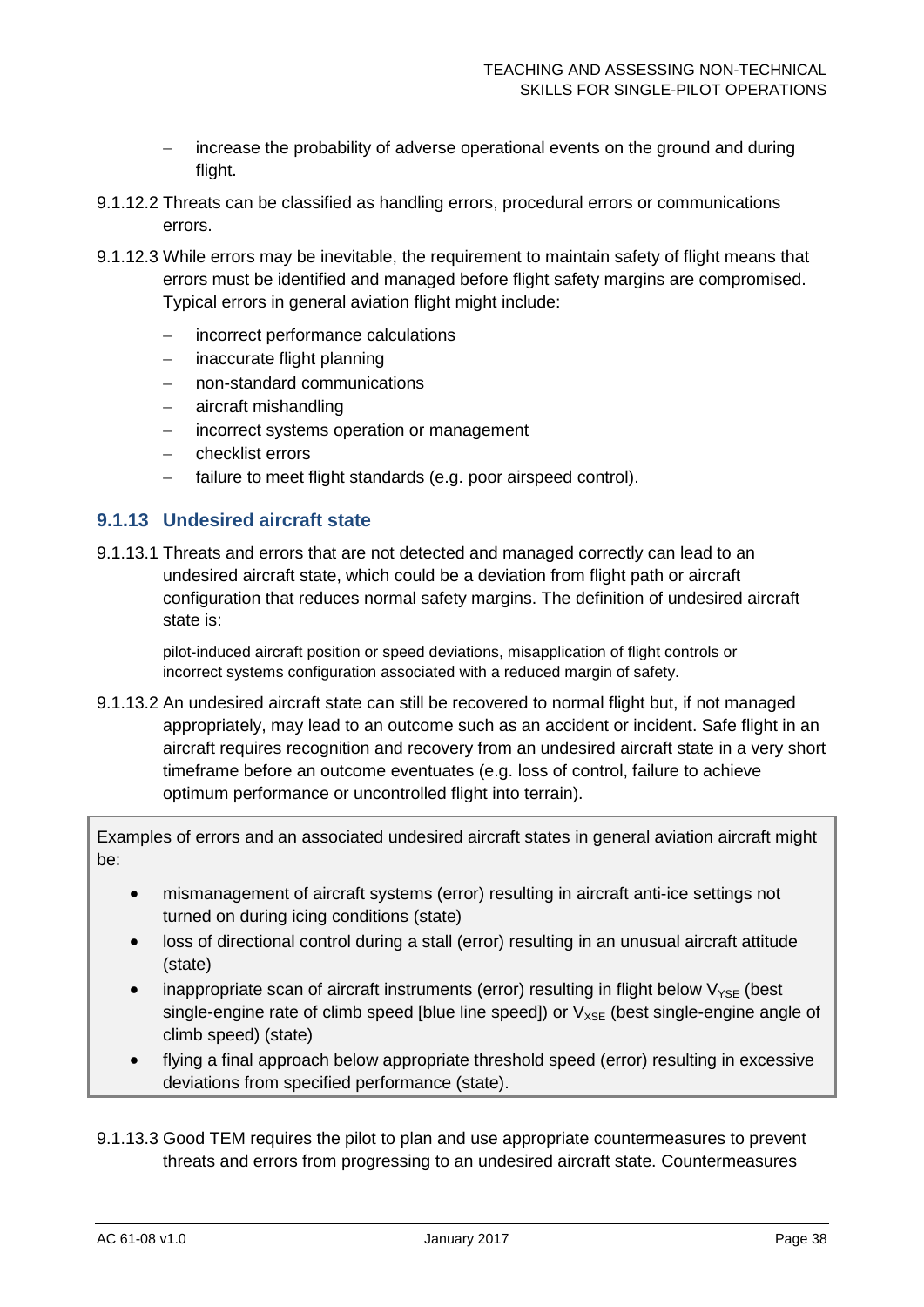used in TEM include many standard aviation practices and may be categorised as follows:

- − **planning countermeasures:** flight planning, briefing and contingency planning
- − **execution countermeasures**: monitoring, cross-checking, workload and systems management
- **review countermeasures:** evaluating and modifying plans as the flight proceeds, and inquiry and assertiveness to identify and address issues in a timely way.
- 9.1.13.4 Once an undesired aircraft state is recognised, it is important to manage the undesired state through correct remedial action and prioritise aircraft control for return to normal flight, rather than to fixate on the error that may have initiated the event.

### **9.1.14 TEM application**

- 9.1.14.1 Threats and errors occur during every flight, as evidenced in the considerable database (through the LOSA collaboration) built up from threats and errors in flight operations worldwide. One interesting fact revealed by this database is that around 45% of flight crew errors go undetected or are not responded to by crew members.
- 9.1.14.2 TEM must be integral to every flight and include anticipation of potential threats and errors as well as planning of countermeasures. It must include identification of potential threats, errors and countermeasures in the self-briefing process at each stage of flight, and avoiding becoming complacent about threats that are commonly encountered (e.g. weather, traffic and terrain).
- 9.1.14.3 [Table 1](#page-39-0) provides considerations that should assist pilots to apply TEM in general aviation operations.

| <b>Stage</b> | <b>Considerations</b>                                                                                                                                                                                                                                                                                                                                                                                                                                                                                                                                                                                                                                                                                                                                                                                                                                   |
|--------------|---------------------------------------------------------------------------------------------------------------------------------------------------------------------------------------------------------------------------------------------------------------------------------------------------------------------------------------------------------------------------------------------------------------------------------------------------------------------------------------------------------------------------------------------------------------------------------------------------------------------------------------------------------------------------------------------------------------------------------------------------------------------------------------------------------------------------------------------------------|
| Pre-flight   | • Just as pilots perform a number of tasks on a regular basis in preparation for flight<br>(e.g. interpreting NOTAMs and MET information, checking fuel contents), they must<br>include TEM as part of routine pre-flight planning and preparation.<br>• A few minutes (or more) on the ground spent anticipating possible threats and<br>errors associated with each flight will provide the opportunity to plan and develop<br>countermeasures (e.g. action in the event of unpredicted weather changes).<br>A good starting point is to ask what actions, conditions or events are likely to<br>$\bullet$<br>promote errors, leading to the identification of internal and/or external threats<br>applicable to that flight. This can reduce airborne workload as the pilot may then be<br>partially prepared to deal with those threats and errors. |
| Flight       | Brief (self-brief and passengers) planned procedures before take-off and prior to<br>commencing each significant flight sequence (e.g. approach to an unfamiliar<br>aerodrome, low-level operations).<br>Include anticipated threats and countermeasures in briefings.<br>Continuously monitor and cross-check visual and instrument indications and energy<br>state to maintain situational awareness.<br>Prioritise tasks and manage workload to avoid being overloaded, and to maintain<br>$\bullet$<br>situation awareness.<br>Identify and manage threats and errors.                                                                                                                                                                                                                                                                              |

<span id="page-39-0"></span>

| Table 1: Considerations to assist pilots in applying TEM in general aviation operations |  |
|-----------------------------------------------------------------------------------------|--|
|-----------------------------------------------------------------------------------------|--|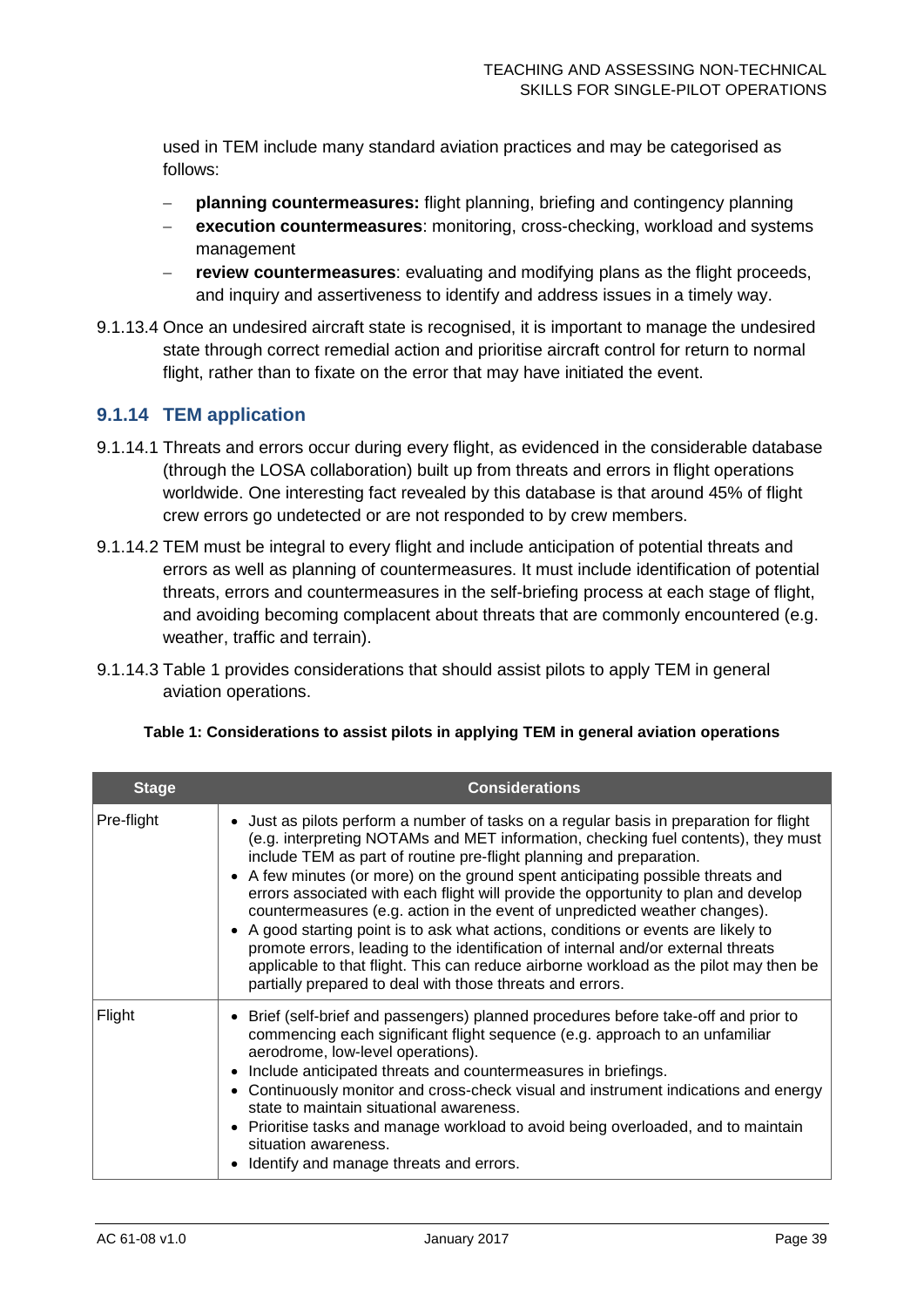### TEACHING AND ASSESSING NON-TECHNICAL SKILLS FOR SINGLE-PILOT OPERATIONS

| <b>Stage</b> | <b>Considerations</b>                                                                                                                                                                                                                                                                                                                                                                                                                                                                                                 |
|--------------|-----------------------------------------------------------------------------------------------------------------------------------------------------------------------------------------------------------------------------------------------------------------------------------------------------------------------------------------------------------------------------------------------------------------------------------------------------------------------------------------------------------------------|
|              | • When confronted by threats and errors, the priority is to ensure the aircraft is in an<br>appropriate configuration to optimise the ability to maintain control of the aircraft and<br>flight path.<br>• Monitor the progress of every sequence and abort if necessary.<br>• Do not fixate on threat or error management to the detriment of aircraft control.<br>Identify and manage any undesired aircraft state.<br>• Recover to planned flight and normal safety margins before dealing with other<br>problems. |
| Post-flight  | • Take a few minutes at the end of each flight to reconsider what threats, errors<br>and/or undesired aircraft states were encountered during the flight. Ask yourself<br>how well they were managed and what you would do differently to improve<br>management of those threats and errors.<br>• Record threats, errors and/or undesired aircraft states and discuss them with more<br>experienced pilots to assist with the development of improved TEM strategies.                                                 |

# <span id="page-40-0"></span>**9.2 Teaching threat management**

- 9.2.1 In the TEM model, threats can be defined as:
	- situations or events that have the potential to impact negatively on the safety of a flight
		- or
	- any influence that promotes opportunity for pilot errors.
- 9.2.2 Instructors should teach trainees that threats (and errors) are a part of everyday aviation operations and must be proactively managed.
- 9.2.3 Instructors should stress to trainees that threats can be categorised as either *anticipated* or *unexpected*. However, there is a third category, *latent* threats, that may not be observable by pilots involved in flight operations and may need to be uncovered through safety analysis.
- 9.2.4 Threats may also be categorised as either *environmental* or *organisational*.
- 9.2.5 It is incumbent upon instructors to show trainees how to detect all types of threats and explain the steps necessary to mitigate potential hazards.

### **Anticipated threats**

- 9.2.6 Detection of anticipated threats relies mainly on the trainee's knowledge and experience. The instructor should inform new trainees about:
	- − use of MET reports and means of avoiding unfavourable conditions
	- − conduct in the vicinity of aircraft on the ground
	- − perform pre-flight inspections
	- − correct adjustment of flight controls and harness restraint
	- − a clear handover/takeover procedure
	- − ensuring propeller clearance before engine start
	- − listening before transmitting on the radio.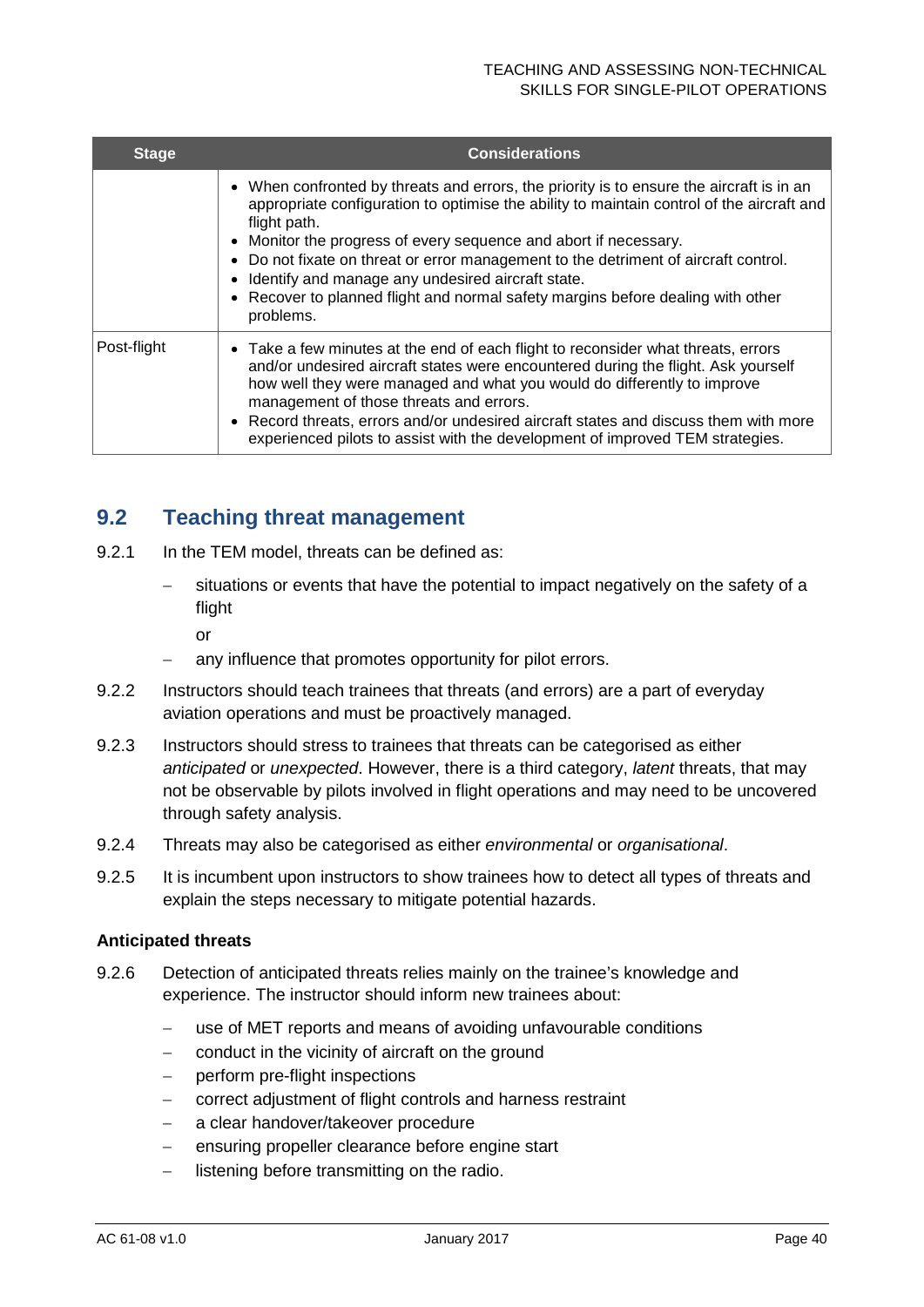- 9.2.7 During flight training, instructors should point out meteorological observations and effects, and question the trainee to determine his or her application of the information that is available.
- 9.2.8 As pilots learn (and gain experience) they will be able to predict when and where threats may occur. Similarly, as pilots gain experience they should be expected to understand more about their own capabilities and limitations.
- 9.2.9 Prior to each flight, the instructor should discuss the proposed flight with the trainee and ask them to identify obvious threats to safety. During the early stages of training the instructor should not necessarily expect the pilot to identify a comprehensive set of threats but, as training progresses, the trainee's level of knowledge should improve.
- 9.2.10 In a very short time, instructors should expect a trainee to manage anticipated threats as a matter of course. As the trainee gains knowledge, experience and skills, they will learn to manage all threats that develop.

### **Unexpected threats**

- 9.2.11 Unexpected threats are most likely to occur during flight operations.
- 9.2.12 During flight training, the instructor should expect the trainee to identify unexpected threats such as incorrect ATC instructions, traffic hazards or adverse weather. The instructor should point these out if the trainee fails to identify them.
- 9.2.13 As unexpected threats are identified, the instructor should question the trainee to understand what action they would take to mitigate threats and ensure the action is completed in the time available. Again, if the trainee makes errors during threat mitigation, the instructor should identify the error and provide advice to the pilot to minimise the effects.
- 9.2.14 Instructors may have to develop scenarios or 'what if' questions to further test the trainee. Typical scenarios include practice engine failure or simulated system failure.

### **Latent threats**

- 9.2.15 The instructor should inform the trainee about latent threats, such as:
	- − optical illusions (e.g. approaches to sloping runways)
	- poor manuals
	- − equipment design faults (e.g. landing gear and flap levers located too close to each other)
	- − unnecessary pressure to get a job done.

### **Environmental threats**

- 9.2.16 Environmental threats occur outside the control of the aircraft operator. Such threats include:
	- − **weather:** turbulence, ice, wind
	- − **aerodromes:** congestion, complex surface navigation, poor signage/markings
	- − **ATC:** non-standard phraseology, complex clearances, poor English language
	- terrain: mountains, valleys, built up areas.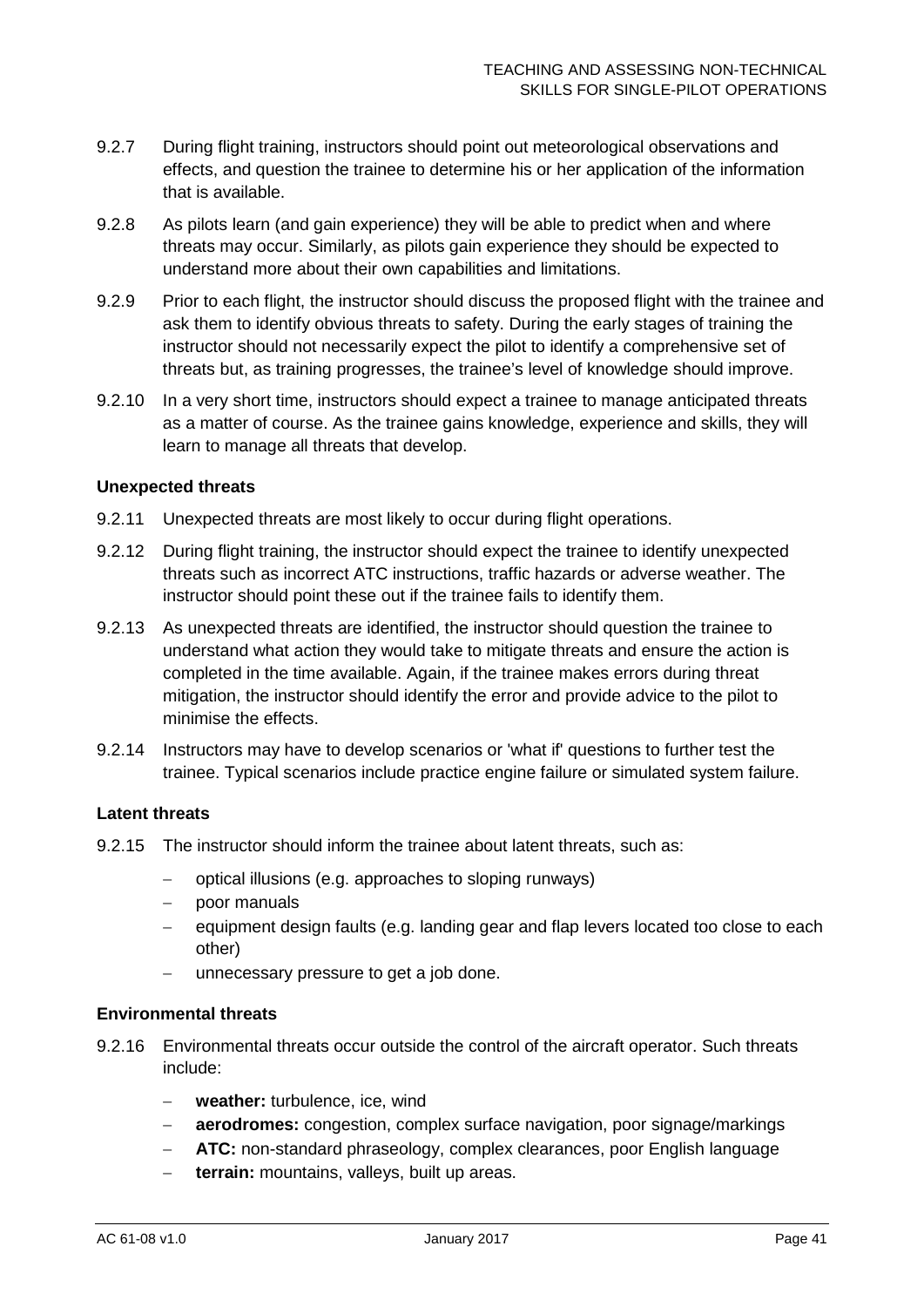### **Organisational threats**

- 9.2.17 Organisational threats, which are often latent, include:
	- − **operational pressure:** tight scheduling of training flights
	- − **aircraft**: poor serviceability
	- − **maintenance:** maintenance error or event
	- − **documentation error:** incorrect or expired charts, incomplete or erroneous maintenance release.
- 9.2.18 Organisational threats can be controlled by the operator or mitigated by aviation organisations. Mitigating strategies include:
	- − safety management systems
	- − fatigue risk management systems
	- − standard operating procedures
	- − checklists
	- − ground handling measures (marshallers)
	- − operational health and safety procedures.

### <span id="page-42-0"></span>**9.3 Teaching error management**

- 9.3.1 Industry's acknowledgement that errors will occur has changed the emphasis in aviation operations from error prevention to error recognition and management. Rather than simply pointing out errors as they occur, instructors should show trainees how to reduce the risk of errors occurring and then, if they do happen, recognise the fact and implement strategies to manage the error.
- 9.3.2 The trainee should be taught the importance of ensuring that errors are recognised, acknowledged and corrective action taken. Error management could be something as simple as recognising a forgotten task and completing it.
- 9.3.3 If time and safety permit, instructors must afford the trainee the opportunity to recognise a committed error, rather than intervening as soon as they see an error committed. If an error is not recognised, the instructor should then analyse why the error occurred, why the pilot did not recognise it and what steps should be taken to prevent future occurrences.

#### **Errors**

- 9.3.4 In the TEM model, errors must be observable. They are classified on the basis of 'primary interactions' as:
	- − **aircraft handling error:** occurs when a pilot is interacting with an aircraft's controls, automation or systems
	- − **procedural error:** when a pilot is using procedures such as checklists, SOPs or emergency actions
	- **communication error:** occurs when pilots are interacting with other people such as ATC, ground assistants or other crew members.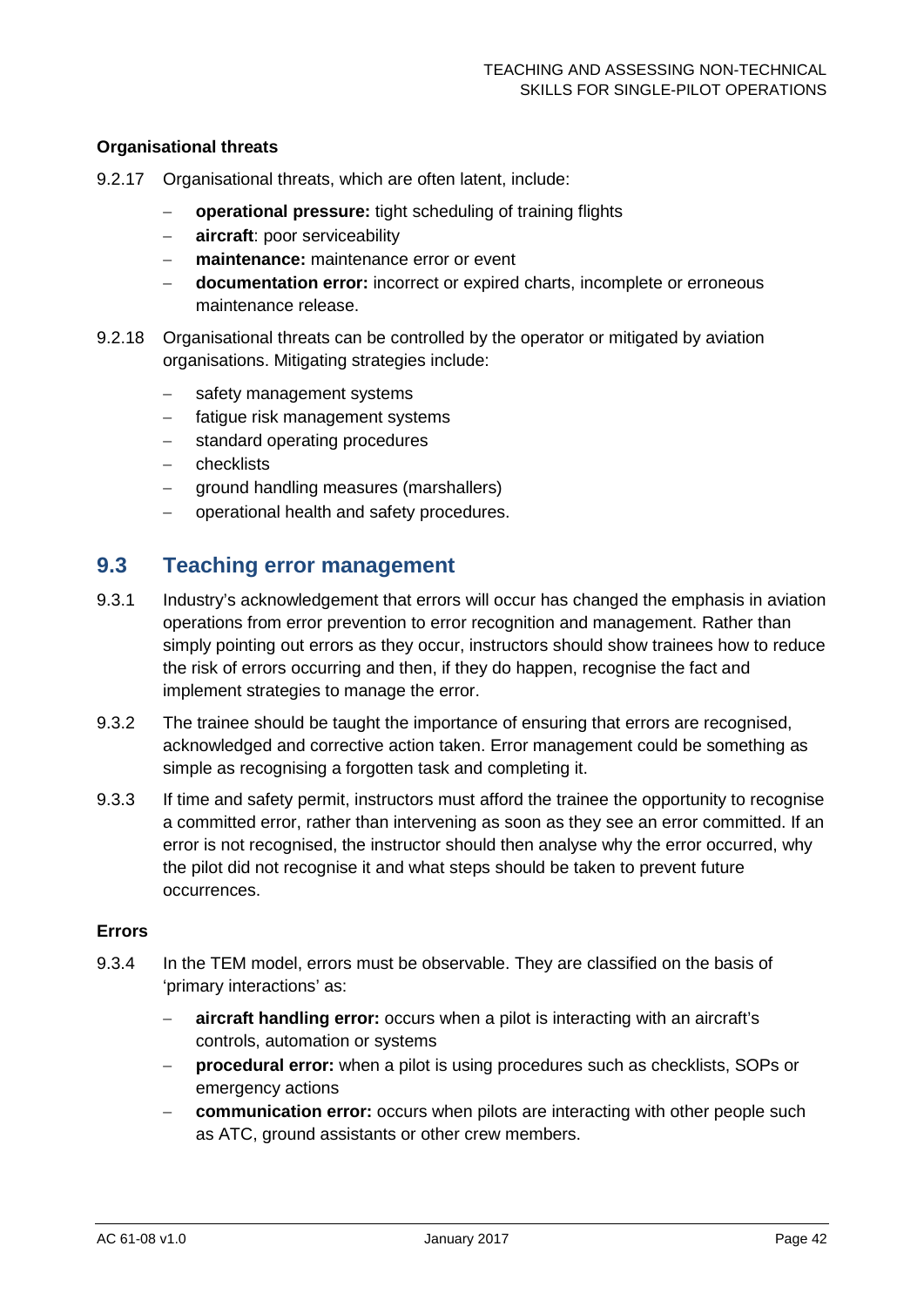- 9.3.5 Instructors must be familiar with these classifications so they can identify a trainee's weaknesses and provide guidance to address the deficiencies.
- 9.3.6 Additionally, instructors should be mindful of their own role in introducing errors.

For example, instructors should ask themselves "is it a communications error if I fail to clearly communicate my message to a trainee during training?"

### **Mitigations**

- 9.3.7 When teaching TEM, instructors must emphasise the application of HF skills. If the instructor identifies that the trainee is deficient in any of the HF skills, the deficiency must be rectified or general flying and TEM competency will be compromised.
- 9.3.8 The LOSA archive shows that 45% of observed errors that occur in multi-crew operations are not detected. CASA considers that single-pilot general aviation operations are probably more susceptible to errors. Therefore, the trainee should be instructed that mitigations such as checklists, SOPs and aviation regulations must be complied with.
- 9.3.9 Aviation regulations, SOPs, checklists and other authoritative documentation (e.g. flight manuals) are provided to enhance safety by helping reduce errors—instructors must continually stress the importance of using and adhering to the requirements and guidance provided. Instructors should not permit the trainee to deviate from the application and terminology of such a document, whether it is used from memory or read each time.

### <span id="page-43-0"></span>**9.4 Teaching undesired aircraft state management**

- 9.4.1 During flight training, instructors will be dealing with many undesired aircraft states as trainees develop their flying skills. Ideally, pilots should be taught to manage threats and errors before an undesired aircraft state develops. In this context, instructors have the dual role of practicing TEM by ensuring that undesired aircraft states are managed and then teaching trainees how to do the same.
- 9.4.2 Because trainees may not have the manipulative and cognitive skills of a qualified pilot, they will often not meet specified flight tolerances or procedures.

Some typical examples of undesired aircraft state during training are:

- taxiing too fast
- too fast or slow on final approach
	- or
- inability to maintain altitude or heading during straight and level flight.
- 9.4.3 Such examples would normally be classified as undesired aircraft states when committed by a qualified pilot; however, they are not unusual events during flight training. The difference is that the instructor should be aware of the threats and errors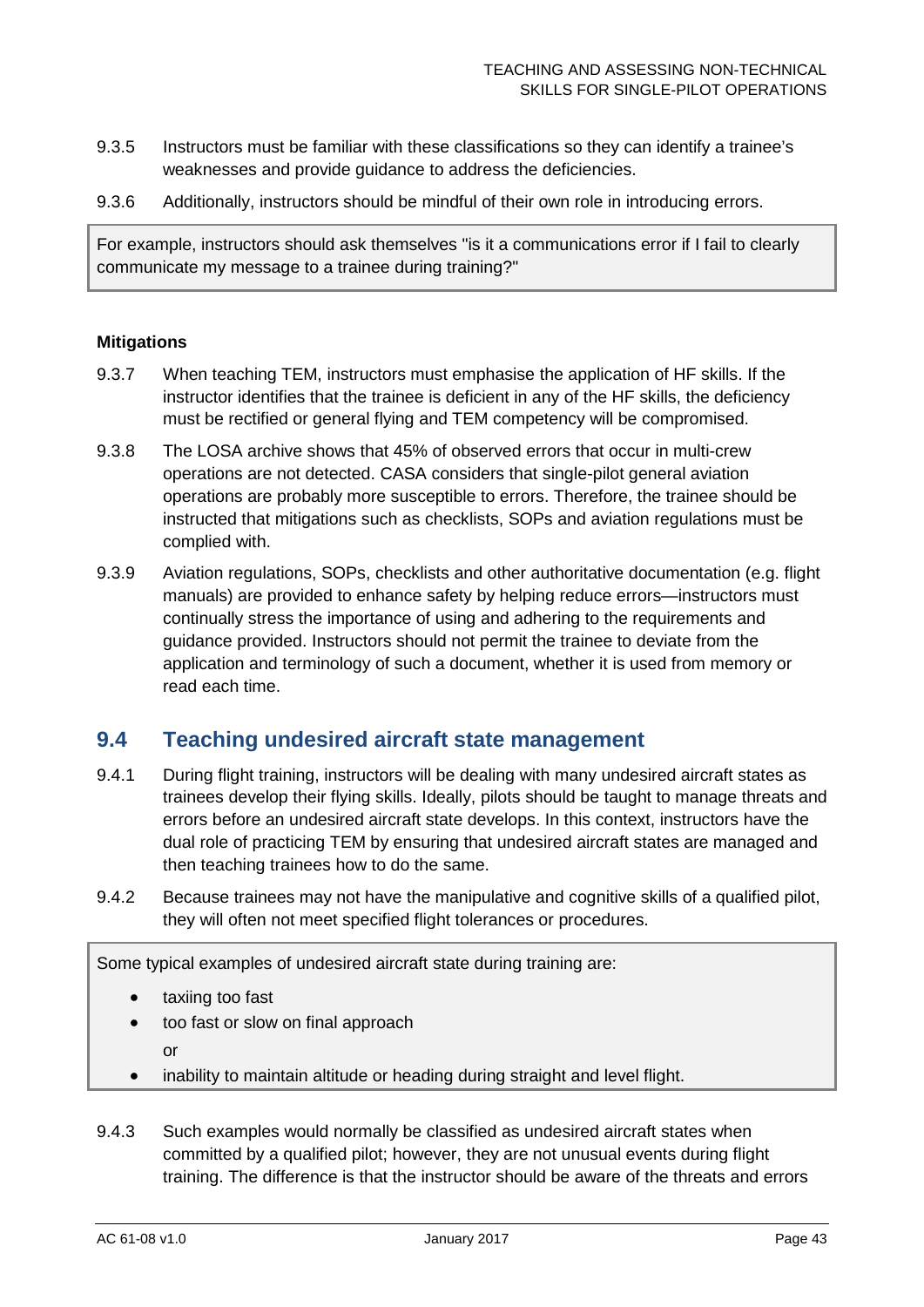and should not let an undesired aircraft state develop into an undesired outcome (accident or incident). Highlighting undesired aircraft states as they occur, and providing guidance and advice on their prevention will enrich the trainee's learning experience.

9.4.4 Instructors should teach trainees the critical aspect of switching from error management to undesired aircraft state management. During the error management phase, a pilot can become fixated on determining the cause of an error and forget the requirement to *aviate, navigate and communicate*. It is essential that pilots recognise when an undesired state must be managed and take appropriate action.

For example, if a pilot becomes uncertain of his or her position on a navigation flight, a timely decision would need to be made to perform a 'lost procedure'. The pilot may be tempted to ascertain why they became lost and blunder on regardless (undesired aircraft state), rather than initiating a logical procedure to re-establish their position, seek assistance from other aircraft or ATC, or plan a precautionary landing.

9.4.5 Instructors should be on the alert for trainees becoming engrossed with error management to the detriment of control of the aircraft or situation (undesired aircraft state). During training, it is likely that most trainees will experience this problem; instructors must identify these situations and guide and direct the trainee when and how to switch to undesired aircraft state management.

For example, a trainee's lookout could be degraded due to distraction when fault-finding a simulated aircraft system malfunction.

9.4.6 Instructors may find the following formulae to be an effective tool for teaching TEM and debriefing after a flight:

Threat  $(T)$  – Pilot response  $(R)$  = Outcome  $(O)$ 

Either inconsequential or consequential. Inconsequential means that there was no adverse outcome, i.e. there was not an error.

Error  $(E)$  – Pilot response  $(R)$  = Outcome  $(O)$ 

Either inconsequential or consequential. This time a consequential outcome may be a further error, or an undesired state.

Undesired aircraft state  $(U)$  – Pilot response  $(R)$  = Outcome  $(O)$ 

Either inconsequential or consequential. Once again a consequential outcome may be a further error, or an undesired state.

# <span id="page-44-0"></span>**9.5 Assessing threat and error management**

- 9.5.1 The practical flight standards prescribed in NTS2 of the Part 61 MOS form the starting point for assessing TEM. The basic concept for TEM is simple:
	- a. identify the threat, error or undesired aircraft state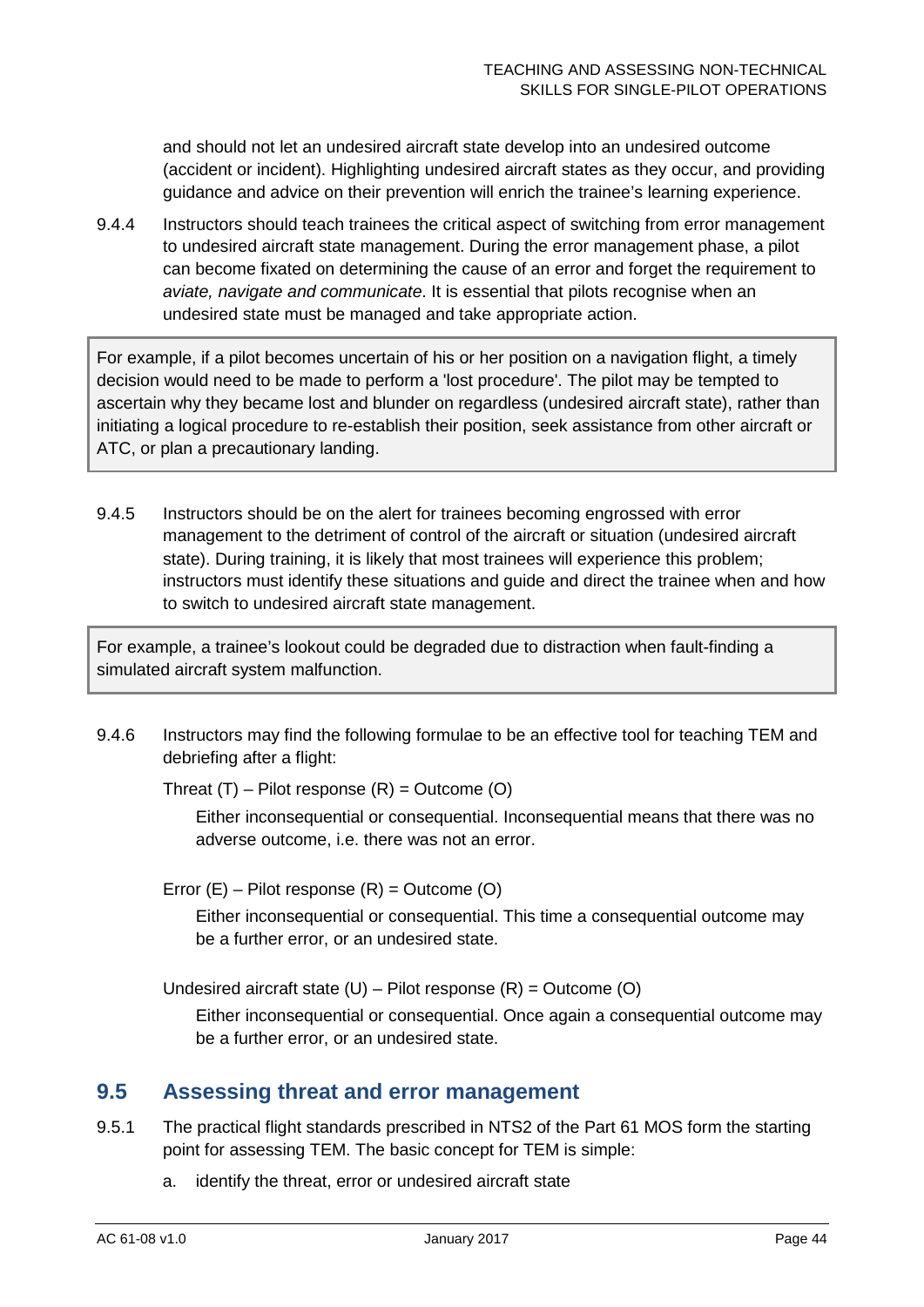- b. manage the threat, error or undesired aircraft state.
- 9.5.2 All elements and performance criteria specified in the standard for NTS2 must be met before the candidate can be assessed as competent.

#### **Evidence-based assessment**

- 9.5.3 Assessors must obtain evidence to ensure that TEM is being practiced. Assessors cannot assume that just because a pilot completed a faultless trip, competent TEM was used. The assessor should question the trainee and observe their actions to ensure the evidence is valid, authentic, sufficient and current.
- 9.5.4 It is likely that an assessor will need to create scenarios on a flight test to allow proper assessment of TEM. A competent pilot is less likely to get into an undesired aircraft state, or would quickly correct an undesired aircraft state (e.g. low approach speed), and it may be necessary for the assessor to artificially create such a circumstance.

#### For example:

- when approaching a destination aerodrome, simulate a thunderstorm over the airfield to duplicate both a threat and an undesired aircraft state
- simulate a radio failure approaching a non-controlled aerodrome with a CTAF), a VFR approach point or control zone
- simulate precautionary search or forced landing
- simulate instrument or display failure
- use distraction during high workloads.

#### **Formative assessment during flight training**

- 9.5.5 Instructors are required to conduct formative assessments throughout flight training. Instructors will have many more opportunities than an assessor to observe the progress of a pilot's HF and TEM skills. Through the conduct of ab initio training, instructors will observe the trainee's skills improvement and would develop an understanding of the trainee's expected rate of learning.
- 9.5.6 On the basis of formative assessments, the instructor may need to modify the training plan to ensure that the trainee achieves competence. Ultimately, it is the instructor who ensures the trainee meets the final competency standards.

#### **Flight test assessment**

- 9.5.7 Evaluation of competence is more difficult for an assessor as the HF and TEM assessment must typically be determined on the basis of a single test flight. By the time the candidate performs a test flight, they should be able to manage threats and errors the assessor will need to develop scenarios to ensure adequate assessment.
- 9.5.8 TEM must be assessed throughout the flight test.
- 9.5.9 During pre-flight planning, the assessor should observe and question the pilot to gain insight into the countermeasures that the pilot applies to anticipated threats. Scrutiny of